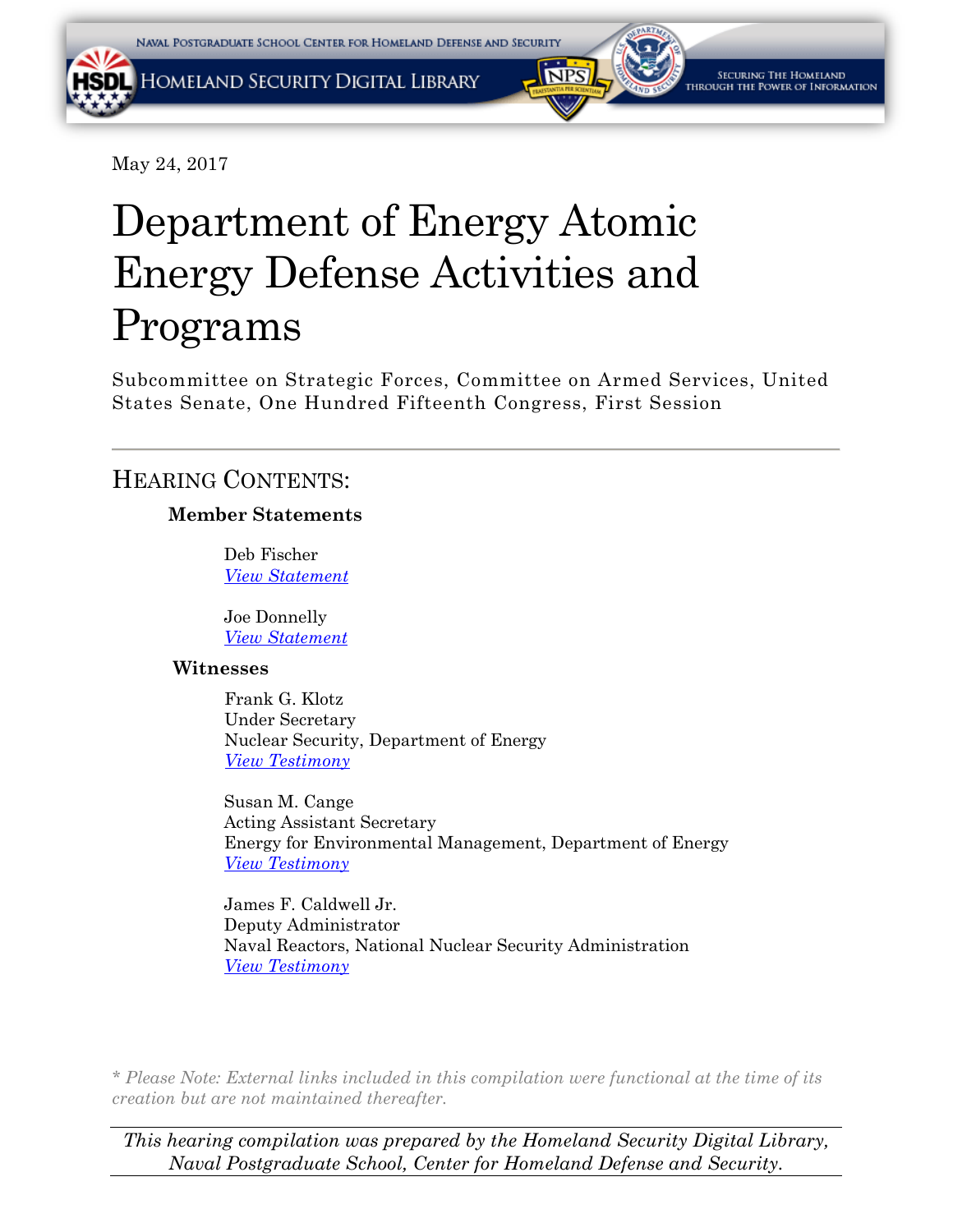HOMELAND SECURITY DIGITAL LIBRARY



SECURING THE HOMELAND ough the Power of Information

*[View Testimony](#page-86-0)* David C. Trimble **Director** Natural Resources & Environment Government Accountability Office

### **Available Webcast(s)\*:**

Full Hearing: *[Department of Energy Atomic Energy Defense Activities and Programs](https://www.armed-services.senate.gov/hearings/17-05-24-department-of-energy-atomic-energy-defense-activities-and-programs)*

## **Compiled From\*:**

*[https://www.armed-services.senate.gov/hearings/17-05-24-department](https://www.armed-services.senate.gov/hearings/17-05-24-department-of-energy-atomic-energy-defense-activities-and-programs)of-energy-atomic-energy-defense-activities-and-programs*

*\* Please Note: External links included in this compilation were functional at the time of its creation but are not maintained thereafter.* 

*This hearing compilation was prepared by the Homeland Security Digital Library, Naval Postgraduate School, Center for Homeland Defense and Security.*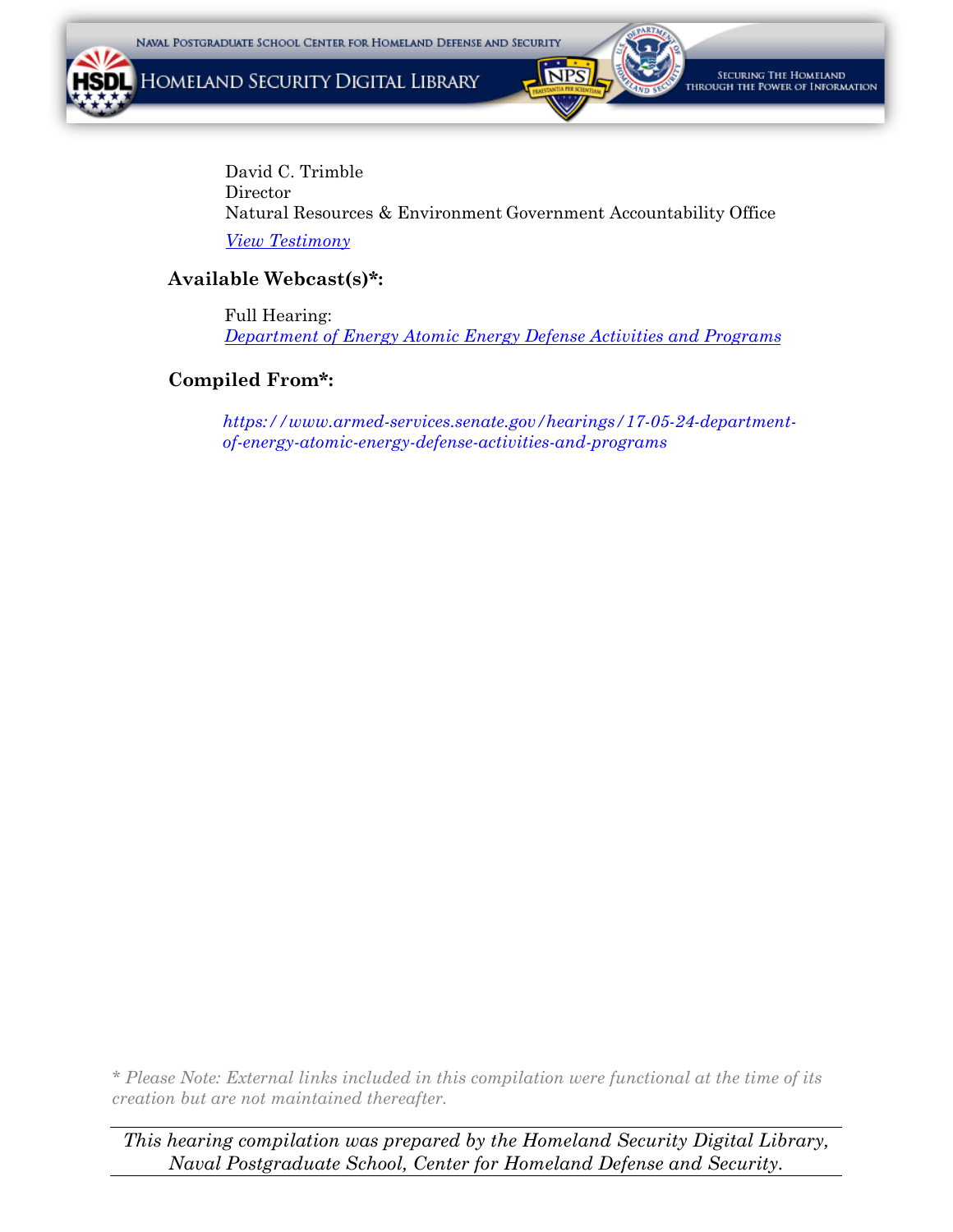Stenographic Transcript Before the

Subcommittee on Strategic Forces

COMMITTEE ON ARMED SERVICES

## **UNITED STATES SENATE**

## HEARING TO RECEIVE TESTIMONY ON THE DEPARTMENT OF ENERGY'S ATOMIC ENERGY DEFENSE ACTIVITIES AND PROGRAMS

Wednesday, May 24, 2017

Washington, D.C.

ALDERSON COURT REPORTING 1155 CONNECTICUT AVE, N.W. SUITE 200 WASHINGTON, D.C. 20036 (202) 289-2260 www.aldersonreporting.com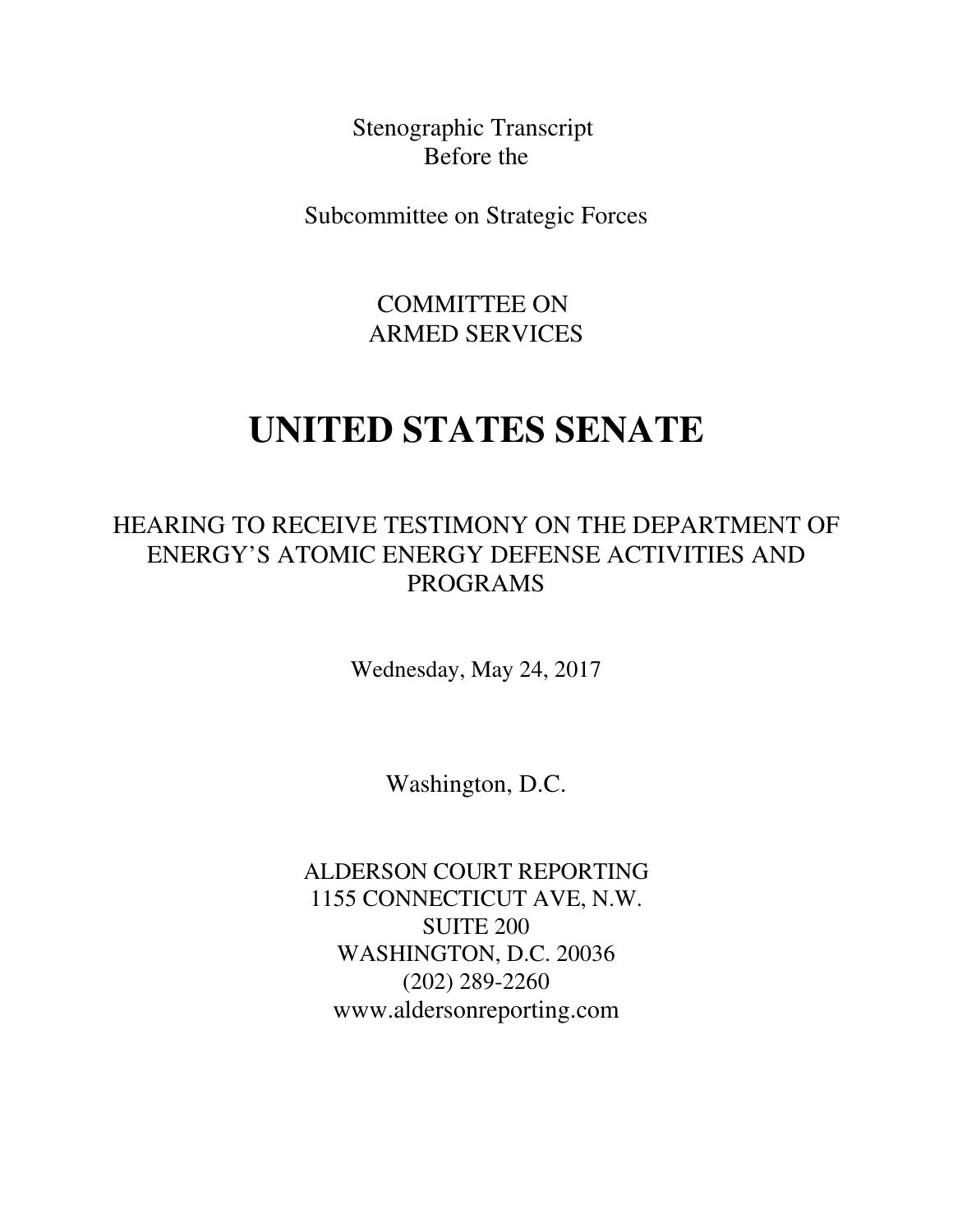1 HEARING TO RECEIVE TESTIMONY ON THE DEPARTMENT OF ENERGY'S 2 ATOMIC ENERGY DEFENSE ACTIVITIES AND PROGRAMS 3 4 Wednesday, May 24, 2017 5 6 U.S. Senate 7 Subcommittee on Strategic 8 Forces 9 Committee on Armed Services 10 Washington, D.C. 11 12 The subcommittee met, pursuant to notice, at 2:30 p.m. 13 in Room SD-G50, Dirksen Senate Office Building, Hon. Deb 14 Fischer presiding. 15 Committee Members Present: Senators Fischer 16 [presiding], Inhofe, Sullivan, Donnelly, Heinrich, Warren, 17 and Peters. 18 19  $20$ 21 22 23 24 25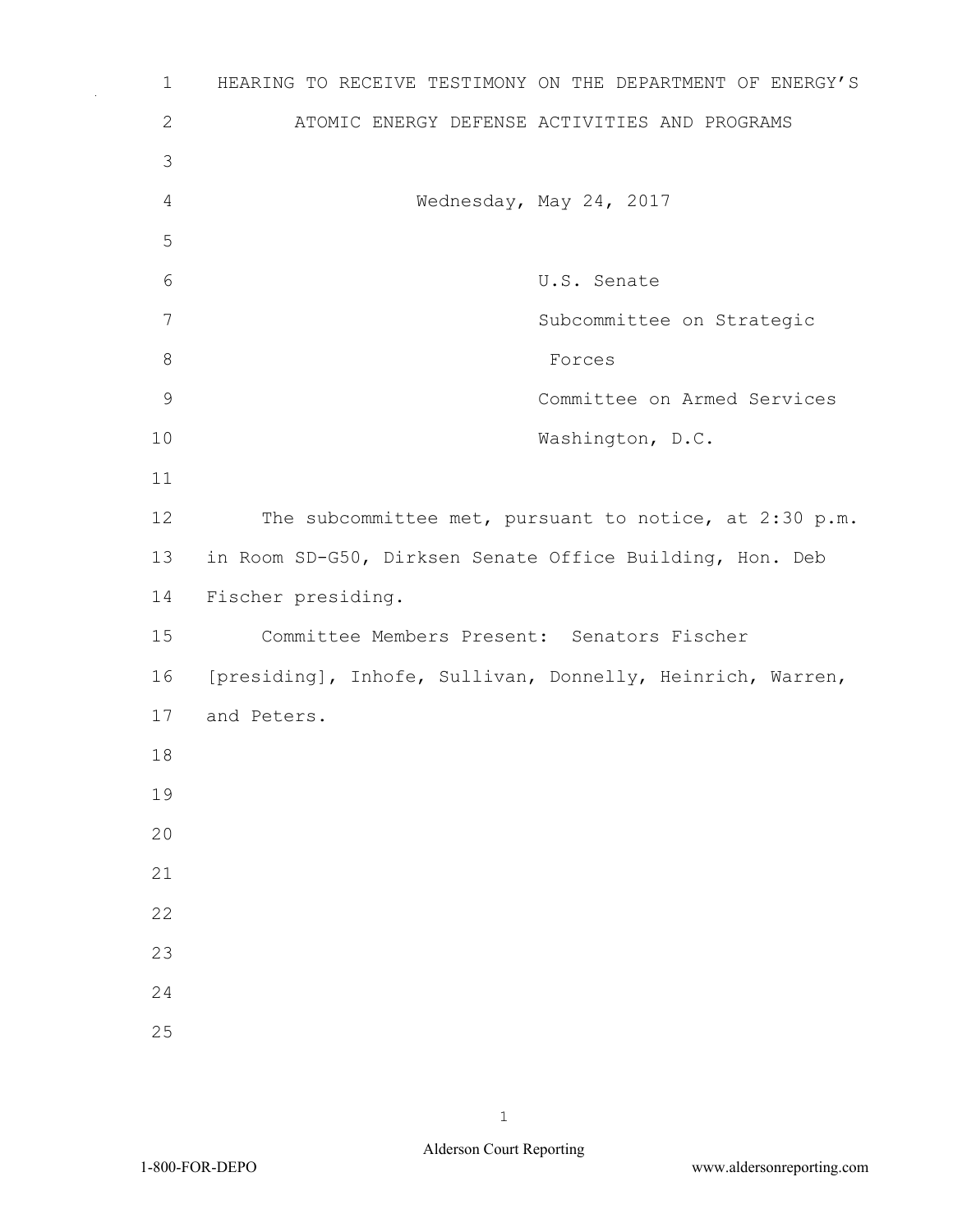<span id="page-4-0"></span> OPENING STATEMENT OF HON. DEB FISCHER, U.S. SENATOR FROM NEBRASKA

 Senator Fischer: Good afternoon, everyone. The hearing will come to order.

 The subcommittee meets today to receive testimony on the Department of Energy's atomic energy defense activities, and I thank our distinguished panel before us for their service and for agreeing to appear before us.

 Of the missions represented here today, there is no higher priority than maintaining the safety and the reliability of our nuclear stockpile.

 General Klotz, we look forward to hearing an update from you on the life extension programs and major alterations that NNSA is currently performing, in particular the B61-12, which will be carried by our nuclear-certified aircraft, and the W80-4, which will be the warhead for the long-range standoff weapon, another system that we need in order to maintain our deterrence.

 Modernizing the infrastructure and scientific capabilities that make up NNSA's nuclear complex is also vitally important. As General Hyten testified earlier this year, in concert with our delivery platforms, our nuclear weapons stockpile and the unique facilities that sustain the stockpile must be modernized to ensure our deterrent remains effective and credible.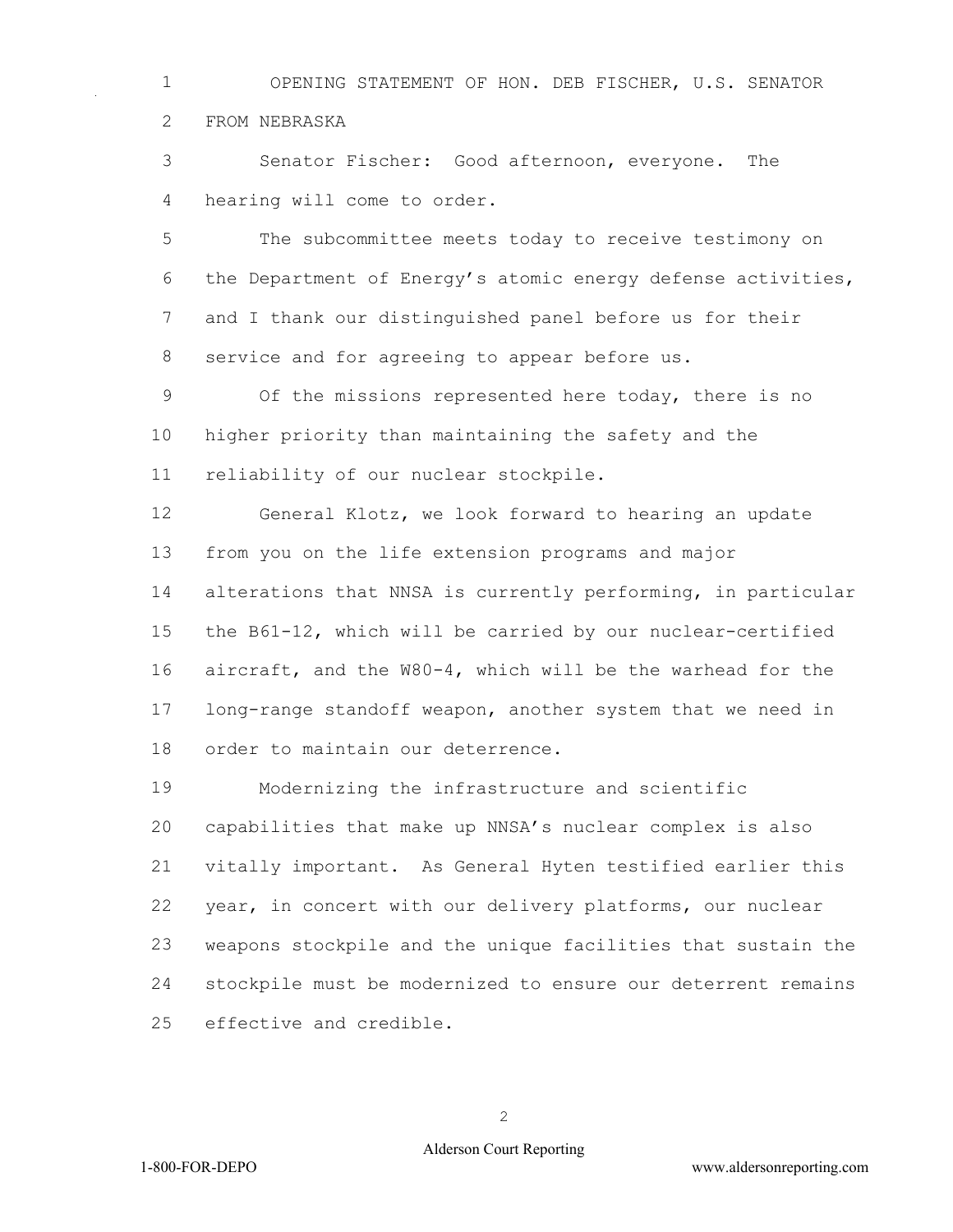I remain concerned that we are not making enough progress in this area. Warheads continue to age, the geo- political landscape continues to change, and we must ensure that progress toward a responsive nuclear enterprise is keeping pace.

 Admiral Caldwell and Ms. Cange, we will also be interested in hearing updates from each of you on the programs within your purview. Additionally, we would appreciate your assessment on whether the newly-released budget adequately meets the needs of your missions and where it accepts risk.

 With that, I recognize the ranking member, Senator Donnelly, for any opening remarks he'd like to make.

Senator Donnelly?

- 
- 
- 
- 
- 
- 
- 
- 
- 
- 
- 
-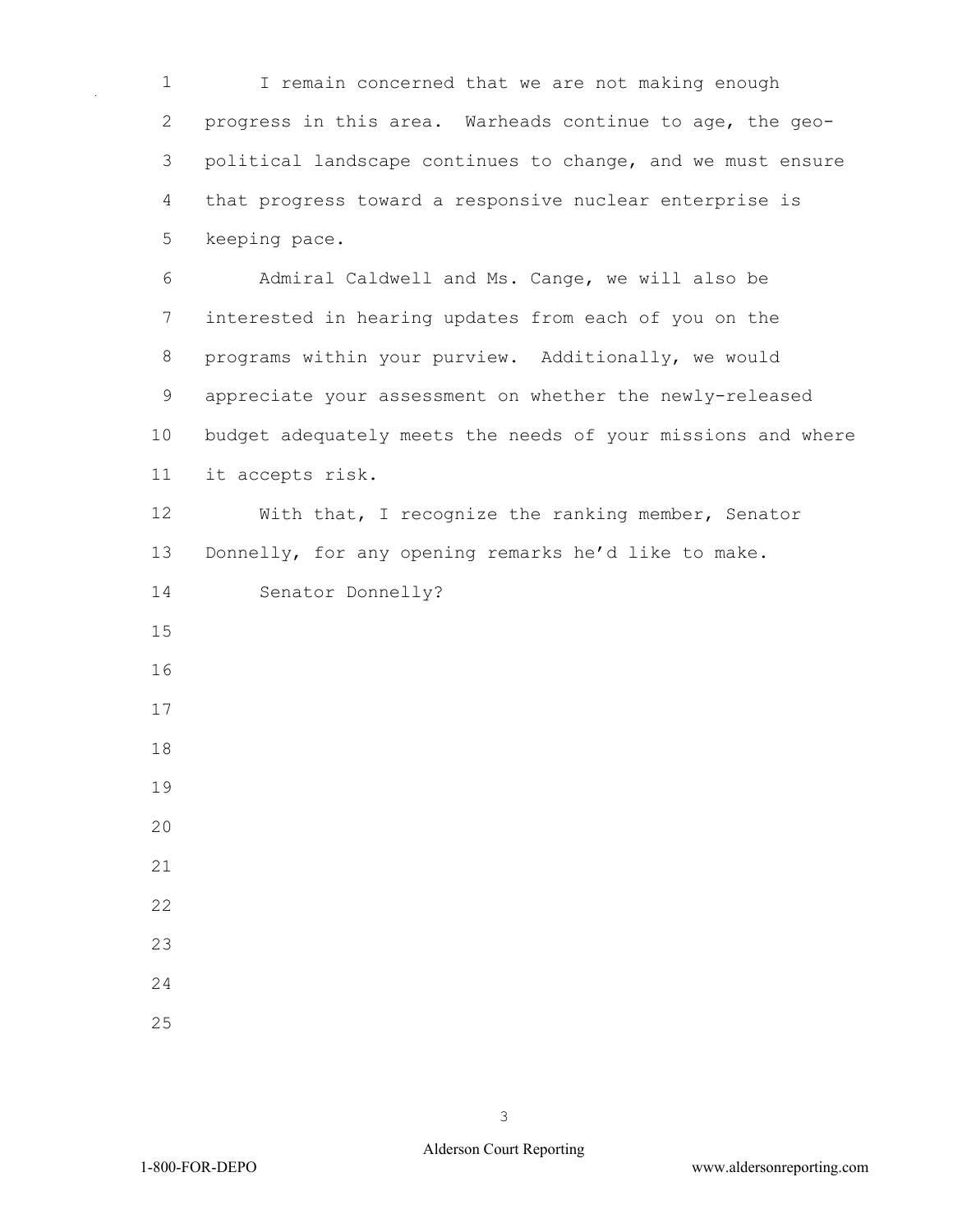STATEMENT OF HON. JOE DONNELLY, U.S. SENATOR FROM INDIANA

Senator Donnelly: Thank you, Madam Chair.

 This subcommittee has a strong history of bipartisan support for modernization of our nuclear deterrent in which the National Nuclear Security Administration plays a central role. I want to thank today's witnesses for joining us to testify on the Fiscal Year 2018 budget request for defense programs at the Department of Energy.

 Administrator Klotz, I am glad you have stayed on at the Department of Energy through this transition. With so many important modernization activities underway, it's essential these operations move forward with minimal disruption.

 I want to hear from you what the National Nuclear Security Administration is doing to ensure our warhead life extension programs stay on track and that your organization is heeding lessons learned and best practices gathered from the many reports on your operations over the past several years.

 Admiral Caldwell, it's good to see you again. Thanks for making the time to come down to Newport News last month for the christening of the future U.S.S. Indiana, a submarine that is close to the heart of every Hoosier. It was good to have you there. I look forward to hearing from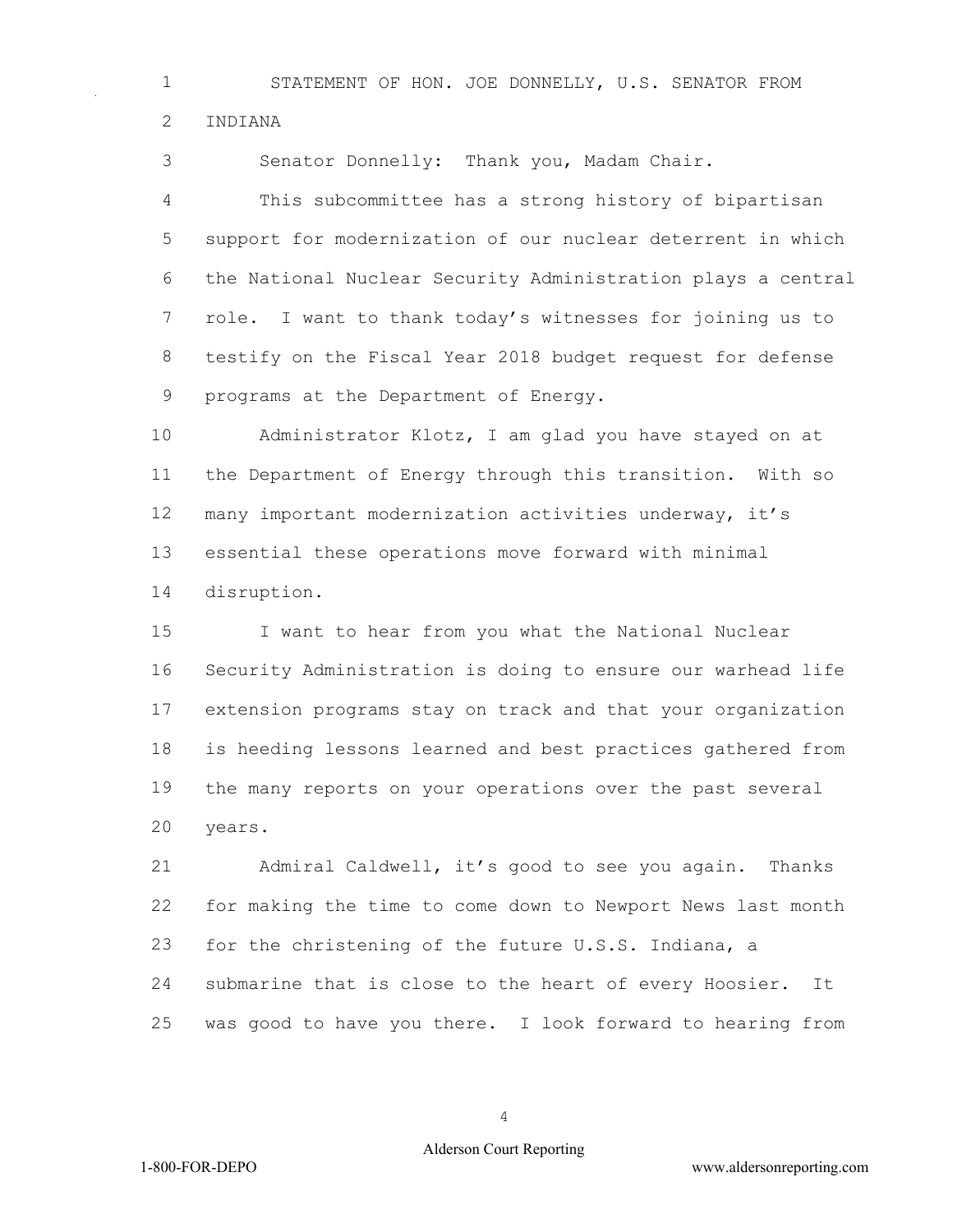<span id="page-7-0"></span> you about progress on the Columbia-class submarine and the ongoing infrastructure modernization across the naval reactors complex.

 Ms. Cange, welcome. The Environmental Management Program undertakes some of the Energy Department's most complex work. We'll want to hear about the status of operations at the Waste Isolation Pilot Plant and the storage tunnel collapse at Hanford, among other things.

 And, Mr. Trimble, as always, we're grateful to you and your staff for the excellent work you do in support of this subcommittee. I look forward to your testimony.

Thank you, Madam Chair.

Senator Fischer: Thank you, Senator.

14 Before we begin with our statements from the panel, I would like to announce that we have two votes today at 3:00. When there's about two minutes left in the first vote, the committee will recess until after we take our second vote, and then we will be back.

 And with that, I would ask for our panelists to give us their opening statements, knowing that your full statement will be included in the record.

General Klotz, welcome.

- 
- 
-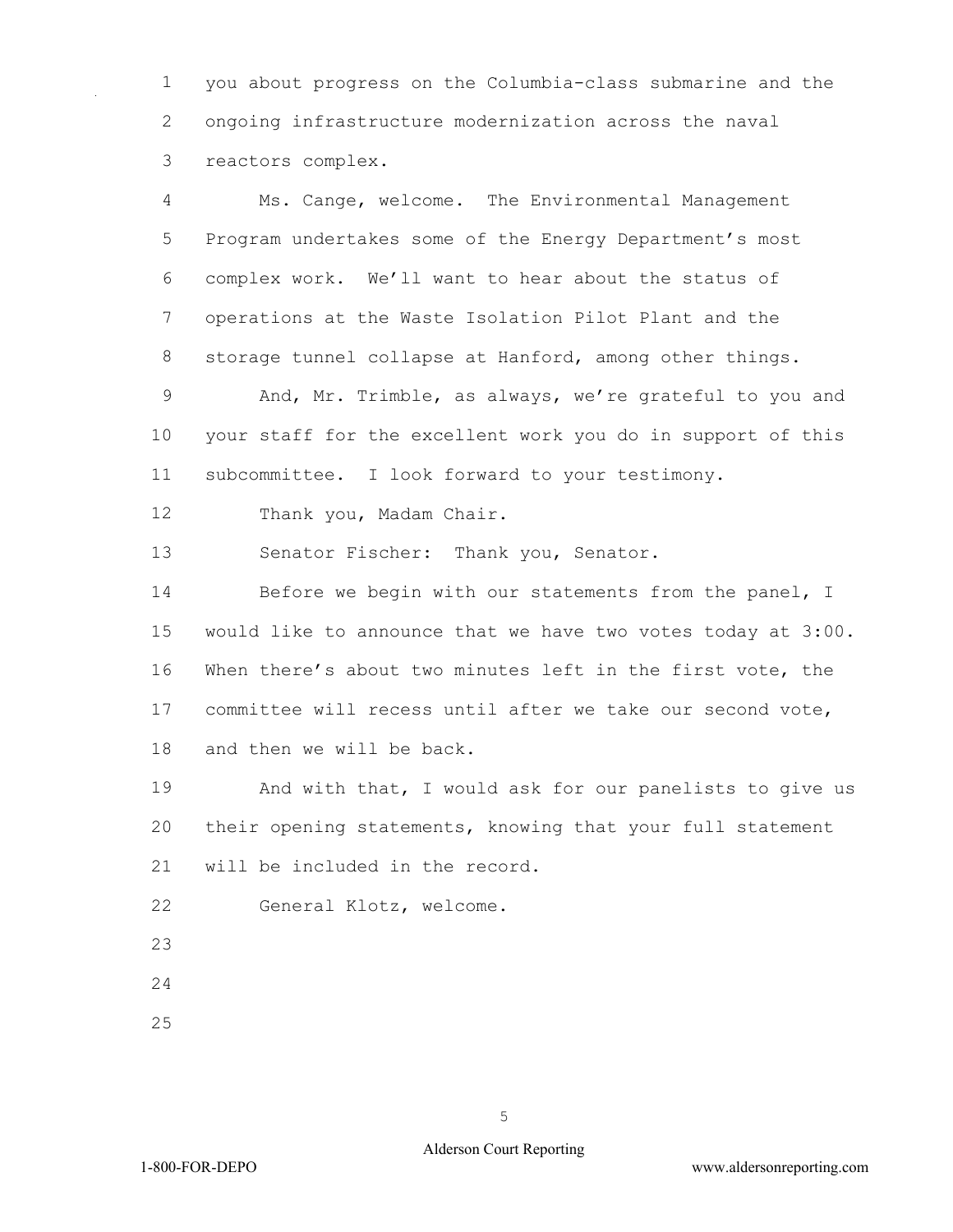STATEMENT OF HON. FRANK G. KLOTZ, UNDER SECRETARY FOR NUCLEAR SECURITY, DEPARTMENT OF ENERGY

 General Klotz: Thank you, Chairwoman Fischer, Ranking Member Donnelly, and Senator Inhofe, and other members of the subcommittee who will show up. Thank you for the opportunity to present the President's Fiscal Year 2018 budget request for the Department of Energy's National Nuclear Security Administration.

 We value this committee's strong support for the nuclear security mission and for the people and the organizations that are responsible for executing it.

 Our budget request, which comprises approximately half of DOE's budget, is \$13.9 billion. This represents an increase of \$1 billion, or 7.8 percent, over the Fiscal Year 2017 omnibus level.

 This budget request demonstrates the Administration's strong support of NNSA's diverse missions. As you will recall, those are maintaining the safety, security, reliability, and effectiveness of the nuclear weapons stockpile; reducing the threat of nuclear proliferation and nuclear terrorism at home and around the world; and providing naval nuclear propulsion to the U.S. Navy's fleet of aircraft carriers and submarines.

 The budget materials we have provided describe NNSA's major accomplishments in Fiscal Year 2016, as well as the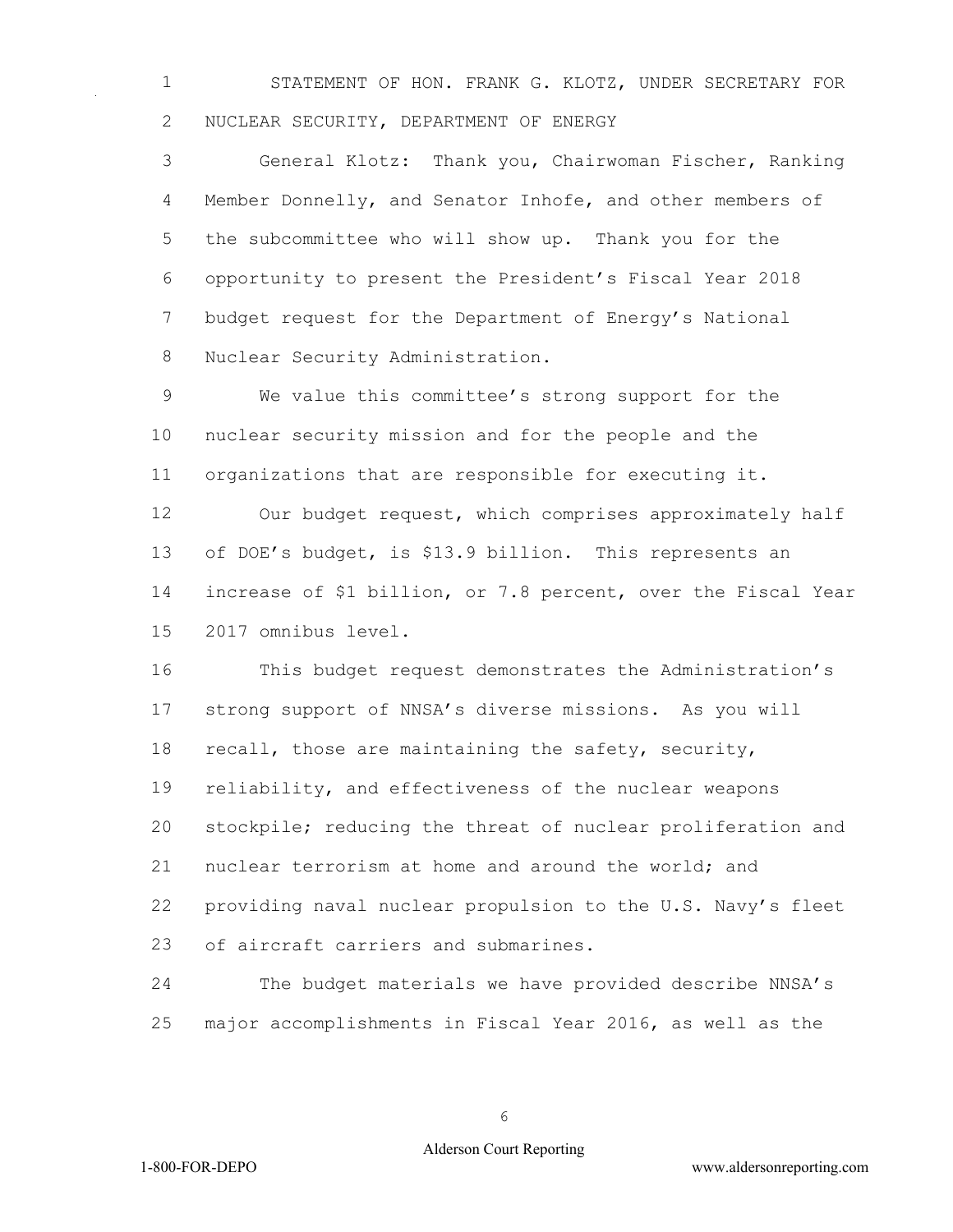underlying rationale for our budget proposal for the coming fiscal year. Let me just briefly highlight a few of the points that are explained in greater detail in our written submission.

 This budget request is vital to ensuring that U.S. nuclear forces are modern, robust, flexible, resilient, ready, and appropriately tailored to 21st-century threats and to reassure our allies. NNSA's Fiscal Year 2018 budget request for the weapons activity appropriation is \$10.2 billion, an increase of nearly \$1 billion, or 10.8 percent over the Fiscal Year 2017 omnibus level. This increase is needed to both meet our current life extension program commitments and to modernize our research and production infrastructure so we are positioned to address future requirements and future challenges.

 The budget request will enable NNSA to meet its program objectives, including beginning construction of the main process building and the salvage and accountability building at the Y-12 uranium processing facility in Oak Ridge, Tennessee; and restoring the nation's capability to manufacture plutonium pits on the timeline required to meet future stockpile needs.

 The Fiscal Year 2018 budget request also includes \$1.8 billion for the Defense Nuclear Non-Proliferation Account, which is consistent with the enacted funding level for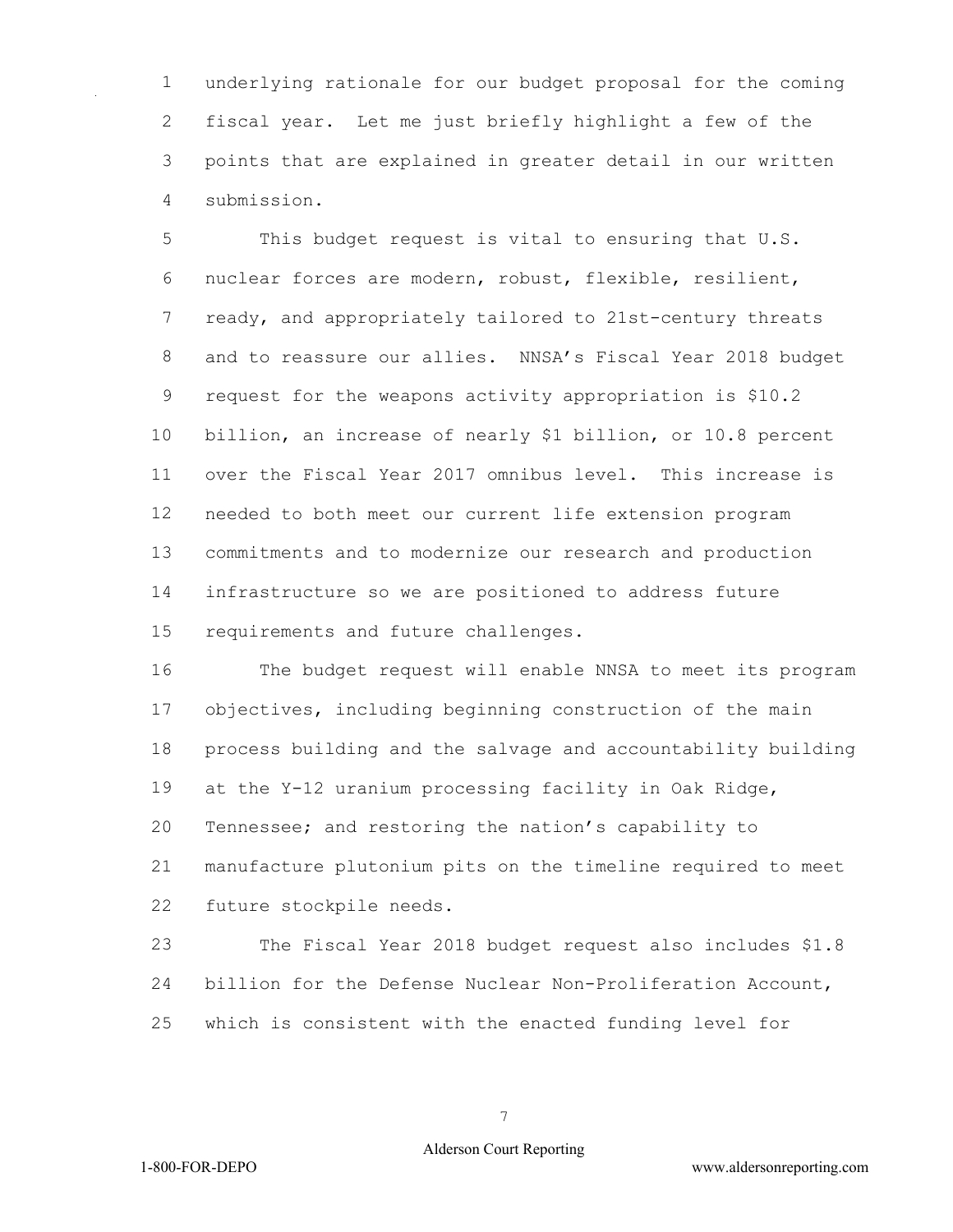Fiscal Year 2017. This appropriation continues NNSA's critical and far-reaching mission to prevent, counter, and respond to nuclear threats.

 The request for our third appropriation, the Naval Reactors Program, is \$1.48 billion; and, of course, it's a delight to be here with Admiral Caldwell, who can discuss the details of that appropriation account. It represents an increase of \$60 million, or 4.2 percent above the Fiscal Year 2017 omnibus level. Not only does the requested funding support today's operational fleet, it also enables Naval Reactors to deliver tomorrow's fleet by funding three national priority projects: developing the Columbia-class reactor plant, as you indicated; refueling a research and training reactor in New York; and building a new spent fuel handling facility in Idaho.

 As NNSA executes our three vital missions, we are mindful of our obligation to continually improve our business practices and to be responsible stewards of the resources that Congress and the American people have entrusted to us. NNSA is committed to encouraging competition and streamlining its major acquisition processes. Recent competitions for management and operations contracts have generated extraordinary interest from industry and academic institutions, validating the acquisition and program management improvements that we have

### Alderson Court Reporting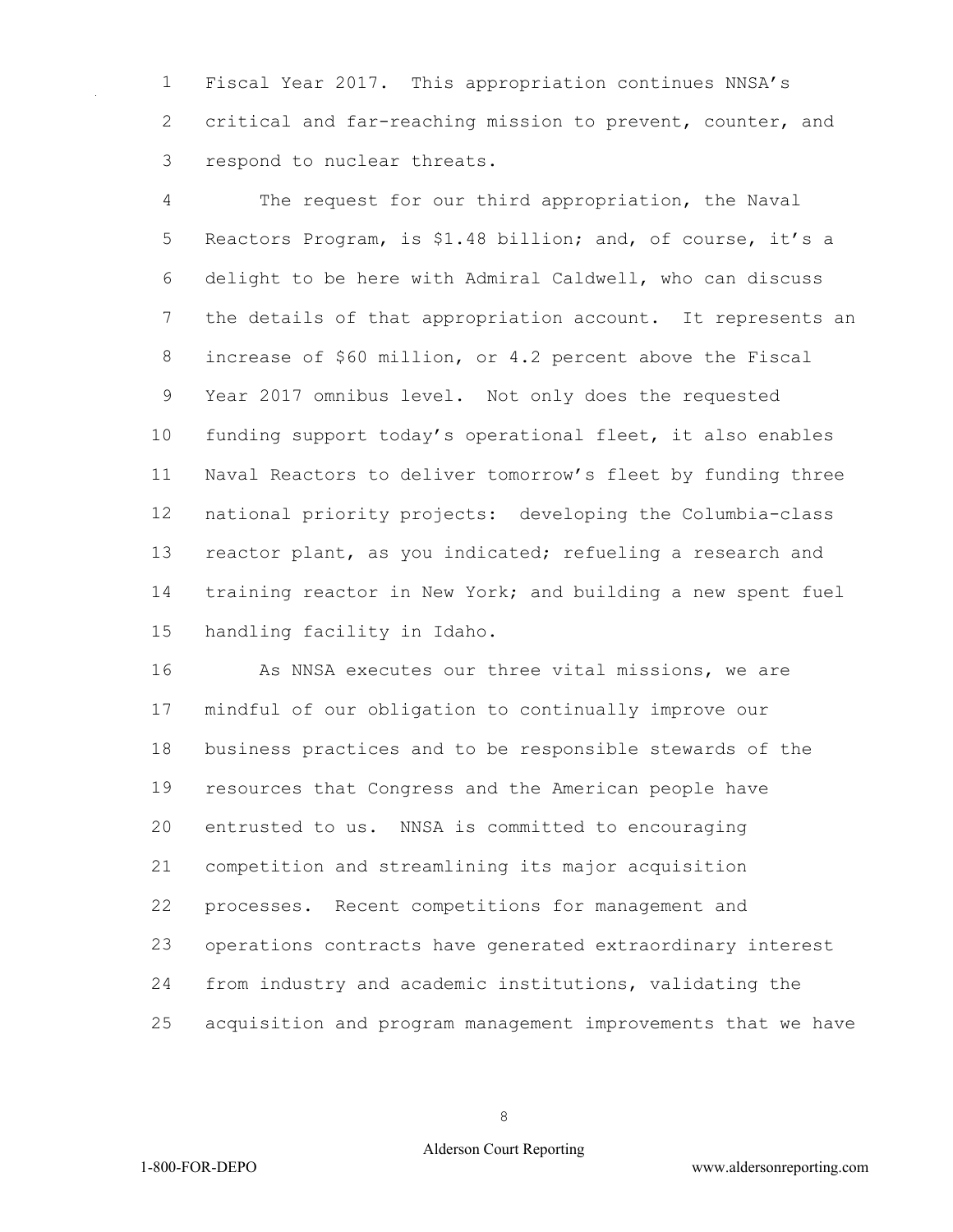instituted over the last five years.

 Finally, our budget request for Federal salaries and expenses is \$418 million, an increase of \$31 million, or 8.1 percent over the Fiscal Year 2017 omnibus level. This request supports recruiting, training, and retaining the highly skilled Federal workforce essential to achieving success in technically complex, 21st-century national security missions.

 Since 2010, NNSA's program funding has increased 28 percent. However, at the same time, our staffing has decreased 17 percent. The Fiscal Year 2018 budget request supports a modest increase of 25 full-time equivalent employees over the current cap of 1,690 full-time equivalent employees. Phase I of a study by the Office of Personnel Management confirms that NNSA needs additional Federal staff.

 In closing, our Fiscal Year 2018 budget request reflects our motto: "Mission first, people always." It accounts for the significant tempo of operations at NNSA, which in many ways has reached a level unseen since the end of the Cold War. It includes long overdue investments to repair and replace aging infrastructure at our national laboratories and our production plants, and it provides modern and more efficient workspace for our highly trained scientific, engineering, and professional workforce.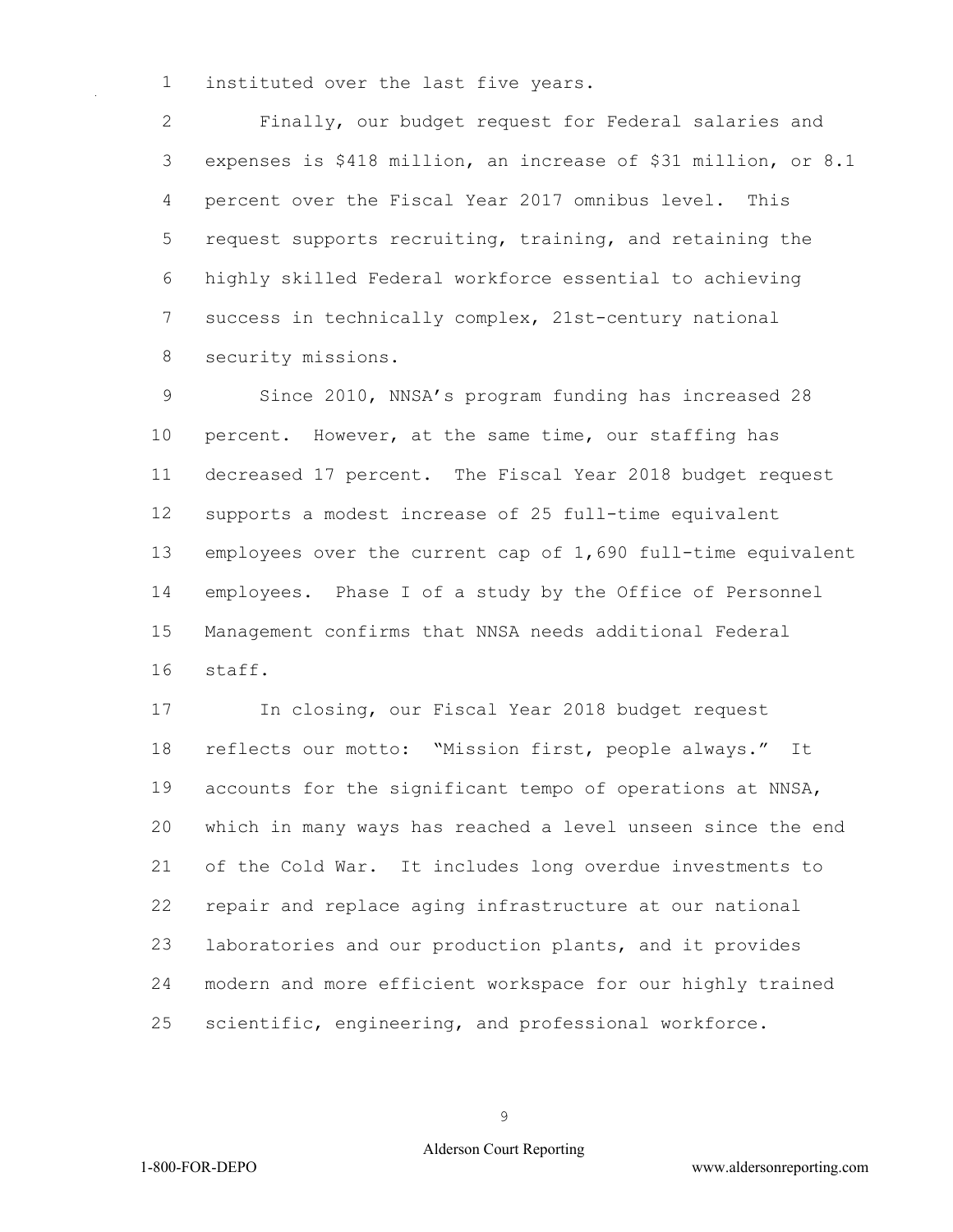| $\mathbf 1$      | Again, thank you for the opportunity to appear before |  |
|------------------|-------------------------------------------------------|--|
| $\sqrt{2}$       | this subcommittee today.                              |  |
| $\mathfrak{Z}$   | [The prepared statement of General Klotz follows:]    |  |
| $\overline{4}$   |                                                       |  |
| $\mathsf S$      |                                                       |  |
| $\epsilon$       |                                                       |  |
| $\boldsymbol{7}$ |                                                       |  |
| $\,8\,$          |                                                       |  |
| $\mathcal{G}$    |                                                       |  |
| $10$             |                                                       |  |
| 11               |                                                       |  |
| 12               |                                                       |  |
| 13               |                                                       |  |
| 14               |                                                       |  |
| 15               |                                                       |  |
| 16               |                                                       |  |
| 17               |                                                       |  |
| $1\,8$           |                                                       |  |
| 19               |                                                       |  |
| 20               |                                                       |  |
| 21               |                                                       |  |
| 22               |                                                       |  |
| 23               |                                                       |  |
| $\overline{24}$  |                                                       |  |
| 25               |                                                       |  |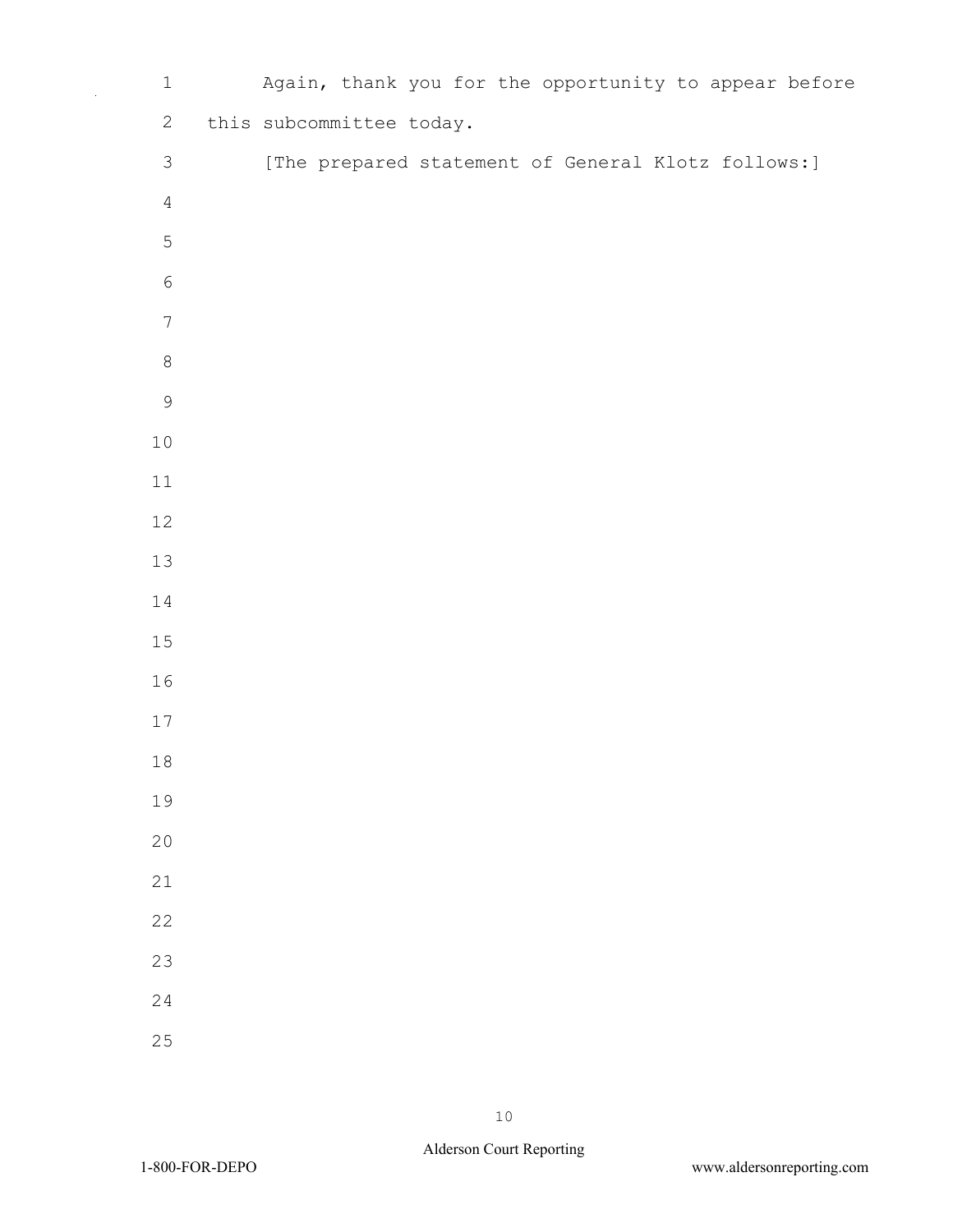| $\mathbbm{1}$    |  | Senator Fischer: Thank you, General. |  |
|------------------|--|--------------------------------------|--|
| $\sqrt{2}$       |  | Ms. Cange, please. Welcome.          |  |
| $\mathfrak{Z}$   |  |                                      |  |
| $\sqrt{4}$       |  |                                      |  |
| 5                |  |                                      |  |
| $\sqrt{6}$       |  |                                      |  |
| $\boldsymbol{7}$ |  |                                      |  |
| $\,8\,$          |  |                                      |  |
| $\mathcal{G}$    |  |                                      |  |
| $1\,0$           |  |                                      |  |
| $11\,$           |  |                                      |  |
| $12\,$           |  |                                      |  |
| $13$             |  |                                      |  |
| $1\,4$           |  |                                      |  |
| $15\,$           |  |                                      |  |
| 16               |  |                                      |  |
| $17\,$           |  |                                      |  |
| $1\,8$           |  |                                      |  |
| 19               |  |                                      |  |
| 20               |  |                                      |  |
| 21               |  |                                      |  |
| 22               |  |                                      |  |
| 23               |  |                                      |  |
| 24               |  |                                      |  |
| 25               |  |                                      |  |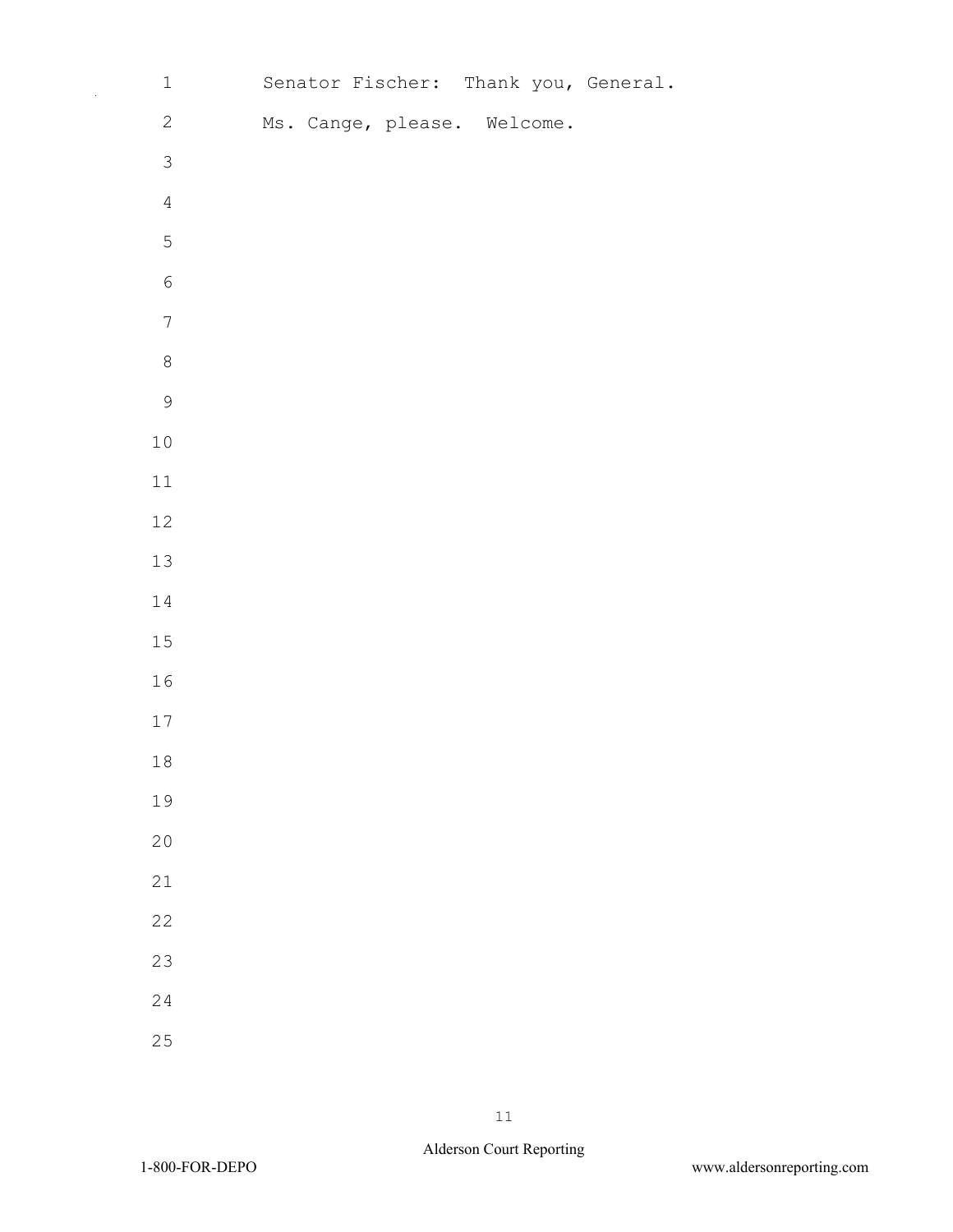STATEMENT OF SUSAN M. CANGE, ACTING ASSISTANT SECRETARY OF ENERGY FOR ENVIRONMENTAL MANAGEMENT, DEPARTMENT OF ENERGY

 Ms. Cange: Thank you, and good afternoon, Chairwoman Fischer, Ranking Member Donnelly, and members of the subcommittee. I'm pleased to be here today to represent the Department of Energy's Office of Environmental Management and to discuss the important work we have recently accomplished, as well as what we plan to achieve under the President's Fiscal Year 2018 budget request.

 The total budget request for the EM program is \$6.5 billion, and, of that, \$5.5 billion is for defense environmental cleanup activities.

 Before discussing our request, I'd like to provide a brief update on the recent incident at the Hanford site. As you know, on May 9th, there was a partial collapse of one tunnel near the Purex facility. The tunnel has been used since the 1950s to store contaminated equipment. Based on extensive monitoring, there has been no release of radiological contamination and no workers were injured.

 Workers have filled in the collapsed section with soil and placed a cover over the tunnel. We're continuing to ensure that our workers and the public are protected, and we are working closely with the State of Washington for a more permanent solution.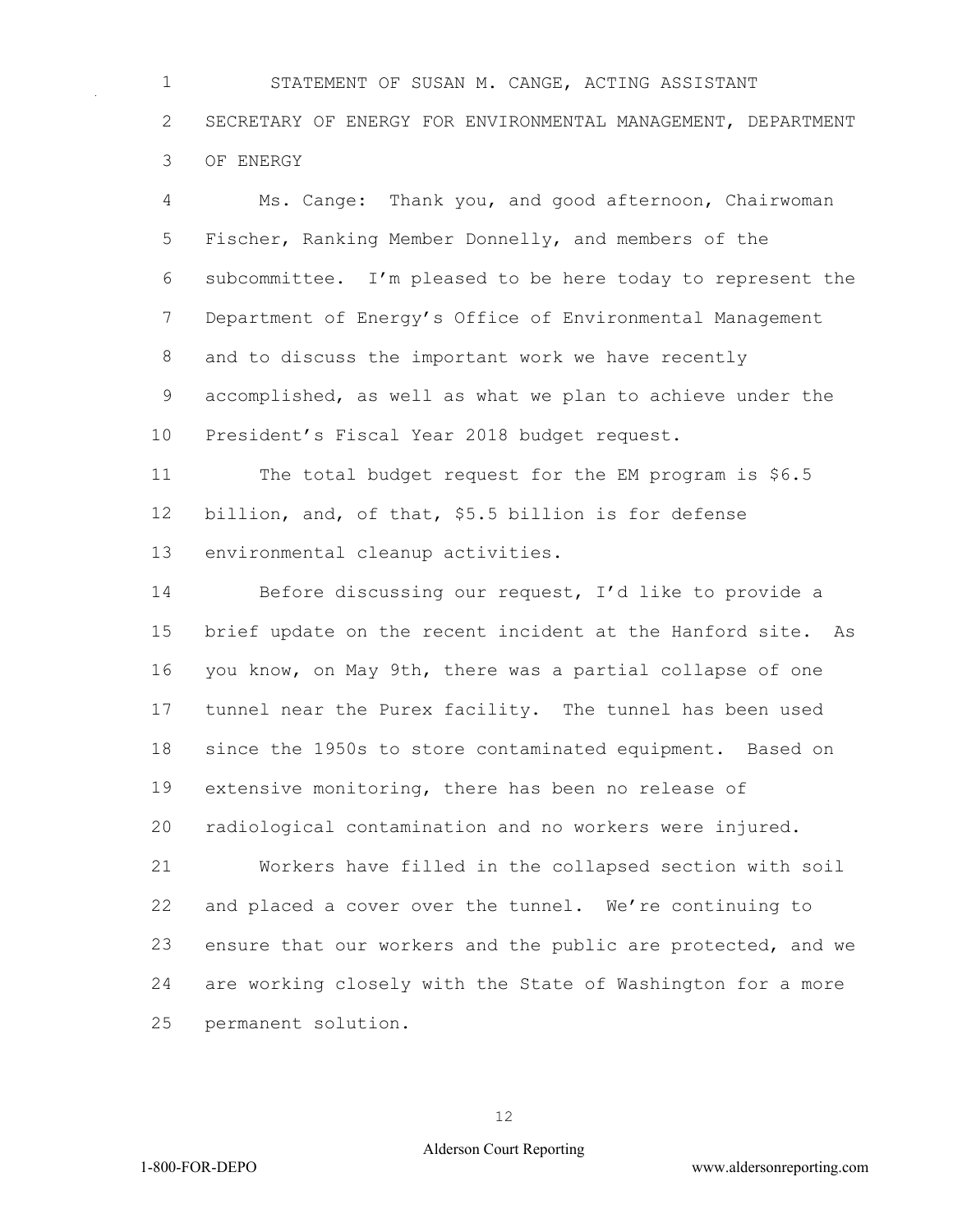We take this event very seriously and are looking closely at lessons learned. Maintaining and improving aging infrastructure is a priority for the EM program, and this incident emphasizes the need to continue to focus on these efforts.

 With regard to recent accomplishments, we continue to demonstrate our ability to make significant progress through achievements like resuming shipments of transuranic waste to the Waste Isolation Pilot Plant, or WIPP; completing the exhumation and packaging of 65,000 cubic meters of buried waste at Idaho; and completing removal of all of the waste from the 618-10 burial grounds at the Hanford site.

 Our Fiscal Year 2018 budget request will enable us to build on this momentum. The request allows EM to continue to make progress in addressing radioactive tank waste, as well as continue other important work such as deactivation and decommissioning, soil and groundwater remediation; and management and disposition of special nuclear materials, spent nuclear fuel, and transuranic and solid waste. Our request also includes funding to support the National Nuclear Security Administration by tackling some of their higher priority excess facilities in Oak Ridge and at

the Lawrence Livermore National Laboratory.

 In particular, the Fiscal Year 2018 request supports continued waste emplacement activities at WIPP. At the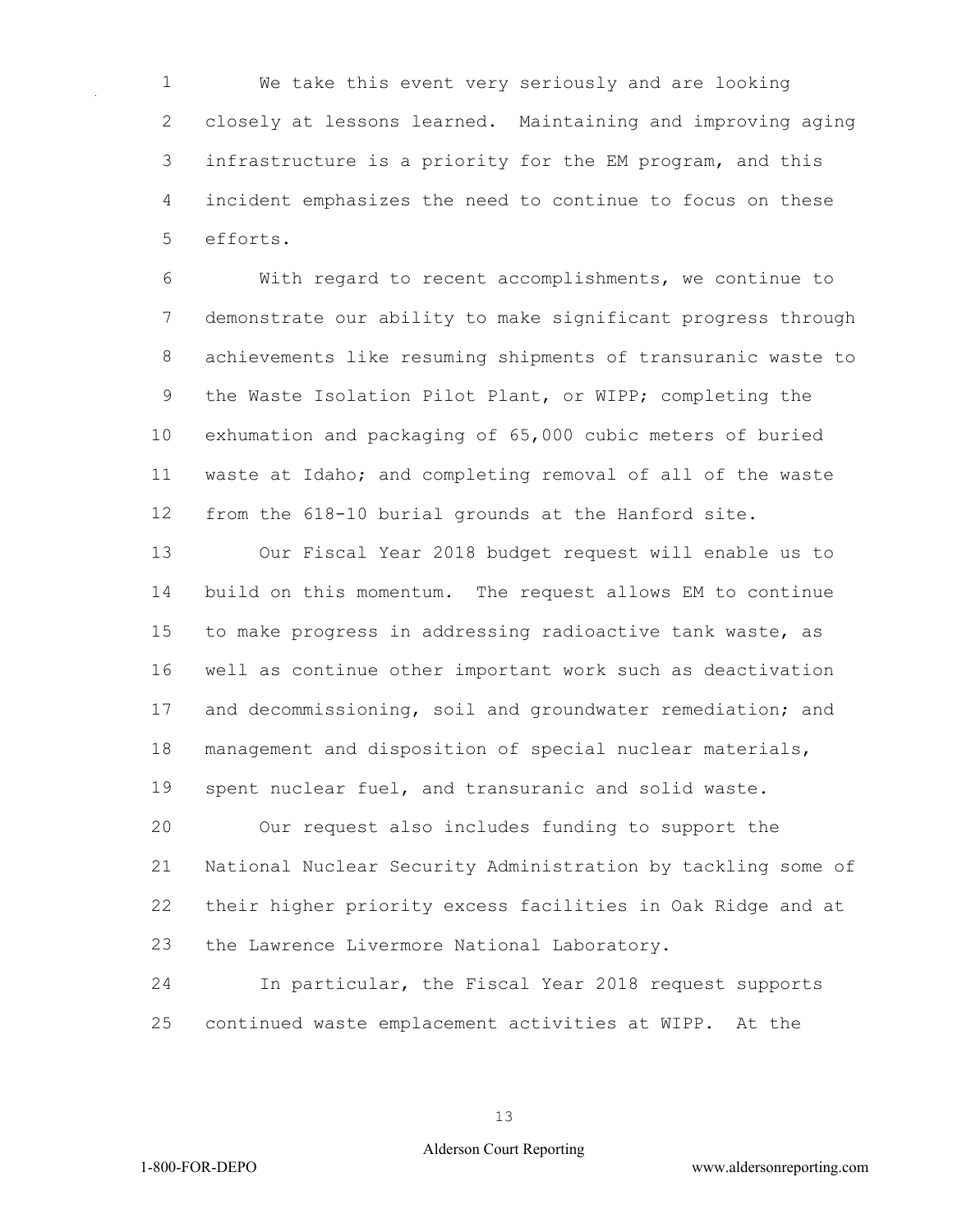Savannah River site, the request supports the commissioning and start-up of the Salt Waste Processing Facility. And at Hanford, the budget request supports continued site remediation along the river corridor; and it supports beginning to treat low-activity tank waste by 2023. In closing, I'm honored to be here today representing the Office of Environmental Management. We're committed to achieving our missions safely and successfully. I'd like to thank you for this opportunity and would be pleased to answer any questions, as time permits. 11 [The prepared statement of Ms. Cange follows:]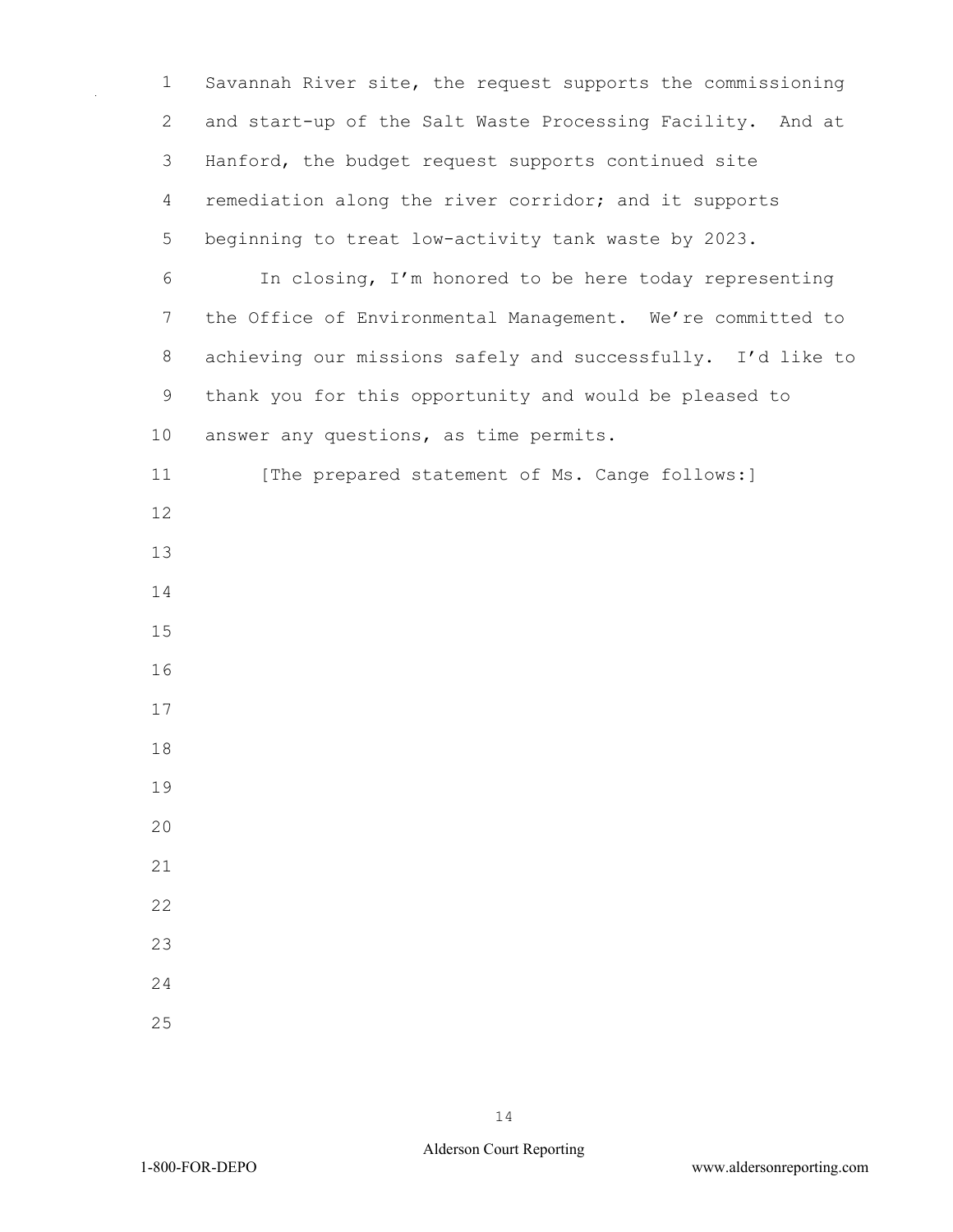|             | $\mathbbm{1}$  | Senator Fischer: Thank you very much. |  |  |
|-------------|----------------|---------------------------------------|--|--|
|             | $\mathbf{2}$   | Admiral Caldwell, welcome, sir.       |  |  |
|             | $\mathfrak{S}$ |                                       |  |  |
|             | $\overline{4}$ |                                       |  |  |
|             | 5              |                                       |  |  |
|             | $\sqrt{6}$     |                                       |  |  |
|             | $\overline{7}$ |                                       |  |  |
|             | $\,8\,$        |                                       |  |  |
|             | 9              |                                       |  |  |
| $10$        |                |                                       |  |  |
| $11\,$      |                |                                       |  |  |
| $12\,$      |                |                                       |  |  |
| $13\,$      |                |                                       |  |  |
| $1\,4$      |                |                                       |  |  |
| $15\,$      |                |                                       |  |  |
| 16          |                |                                       |  |  |
| $17\,$      |                |                                       |  |  |
| $1\,8$      |                |                                       |  |  |
| 19          |                |                                       |  |  |
| 20          |                |                                       |  |  |
| $2\sqrt{1}$ |                |                                       |  |  |
| 22          |                |                                       |  |  |
| 23          |                |                                       |  |  |
| 24          |                |                                       |  |  |
| 25          |                |                                       |  |  |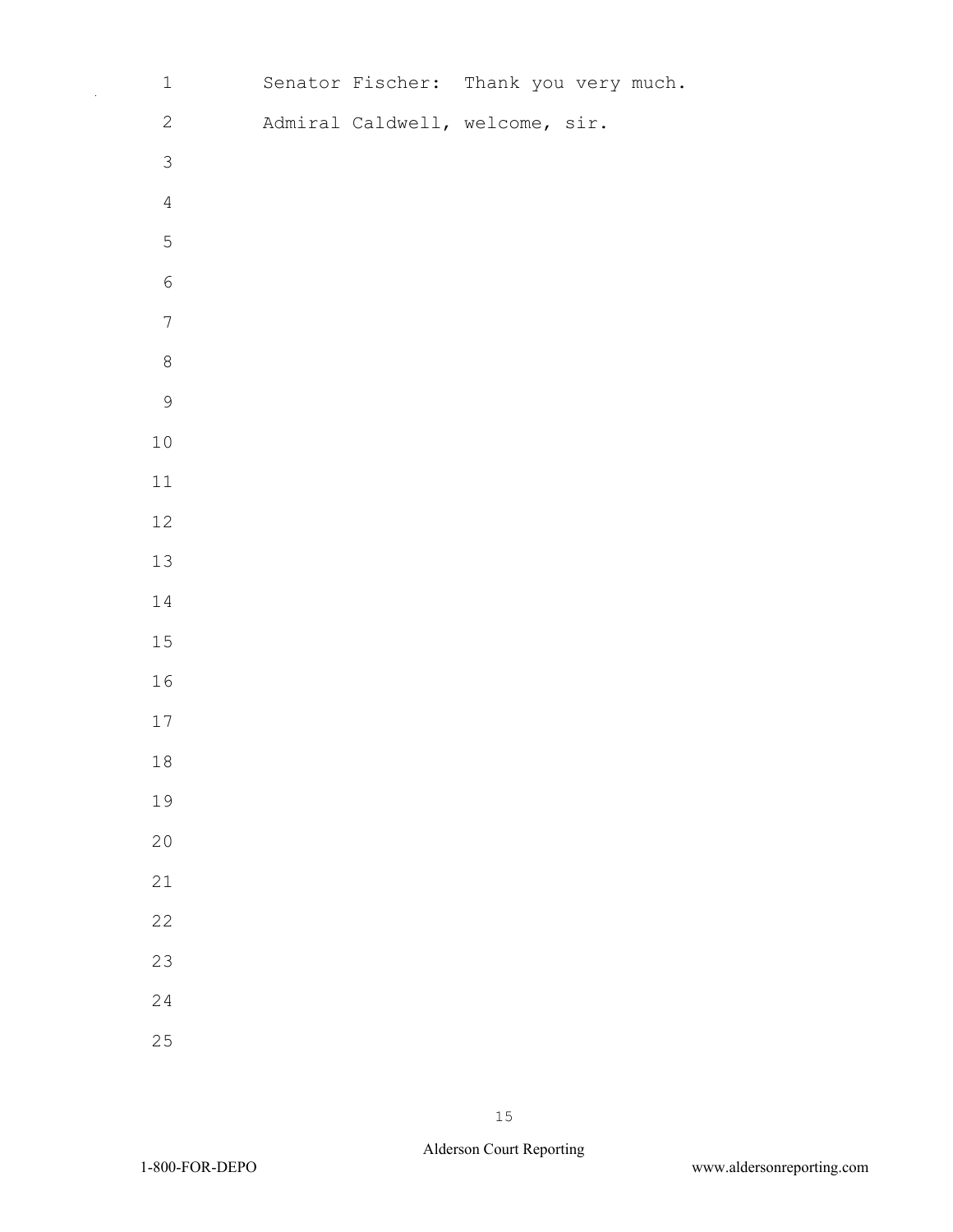STATEMENT OF ADMIRAL JAMES F. CALDWELL, JR., USN, DEPUTY ADMINISTRATOR FOR NAVAL REACTORS, NATIONAL NUCLEAR SECURITY ADMINISTRATION

 Admiral Caldwell: Thank you, Chairwoman Fischer and Ranking Member Donnelly, and distinguished members of this subcommittee. Thank you for the opportunity to testify before you today. This is my second appearance before this subcommittee, and I am grateful for the tremendous support that the subcommittee has shown Naval Reactors. Your support is essential to our program.

 Since I last testified before this subcommittee, U.S. nuclear-powered warships, which include 10 aircraft carriers, 14 ballistic missile submarines, 57 attack submarines, and 4 guided missile submarines, have steamed over 2 million miles in support of national security missions. We have 101 reactors across our program that operated safely and effectively for another year. This is a true testament to the sailors who operate these propulsion systems and the technical base that supports them.

 Nuclear power is a key enabler to the success of our nation's Navy, both in the missions it supports and the capability advantage that it affords over adversaries. Nuclear-powered submarines and aircraft carriers make up over 45 percent of the Navy's major combatants, and as we move forward it is vital to our national security to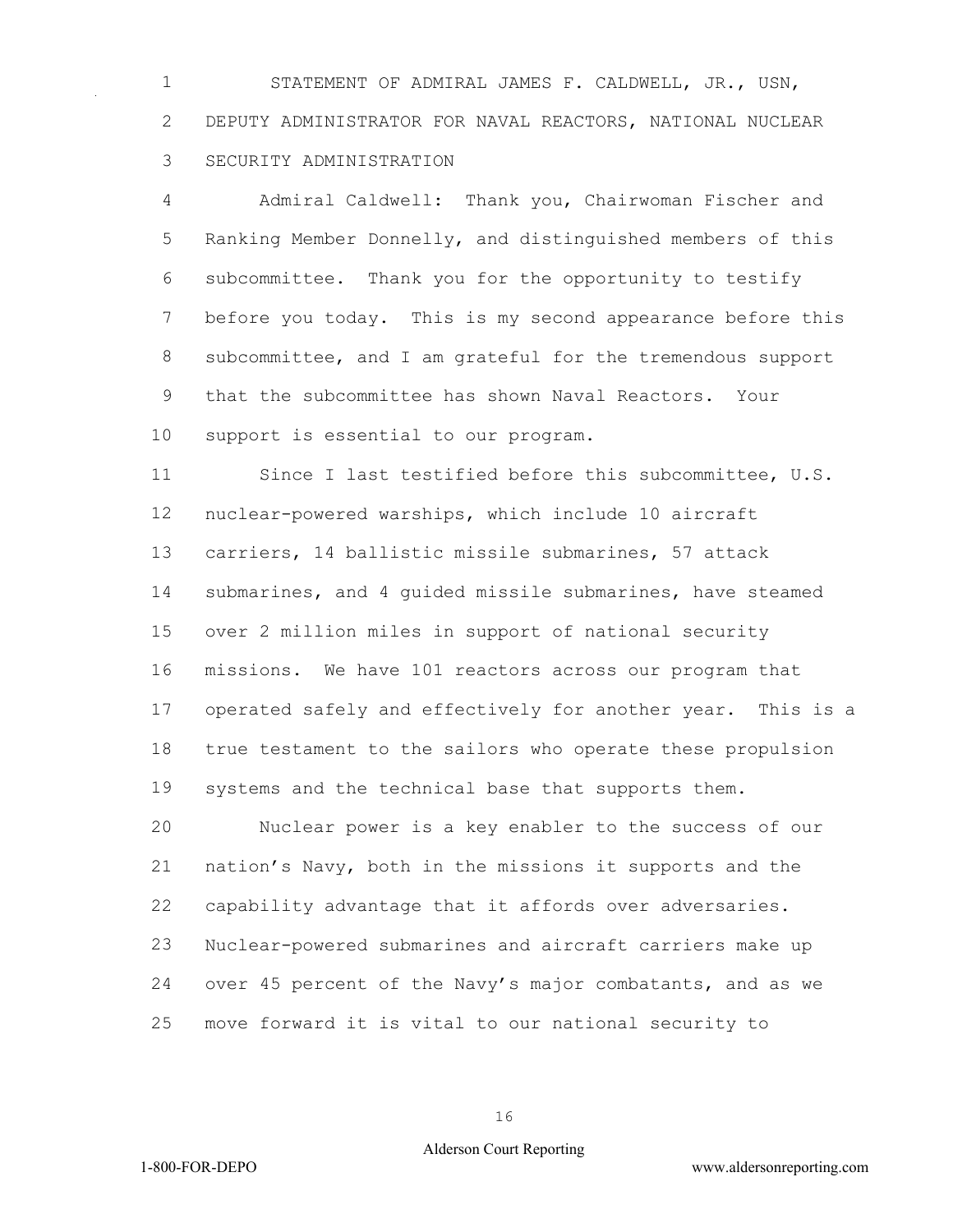continue to build and improve upon these incredible assets. Last year marked the start of an ongoing program that delivers two Virginia-class submarines annually. Recently, the Navy commissioned the attack submarine Illinois, completed initial C trials on PCU Washington, and christened the Colorado and the Indiana. And just this last month we completed C trials on the Ford, the nation's newest aircraft carrier.

 Having witnessed Ford's propulsion plant testing firsthand, I am happy to report that in terms of propulsion capability, Ford met the high speed of our Nimitz-class carriers while delivering major increases in electrical power generation and core energy with half of the manning in the reactor department.

 Nuclear power continues to play an important role in our military strategic deterrent mission. Our ballistic missile submarine force achieved over 60 years of peacekeeping through continuous at-sea strategic deterrence. This milestone occurs as the nation is preparing to recapitalize the ballistic missile submarine force through the procurement of the Columbia-class ballistic missile submarine. That will enable undersea deterrence through the year 2080.

 Over the past year our technical base of scientists, engineers, and logisticians were vital to the continued

### Alderson Court Reporting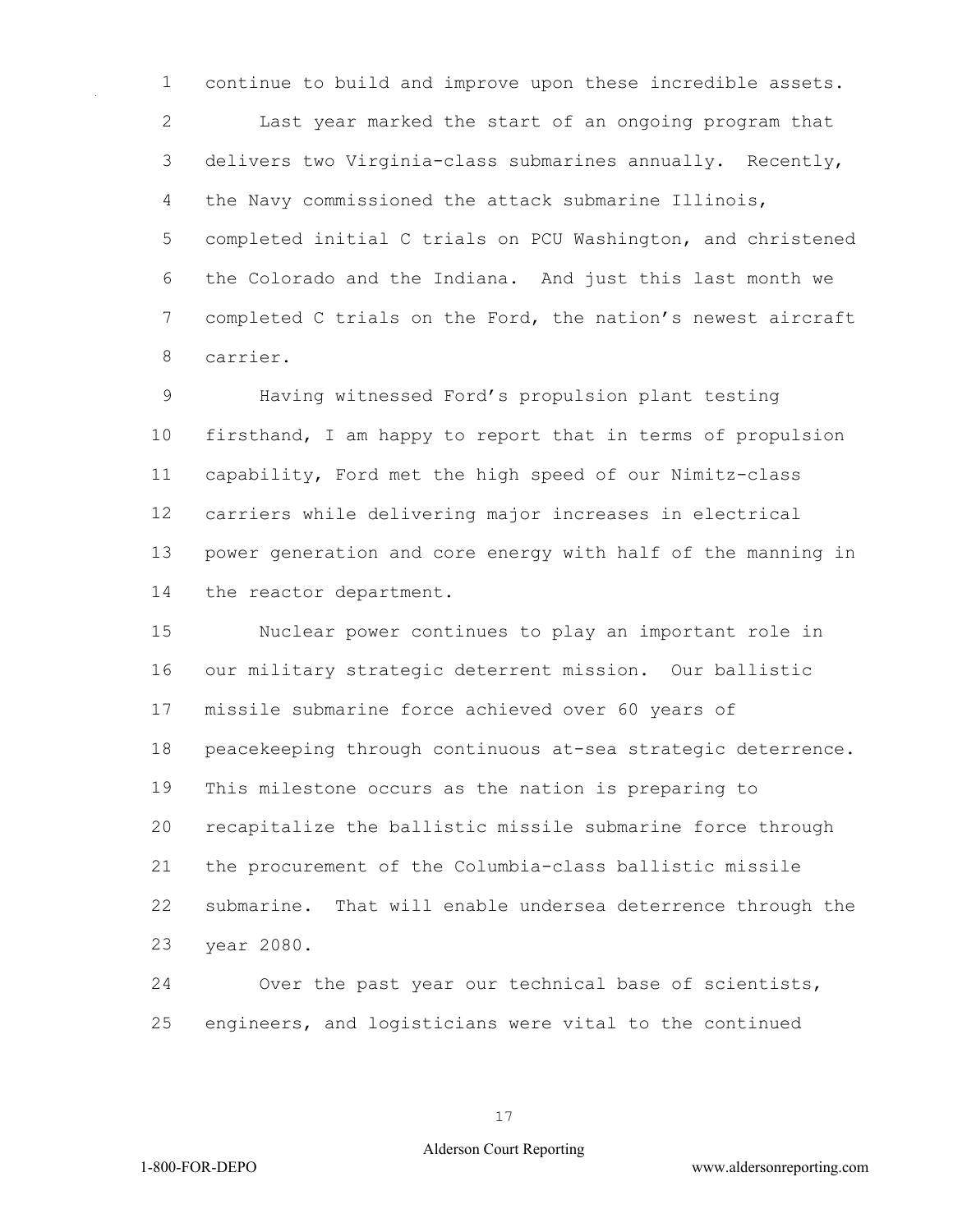operation of the Navy's nuclear fleet. This core team directly supports the Navy's ability to maintain a forward- deployed carrier, three battle group deployments last year, 33 submarine deployments, and 32 strategic ballistic missile deterrent patrols.

 Our progress in mandatory oversight of the safe operation of the fleet is only possible through the support of this subcommittee. Naval Reactors funding request for Fiscal Year 2018 allows us to continue this important work. The funding request is for \$1.48 billion. That's approximately a 4 percent increase over the Fiscal Year 2017 enacted funding level. This request enables us to deliver tomorrow's fleet while recapitalizing critical program facilities and infrastructure, while performing research and development, and funding three national priority projects, which are the continued design of the new propulsion plant for the Columbia SSBN, which will feature a life-of-core reactor and electric drive; refueling a research and training reactor in New York to facilitate the Columbia- class reactor manufacturing development efforts, which will also provide 20 more years of training fleet operators; and building a new spent fuel handling facility in Idaho that will facilitate long-term, reliable processing and packaging of naval spent nuclear fuel.

The budget request supported by sustained and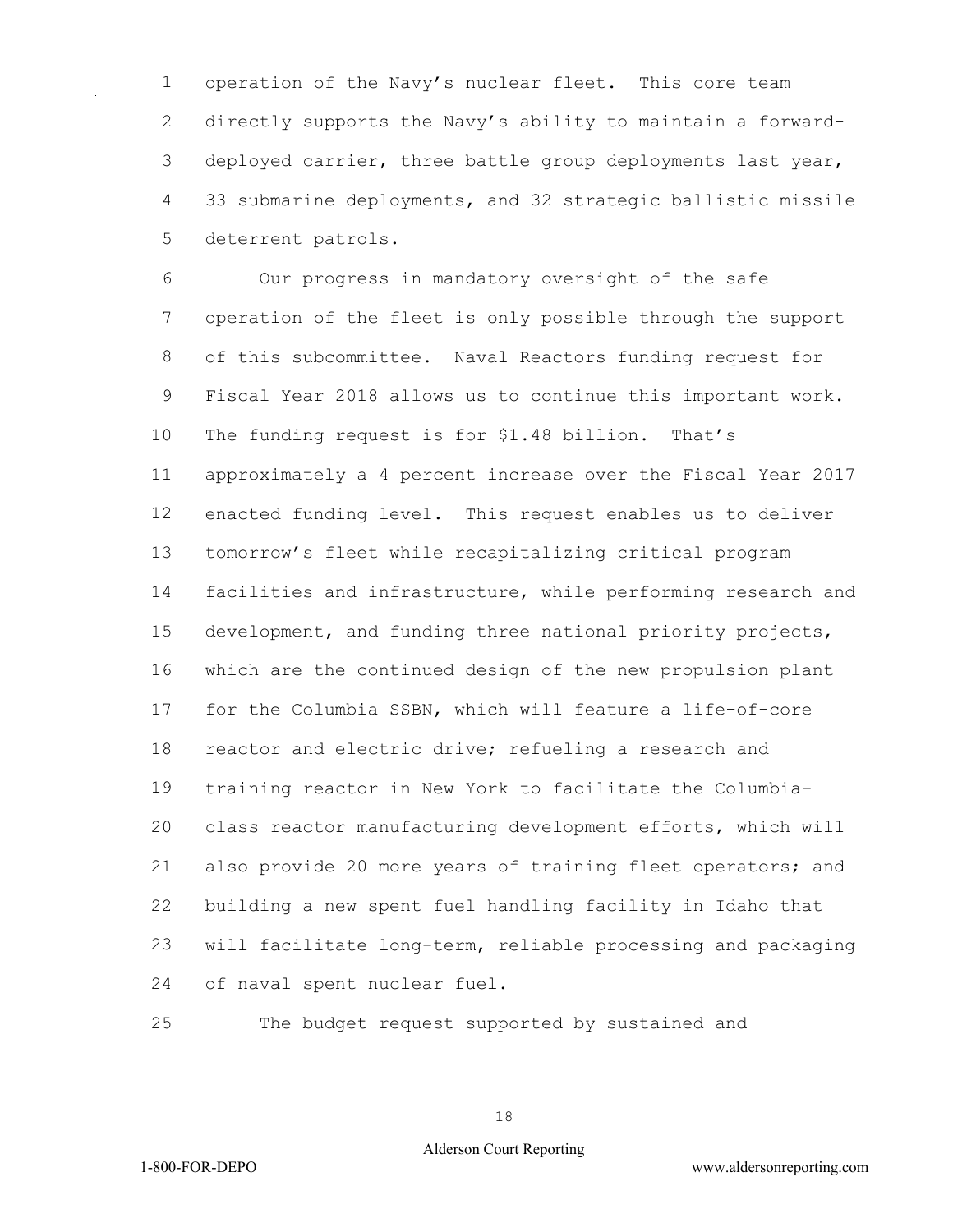1 predictable funding levels also permits Naval Reactors to 2 support today's operational fleet by recruiting and 3 retaining talented engineers, technicians, and scientists 4 that make up the technical base. This technical base 5 includes world-class laboratory and reactor facilities and 6 allows me to support maintenance and modernization 7 investments that are critical to the fleet.

8 Madam Chairwoman, our Fiscal Year 2018 budget request 9 is part of a closely coordinated Department of Navy and 10 Department of Energy budget that supports both my 11 responsibility to regulate the safe and effective operation 12 of the nuclear fleet, and Naval Reactors roles in both 13 departments to support the security of our nation and our 14 future security. We will accomplish this with industry 15 partners while maintaining high standards for safety and 16 environmental stewardship.

17 Again, thank you for your longstanding support, and I 18 look forward to discussing my program with you.

19 [The prepared statement of Admiral Caldwell follows:]  $20$ 21

- 
- 22
- 23
- 24
- 25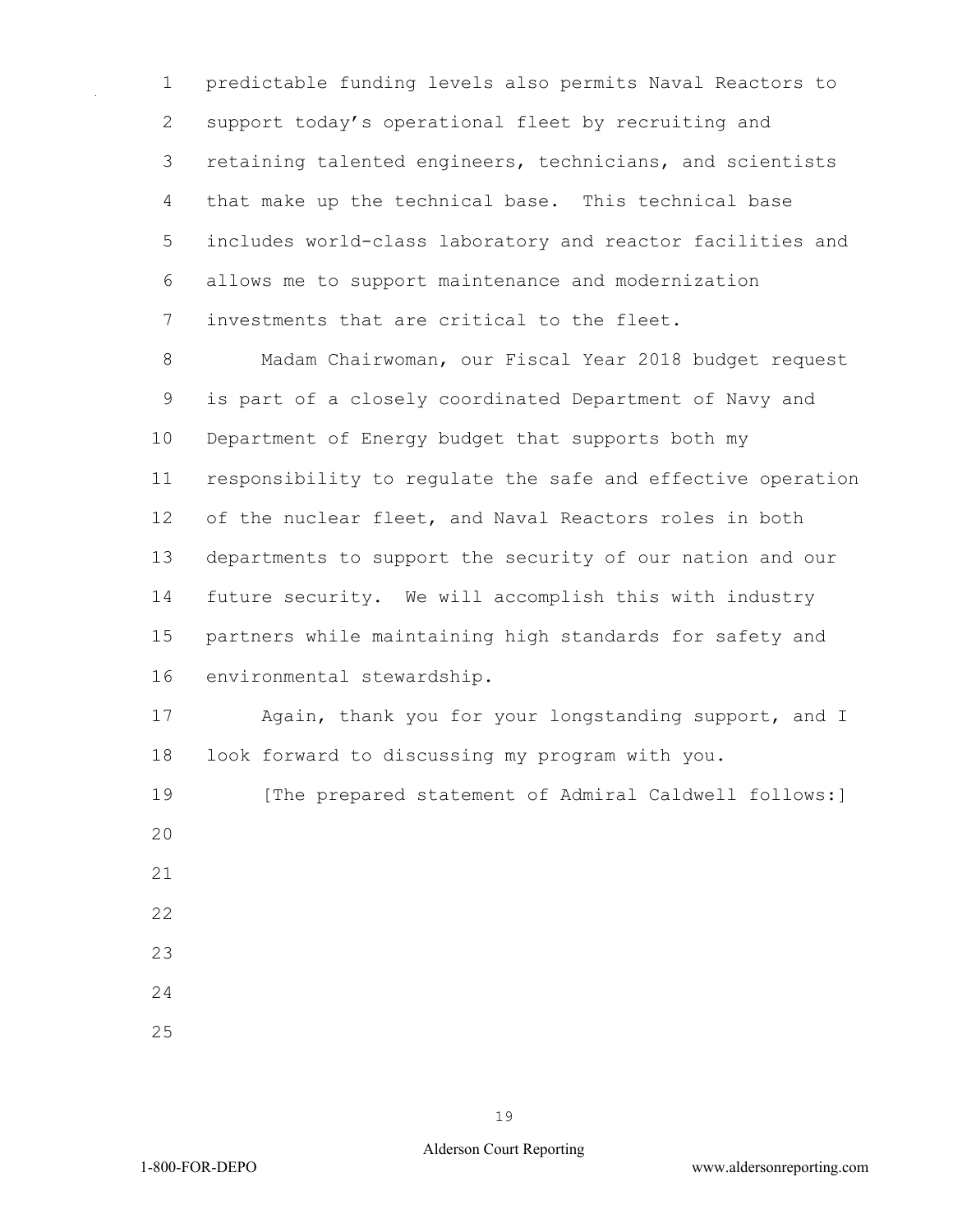| $\mathbf 1$      | Senator Fischer: Thank you, Admiral. |  |  |
|------------------|--------------------------------------|--|--|
| $\mathbf{2}$     | Director Trimble, welcome.           |  |  |
| $\mathcal{S}$    |                                      |  |  |
| $\sqrt{4}$       |                                      |  |  |
| $\overline{5}$   |                                      |  |  |
| $\sqrt{6}$       |                                      |  |  |
| $\boldsymbol{7}$ |                                      |  |  |
| $\,8\,$          |                                      |  |  |
| $\mathcal{G}$    |                                      |  |  |
| 10               |                                      |  |  |
| 11               |                                      |  |  |
| 12               |                                      |  |  |
| 13               |                                      |  |  |
| 14               |                                      |  |  |
| 15               |                                      |  |  |
| 16               |                                      |  |  |
| 17               |                                      |  |  |
| $1\,8$           |                                      |  |  |
| 19               |                                      |  |  |
| 20               |                                      |  |  |
| 21               |                                      |  |  |
| 22               |                                      |  |  |
| 23               |                                      |  |  |
| 24               |                                      |  |  |
| 25               |                                      |  |  |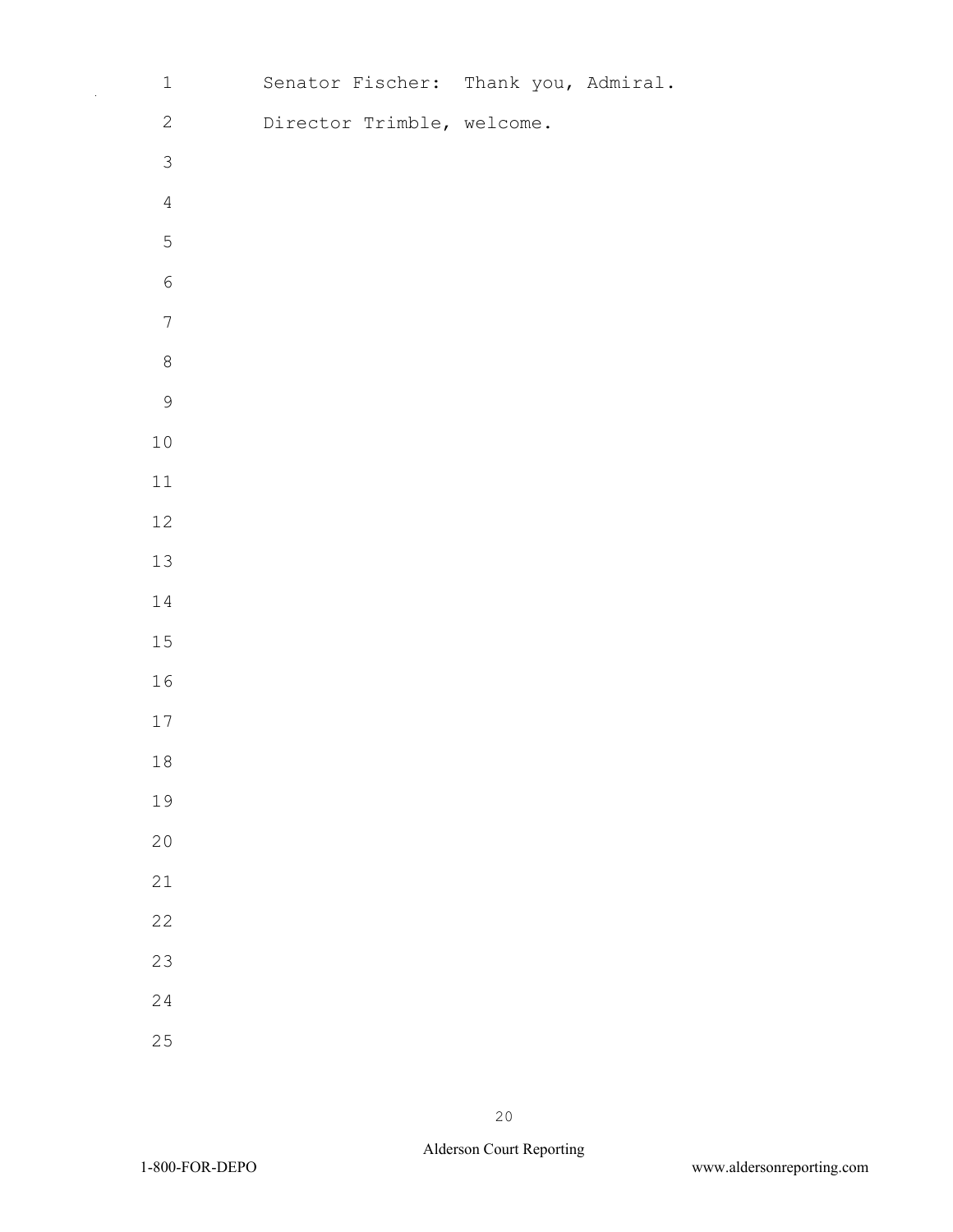STATEMENT OF DAVID C. TRIMBLE, DIRECTOR, NATURAL RESOURCES AND ENVIRONMENT GOVERNMENT ACCOUNTABILITY OFFICE Mr. Trimble: Thank you, Chairman Fischer, Ranking Member Donnelly, and members of the subcommittee. My testimony today will address the affordability of NNSA's

 nuclear modernization programs, the growing cost of DOE's environmental liabilities, DOE's efforts to improve its management of contracts and projects, and assessing performance in the non-proliferation program.

 NNSA faces challenges with the affordability of its nuclear modernization programs. In our review of the Fiscal Year 2017 SSMP, we found misalignment between NNSA's modernization plans and projected budgetary resources, which could make it difficult for NNSA to afford its planned portfolio of modernization programs.

 We identified two areas of misalignment. First, NNSA's estimates of program costs exceeded the projected budgetary resources included in the President's planned near- and long-term modernization budgets. For example, we found that to stay within five-year budget limits, NNSA continues to push work out beyond the FYNSP, something it has repeatedly done in the past. Such "bow waves" of increased future budget needs often occur when agencies are undertaking more program than their resources can support.

Long-term modernization budgets also show a shortfall,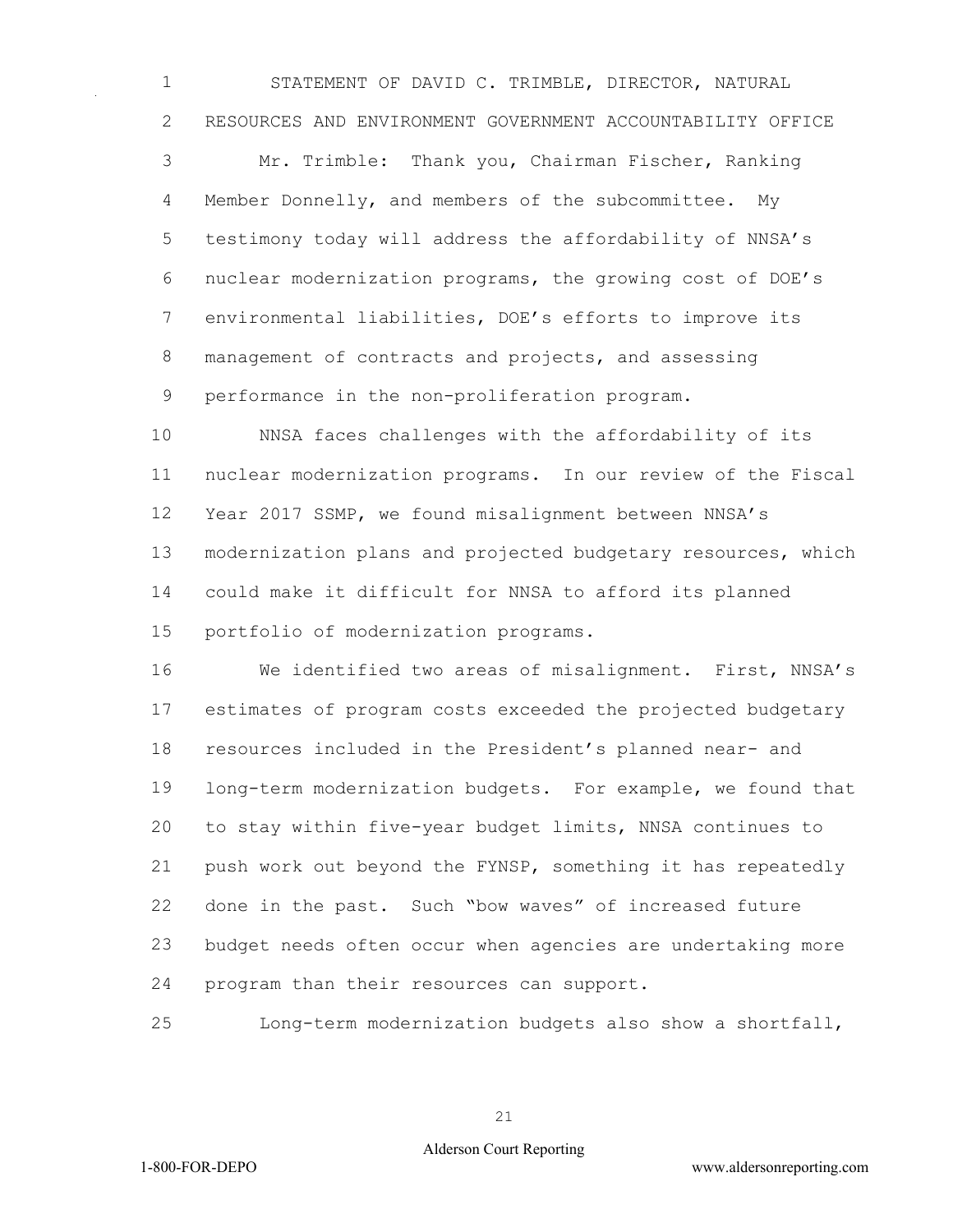with program costs of about \$3 billion more than the projected budgets.

 Second, the cost of three LAPs -- the B61, W80, and W88 -- could be about \$4 billion higher than estimated. Moreover, projected budgets for some programs are not always sufficient to cover even the low end of projected costs. Addressing the affordability challenges facing the modernization effort is complicated by DOE's growing environmental liabilities, which defense up-budgets will also need to fund. This year we added the Federal Government's environmental liabilities to our high-risk list. Notably, DOE is responsible for \$372 of the \$450 billion Federal total. Further, over the past six years, EM has spent about \$35 billion on cleanup, while its liabilities have grown by \$90 billion in the same time period. Also of concern is that these liability estimates do not include all future cleanup responsibilities. We and others have found that DOE has not consistently taken a risk-informed approach to decision-making for environmental cleanup. Our recent work has identified opportunities where DOE may be able to save tens of billions of dollars such as by taking a risk-informed approach to treating a portion of the low-activity waste at the Hanford site.

Regarding DOE contract and project management, which

### Alderson Court Reporting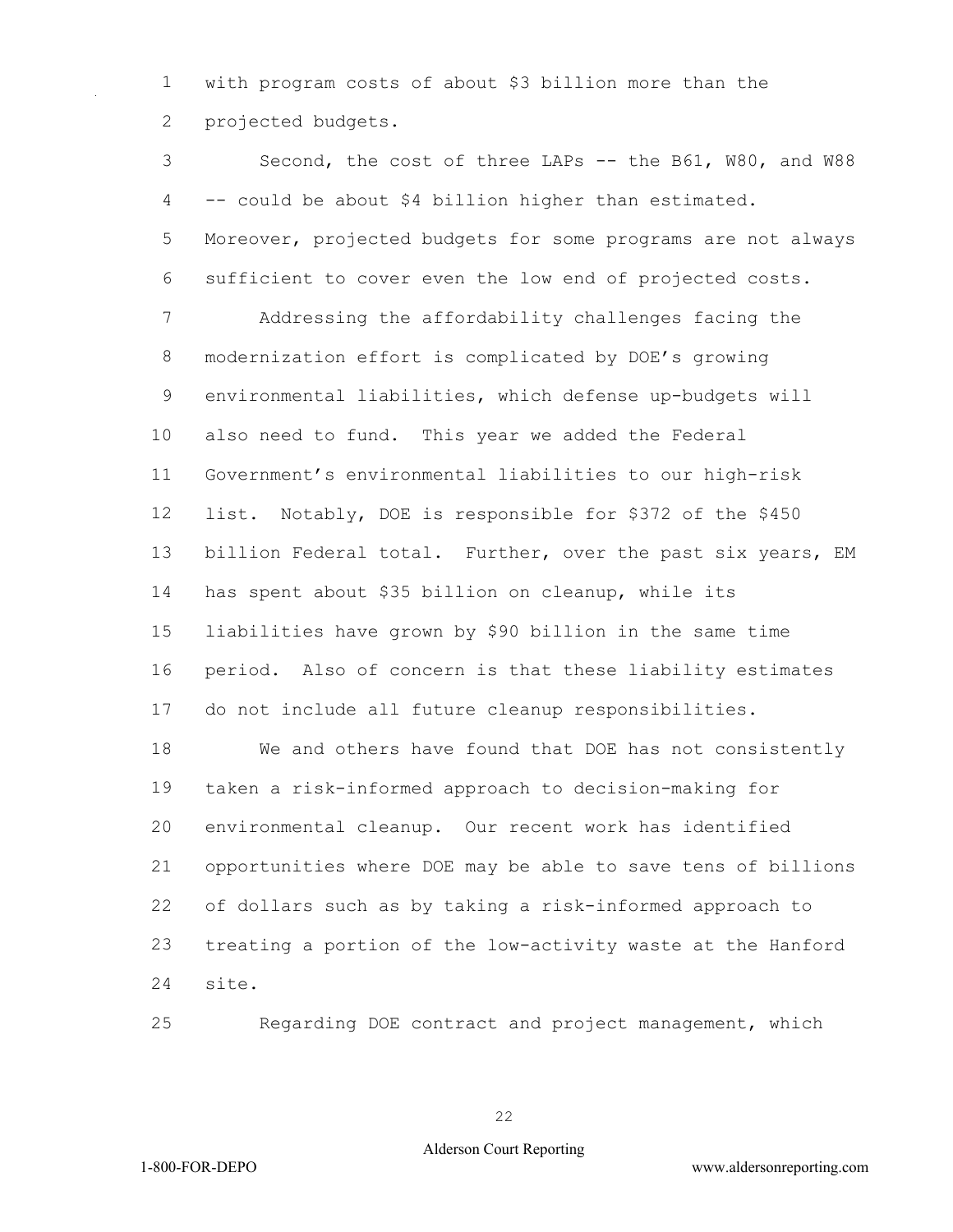has been on GAO's high-risk list for several decades, DOE has taken several important steps, including requiring the development of cost estimates in accordance with best practices, creating new oversight structures, and ensuring that major projects, designs, and technologies are sufficiently mature before construction.

 But significant work remains. First, DOE still lacks reliable enterprise-wide cost information. Without this information, meaningful cost analyses across programs, contractors, and sites are not possible. NNSA needs to develop a comprehensive plan to address this issue.

 Second, DOE has not established a policy on program management or a training program for program managers. Program management can help ensure that a group of related projects and activities are managed in a coordinated way to obtain benefits not available for managing them

individually.

 Third, DOE's acquisition planning for major contracts could be improved. While DOE has since revised its guidance, in our last report we found that it had not considered an acquisition alternative beyond continuing its longstanding M&O approach in 16 of the 22 cases we examined. By not considering alternative structures, DOE could not be sure that it had selected the most effective form of contracts for billions in annual spending.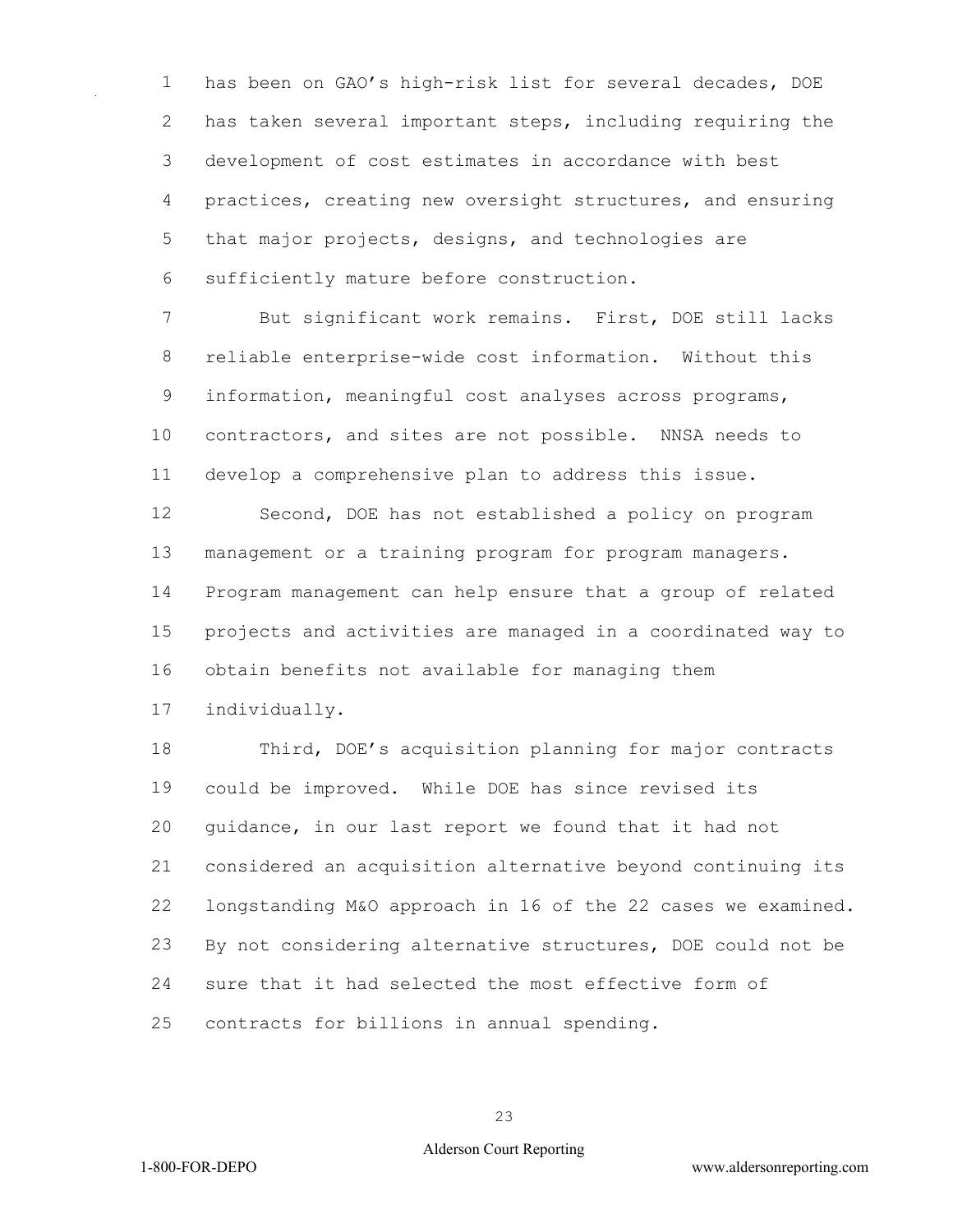Fourth, DOE has not consistently applied its recent reforms to its largest legacy cleanup project at the Hanford site. In light of longstanding challenges with the WTP and the billions of dollars yet to be spent, DOE should ensure that its improved controls are applied to its largest and most troubled project.

 Finally, DOE's efforts to ensure contractors maintain an environment for workers to raise concerns without fear of reprisals has not been sufficient. As we reported, management must foster a culture in which workers are encouraged to identify risks and use their expertise to proactively mitigate them.

 And lastly, regarding non-proliferation, DNN faces challenges with assessing the performance of some of its programs. We found that DNN's R&D results were not being tracked consistently to help evaluate the success of that program. In addition, we found that DOE did not have measureable goals supporting its plans and efforts to deploy and support detection equipment overseas.

 Also related to non-proliferation, let me note that we have ongoing work for this committee related to MOX and WIPP.

 Thank you, and I'd be happy to answer any questions you may have.

[The prepared statement of Mr. Trimble follows:]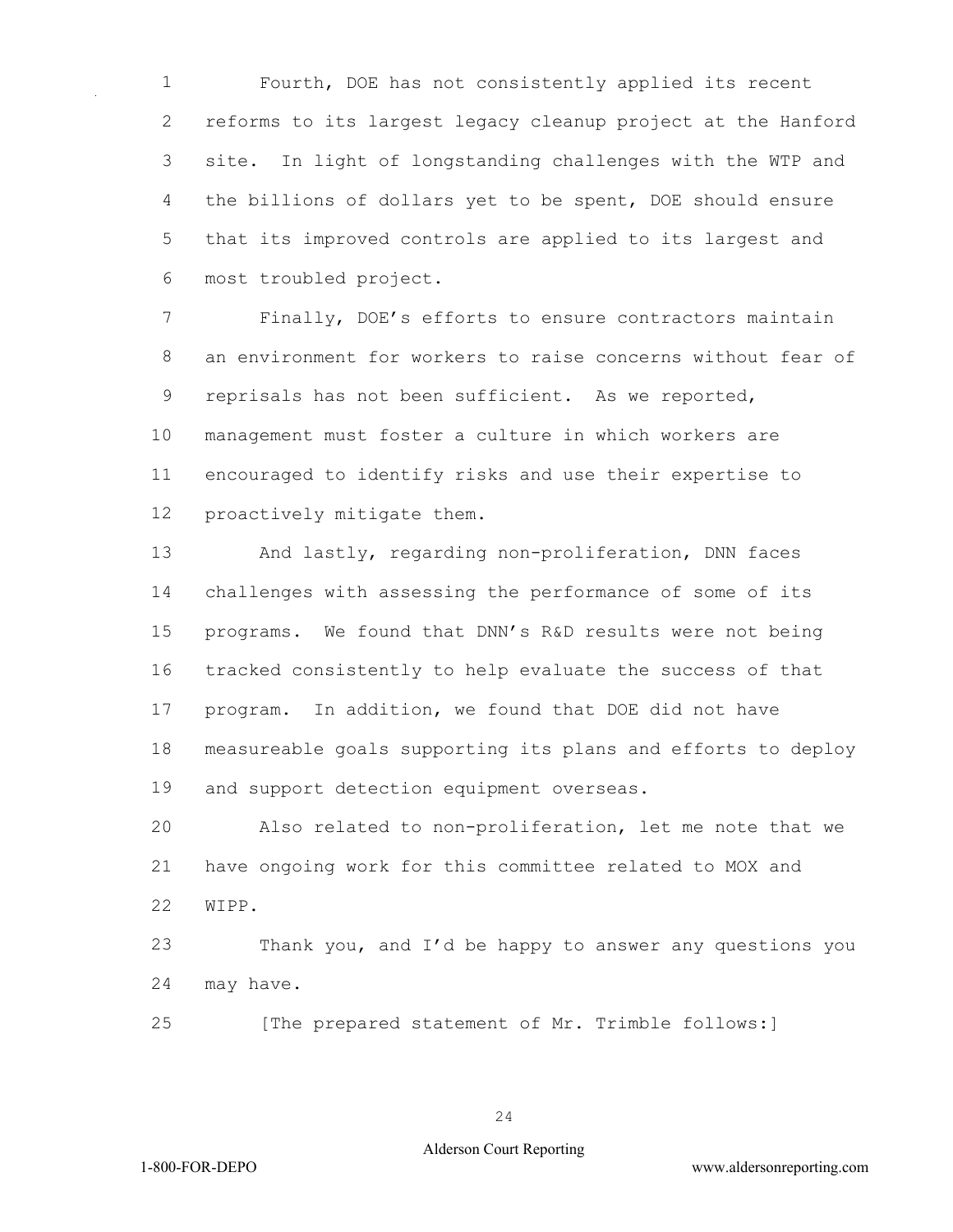Senator Fischer: Thank you, Director.

 We will begin the first round of questioning, 7-minute rounds, please.

 General Klotz, I appreciate the work that NNSA has done in tandem with Los Alamos to repurpose existing lab space and take initial steps to rebuild our pit production capacity. However, last year you testified before this subcommittee that additional capacity would be required and that the NNSA was conducting an analysis of alternatives to determine the Department's future plutonium strategy.

 Can you tell me what the status is of that AOA, please? General Klotz: Yes, ma'am. The AOA is still underway. We expect that it will be completed in the summer timeframe. Senator Fischer: Are there any additional studies that are going to be required, or do you expect the AOA to select a way forward and to allow us to move out on this?

 General Klotz: I expect the AOA will inform us as the way to go forward. Now, the AOAs themselves are not necessarily dispositive in terms of what the final outcome will be. They're designed to inform the decision-makers within NNSA and within the Department and the Congress as to what the various options are and what the various advantages and disadvantages of a particular option are.

 Senator Fischer: At this point, do you believe that that will be enough, that the AOA is going to be able to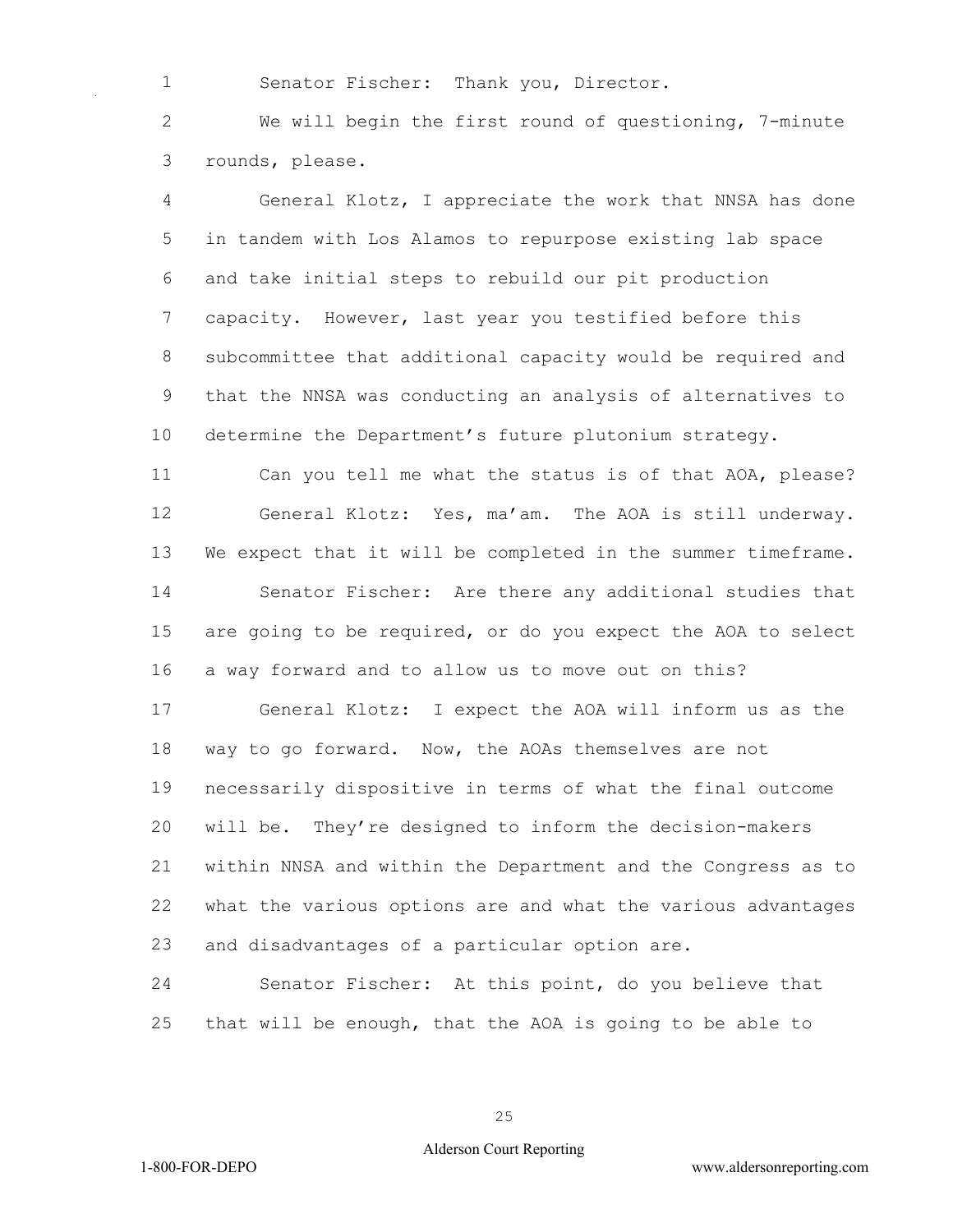present options and that we're going to be able to move forward, or do you think there will be other studies required?

 General Klotz: Well, we will do other -- as part of the process which Director Trimble, in fact, outlined, in several parts of it, we do analysis of alternatives, we do independent cost estimates, we examine the particular risks of the various ways forward. But the first step in that process is to do an analysis of alternatives to know the places that we can go.

 But I'm glad you raised this because as a nation we no longer have the capability to manufacture plutonium pits for our nation's nuclear weapons stockpile, and the Congress has given us clear direction to rebuild that capability, and we are on track to be able to. In fact, this year we have already fabricated, Los Alamos has fabricated some development pits at Los Alamos. With this budget, if it's approved by the Congress, we'll fabricate four additional developmental pits, working our way towards the ability to do 10 pits in 2024, and then growing up to eventually get to the point where we'll be able to demonstrate the capacity to do 80 pits a year.

 But we can only do 30, we think, at the current facilities, which, as you rightly pointed out, we're repurposing Plutonium Facility 4, PF4, and in the radiation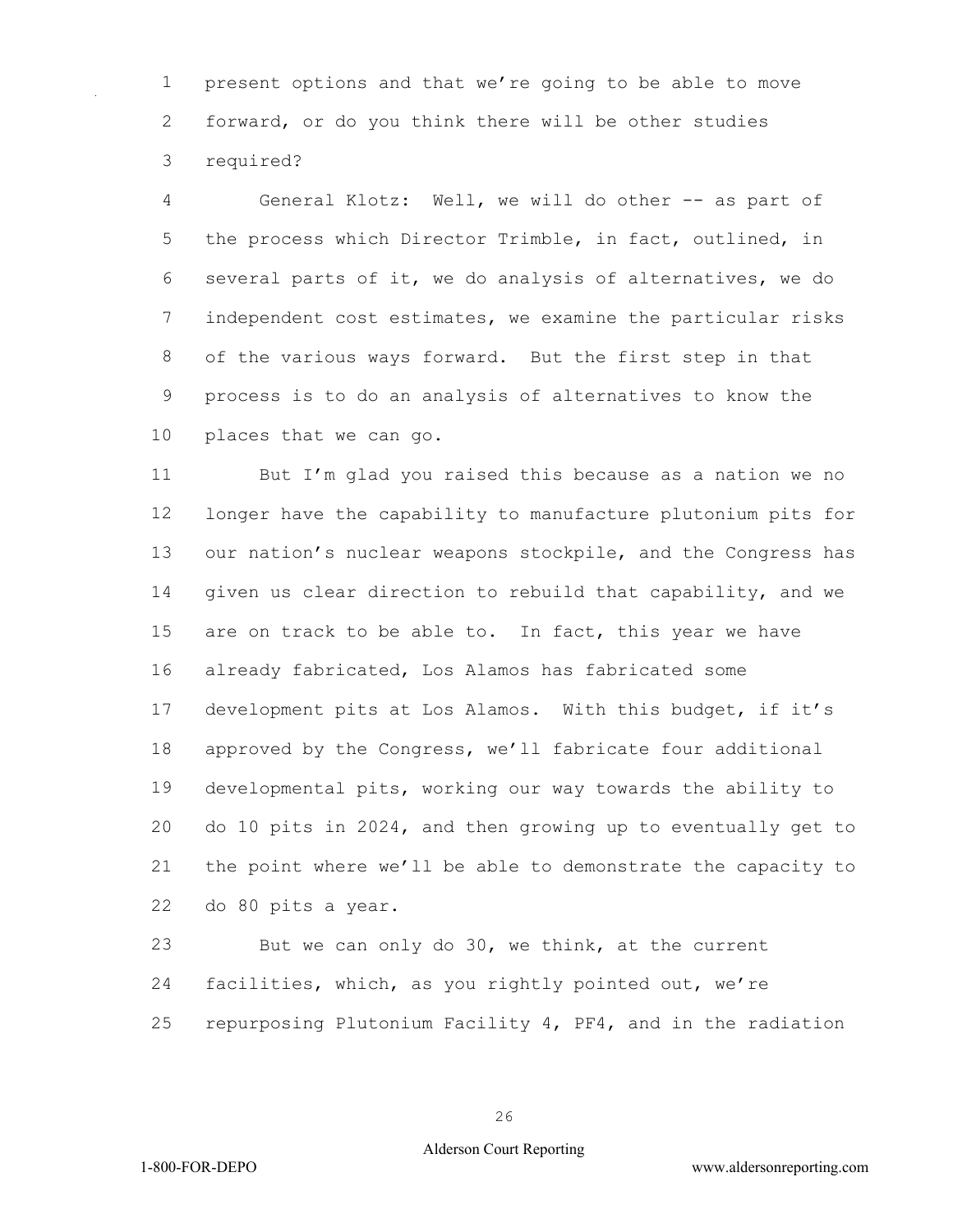laboratory. We're going to need additional capacity, additional floor space to get from about the 30 level up to the 80 level. So that's why we're pursuing this analysis of alternatives to educate and inform us, inform decision- makers on the best option for achieving that capability. Senator Fischer: So as we look at the budget request that this subcommittee and the full committee is going to be receiving, will that give us that capacity to be able to reach that goal of 80, or are we going to have to address that in the future? Is it included in the budget request here, or are we going to be having this conversation again

in the future?

 General Klotz: Well, we'll be having this conversation again in the future because our budget request for Fiscal Year 2018 is to pay for the program in Fiscal Year 2018. We do not have --

Senator Fischer: Not the facilities.

 General Klotz: Well, the facilities, but also all the other things we need to do with our plutonium sustainment operations at Los Alamos and elsewhere. But you will not see in this budget the FYNSP numbers in great fidelity beyond this particular fiscal year request, and the reason for that, quite simply, is that with the new administration we are in the process of conducting a nuclear posture review, and the results of that nuclear posture review I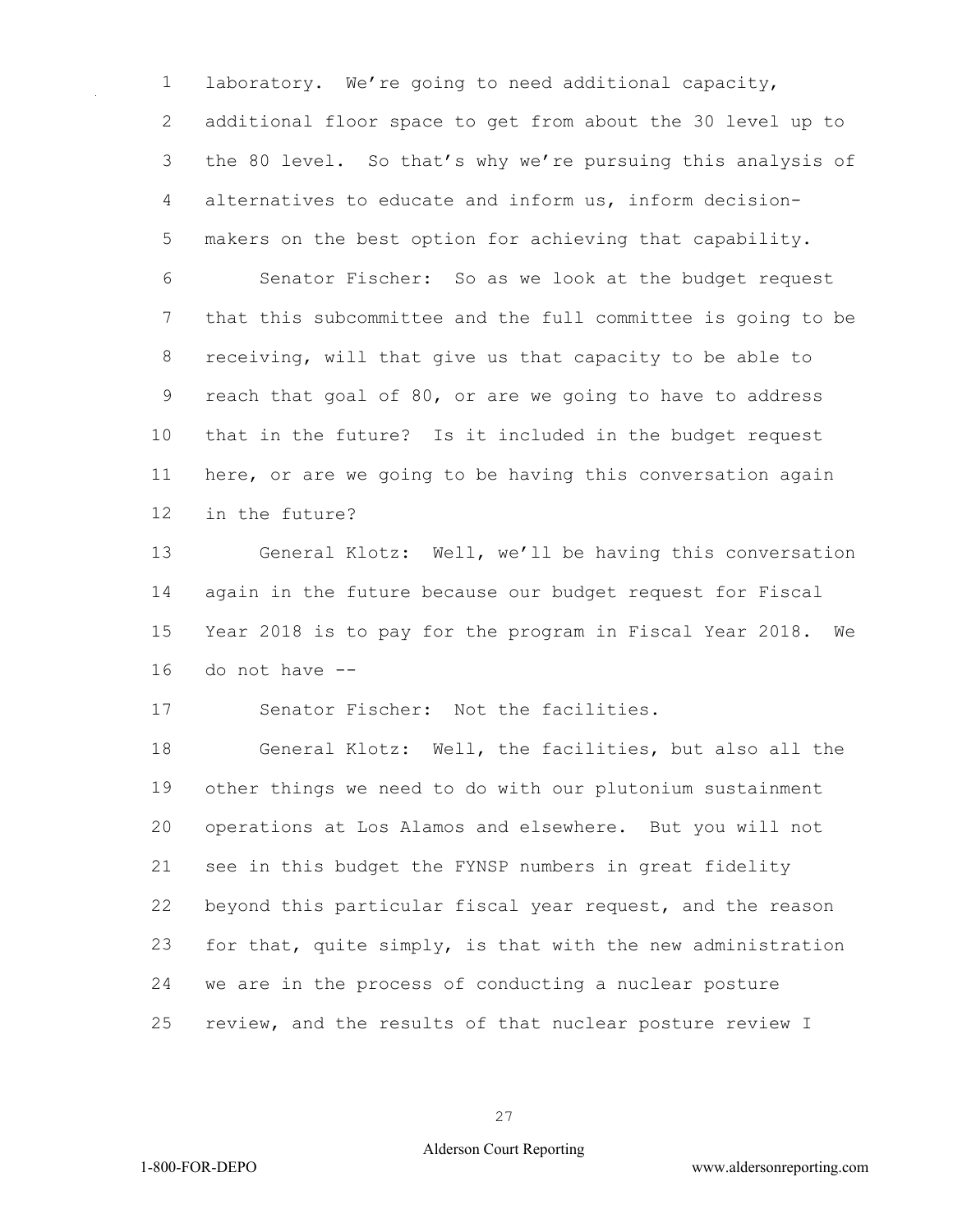think will be very important for what we have to fund and where the priorities will be in the years ahead.

 Senator Fischer: Are we looking at any funding wedges that have been built into this budget request to execute the path forward that's going to be determined by the AOA? General Klotz: I don't know that there are any wedges in there. I think the number that we have given you for Fiscal Year 2018 is what we need to cover the cost of that. I think last year we did have some wedges in there to indicate to the Congress that there would have to be some spending in that particular area. But remember, we don't baseline a program until we have gone through this very methodical process that Director Trimble laid out. So we're not at that point where we have the fidelity of numbers to say what it's going to be two years from now, four years from now, five years from now.

 Senator Fischer: So this wasn't a decision made by the OMB or by the NNSA. It's just that you haven't reached that point yet where you can put it in?

 General Klotz: That's right. We have not reached that point on this particular aspect of the plutonium strategy.

 Senator Fischer: Okay. What does that mean about your request for the additional funding as we move through this process beyond the years, the out-years of this budget?

Will that come to us later?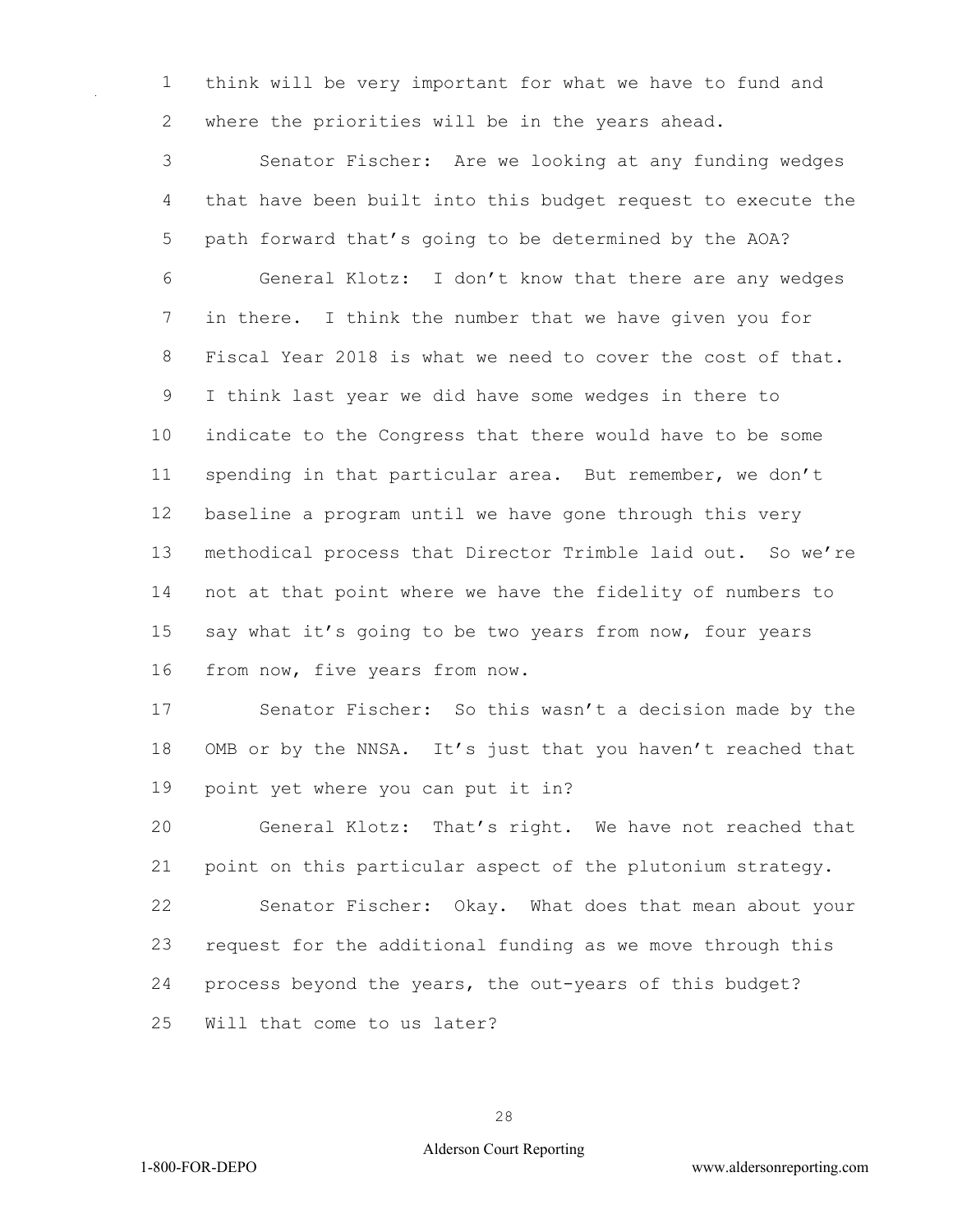General Klotz: It will. I think it will come in the Fiscal Year 2019 budget's mission, which we are already in the process of working.

 Senator Fischer: Have you factored that in? Are you looking to factor that in already for the 2019 budget? General Klotz: Yes, absolutely. And again -- Senator Fischer: Is that why you're not asking for it now?

9 General Klotz: Well, again, we're asking --

 Senator Fischer: I just want to know if you're asking for what you need, or if you are being overly conservative.

 General Klotz: We're asking for what we need in Fiscal Year 2018, and what we need beyond will be factored in as we build the Fiscal Year 2019 budget, informed by the

 deliberations and the results that take place in the nuclear posture review.

Senator Fischer: Okay. Thank you, sir.

Senator Donnelly?

Senator Donnelly: Thank you, Madam Chair.

 Administrator Klotz, Naval Service Warfare Center in Indiana works with Sandia and others on ensuring the quality and reliability of radiation-hardened microelectronics in our strategic systems. With the progressive off-shoring of U.S. manufacturing capabilities, it's an issue of growing importance for both strategic and conventional military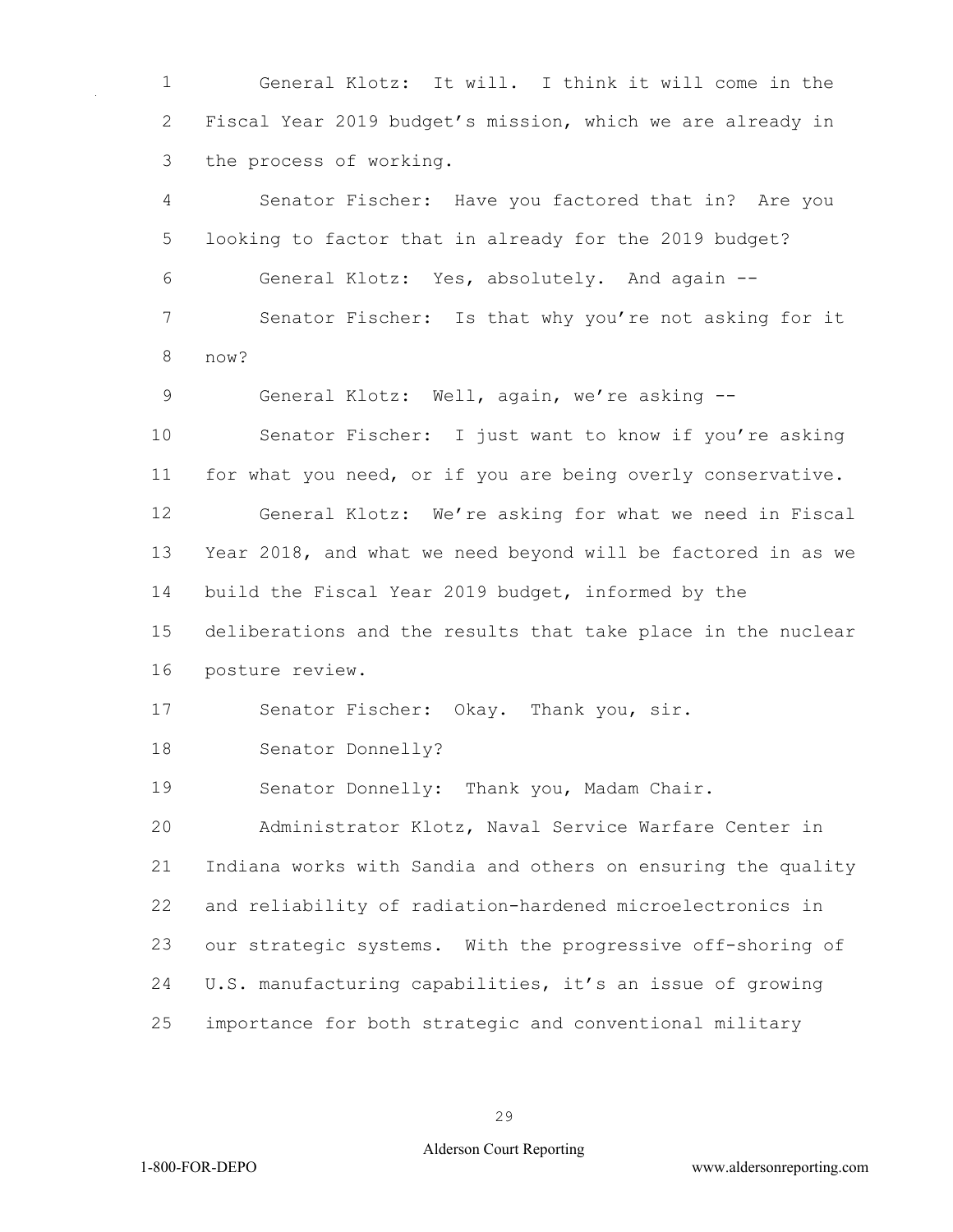systems.

 The microelectronics facility at Sandia is due for replacement over the next 10 years. What actions are being taken to start this process, and what options are you looking at to make sure we take care of everything? General Klotz: Thank you. I think you've laid the problem statement out very well, Senator. We have a specialized need within the nuclear security enterprise for a particular type of microelectronics. These have to be what we call radiation hardened, and there are different types of radiation hardened. The radiation hardening you might need for a space system is different than the radiation hardening you need for a nuclear weapons system given the types of threats that it might encounter from what we call the stockpile-to-target sequence.

 You're right, there has been a lot of off-shoring, not only off-shoring of microelectronic production but also foreign ownership of that. So when we're dealing with microelectronics for nuclear weapons systems, they have to be absolutely trusted.

 We have relied upon the silicon fabrication facility at Sandia for a number of years to provide a lot of our capability in this area. As you indicated, there are two things that are going on. One is what the rest of industry is doing in terms of the size of the equipment that they

### Alderson Court Reporting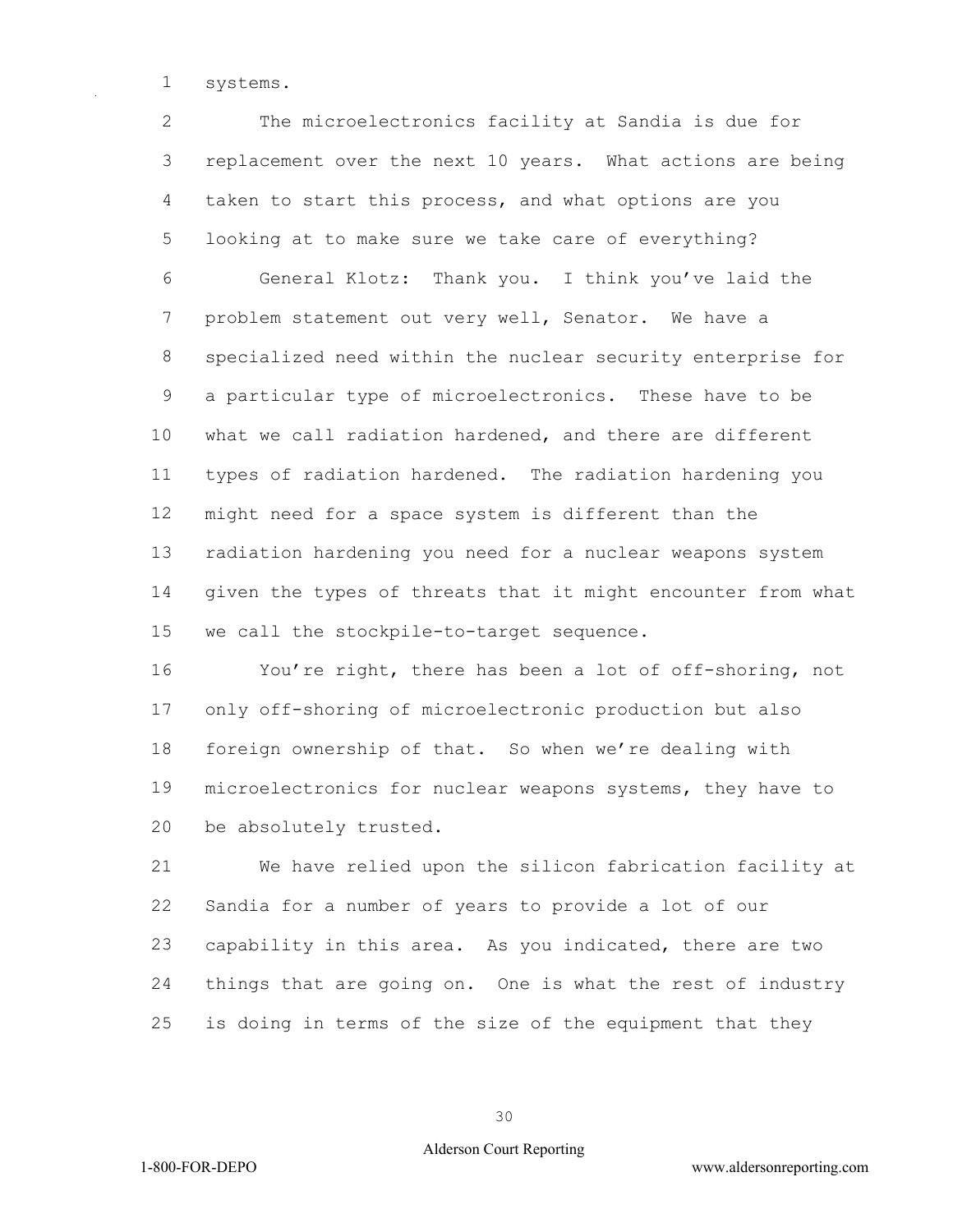use, in terms of production. We've gone from 6-inch wafers -- that's what we make now. The rest of industry is already at 12-inch silicon wafers. So we're in the process now of doing a revitalization of the Sandia silicon fabrication facility to allow us to work with 8-inch wafers, which will hold us over until we go to the next level. And then we believe that in 2025 we're going to need to be in the process of recapitalizing the capability to do radiation-9 hardened microelectronics for ourselves.

 There is currently an analysis of alternatives which is getting very, very close to being finished. I believe the initial results are already in the building. Now, let me just say there's a lot of talk about whole-of-government approaches and partnering. Frank Klotz' own personal opinion is we are a niche market or a niche customer as far as this particular market is concerned, and our needs are relatively small and may not necessarily be the needs for the commercial or other government agencies. So we're going to have to approach this with making sure that our priority of having the types of microelectronics that we need for our purposes are met with whatever alternative we come up with. Senator Donnelly: Well, as a niche market, who do you get to service that market? And do you ensure that it's secure in the United States? How do you ensure the security of it, and are we best off serving the niche market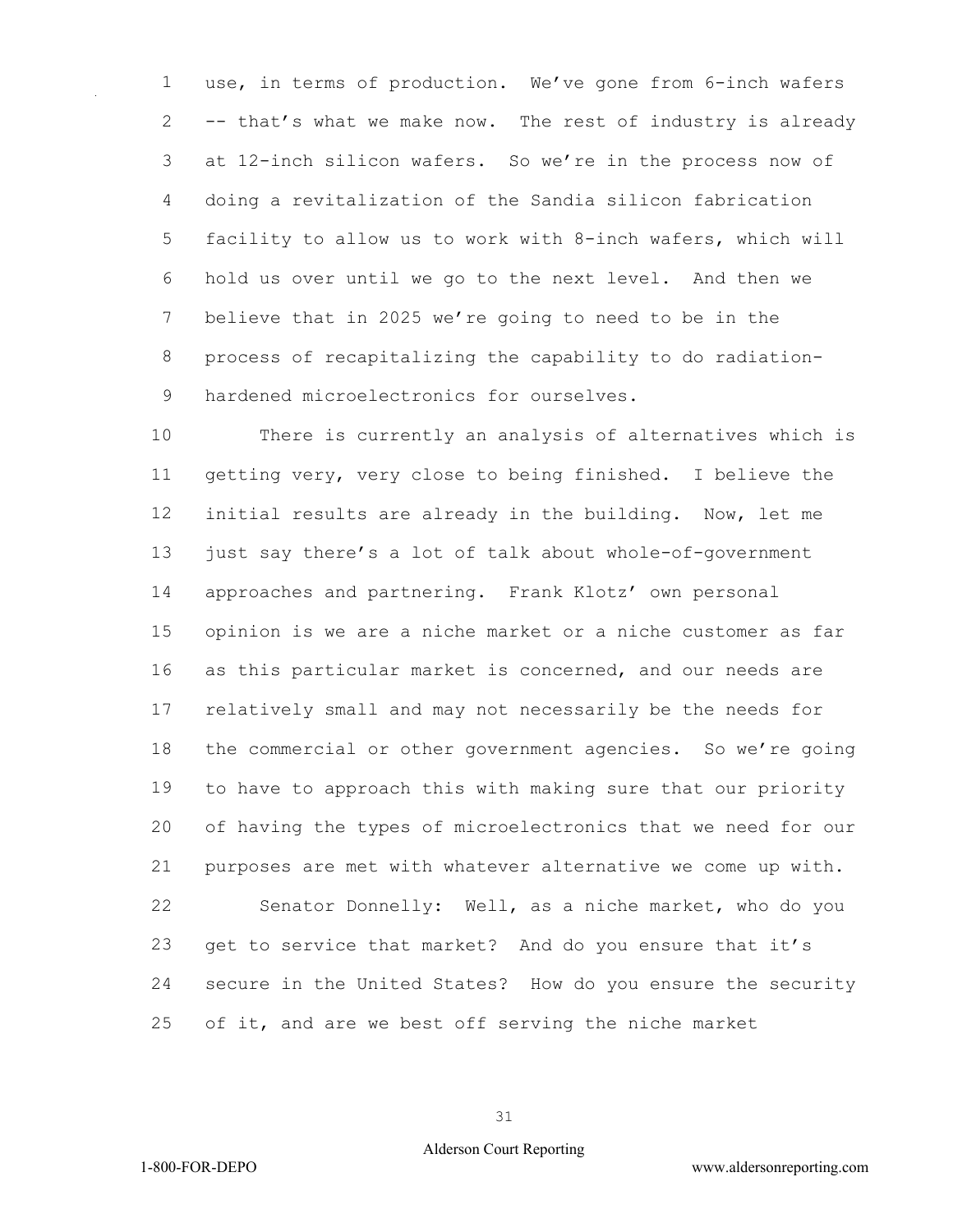ourselves?

 General Klotz: Well, I'm not going to pre-judge the outcome of the analysis alternatives. I will tell you personally I agree with the statement that you just made. This will have to be, in our view, one that is manufactured in the United States where we can be very, very clear where these materials have come from.

 Now, without getting into too many details, there are ways in which you can buy things from the front end and make sure on the back end that you have done the type of engineering that's necessary to enhance your confidence in 12 the material itself. There are other approaches that we're working on in our laboratories and our production facilities to be able to assess, for want of a better word, the trustworthiness of a particular part. I think we would have to discuss that in a different setting to get into the details of that.

18 But this is a great, great concern of ours, and I suspect as well for the entire Department of Defense and the rest of the national security agencies in this country, where the sources of not only microelectronics but other key components that we use in the course of conducting our business are made and manufactured, given the amount of material that in the commercial world comes from overseas or from companies that overseas entities have a major equity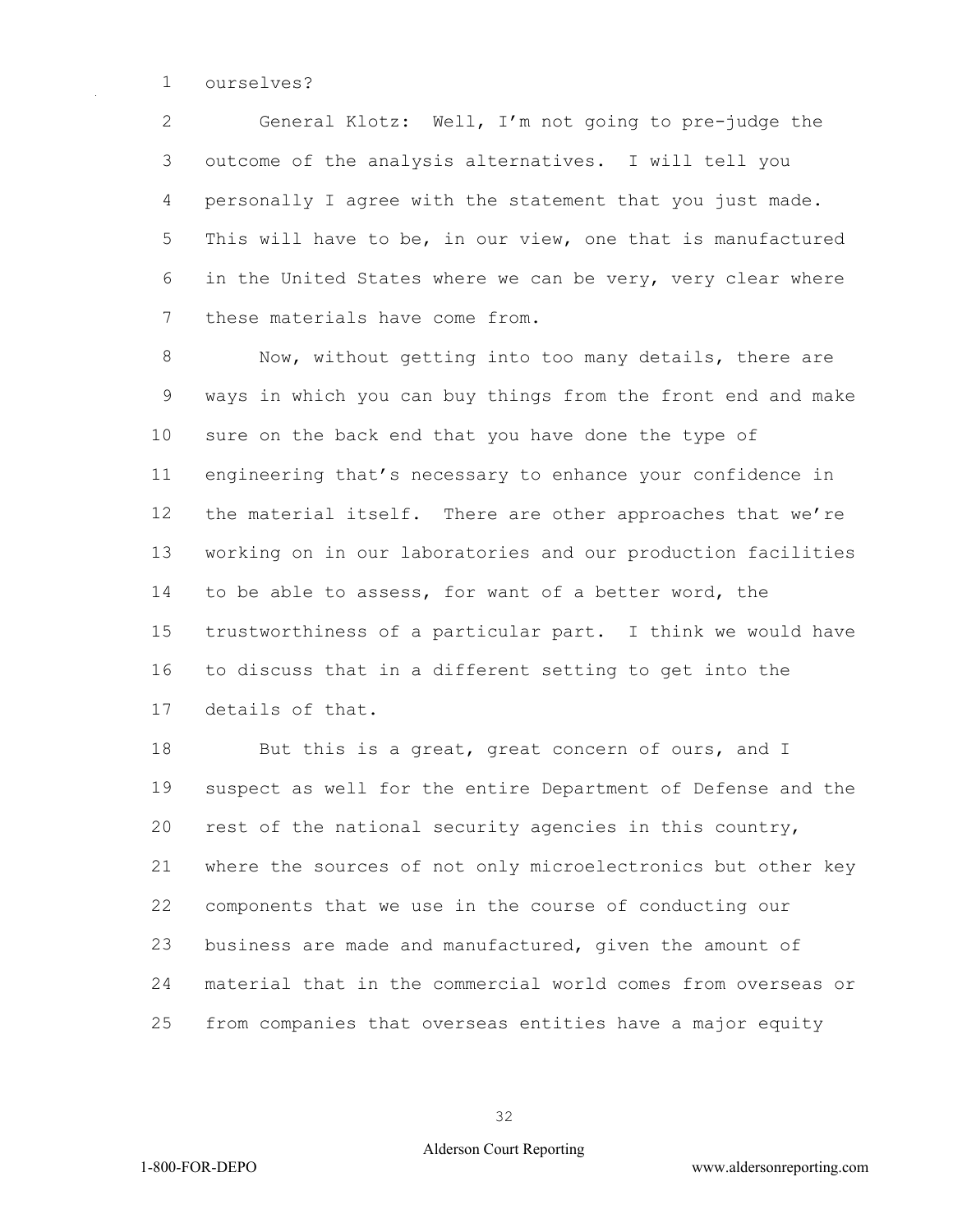share in.

Senator Donnelly: Thank you.

 Ms. Cange, I want to hear from you on the collapse of the tunnel at Hanford that stored contaminated equipment. The tunnel was first constructed in 1956. Referencing wooden beams used on two sides of the tunnel, the most recent structural integrity study conducted in 1991 recommended that, and I quote, "If a decision for final disposition is not made by the year 2001, the structural integrity again should be reviewed in light of any available information, including further tests on wood preservation that may have been completed at that time."

 First, did the Department conduct any further structural integrity reviews after 2001? And will you be conducting an analysis of the structural integrity of the tunnel at any point in the near future?

 Ms. Cange: To answer the first part of your question, the Department has not done any structural integrity tests since 2001 of the Purex tunnel. However, we have recently received an administrative order from the State of Washington in response to the collapse, and one of the requirements is that we do perform a structural integrity study and submit it to the state. That study is due by July 1st of this year, and so we are undergoing that study, as well as really focusing on what measures we're going to take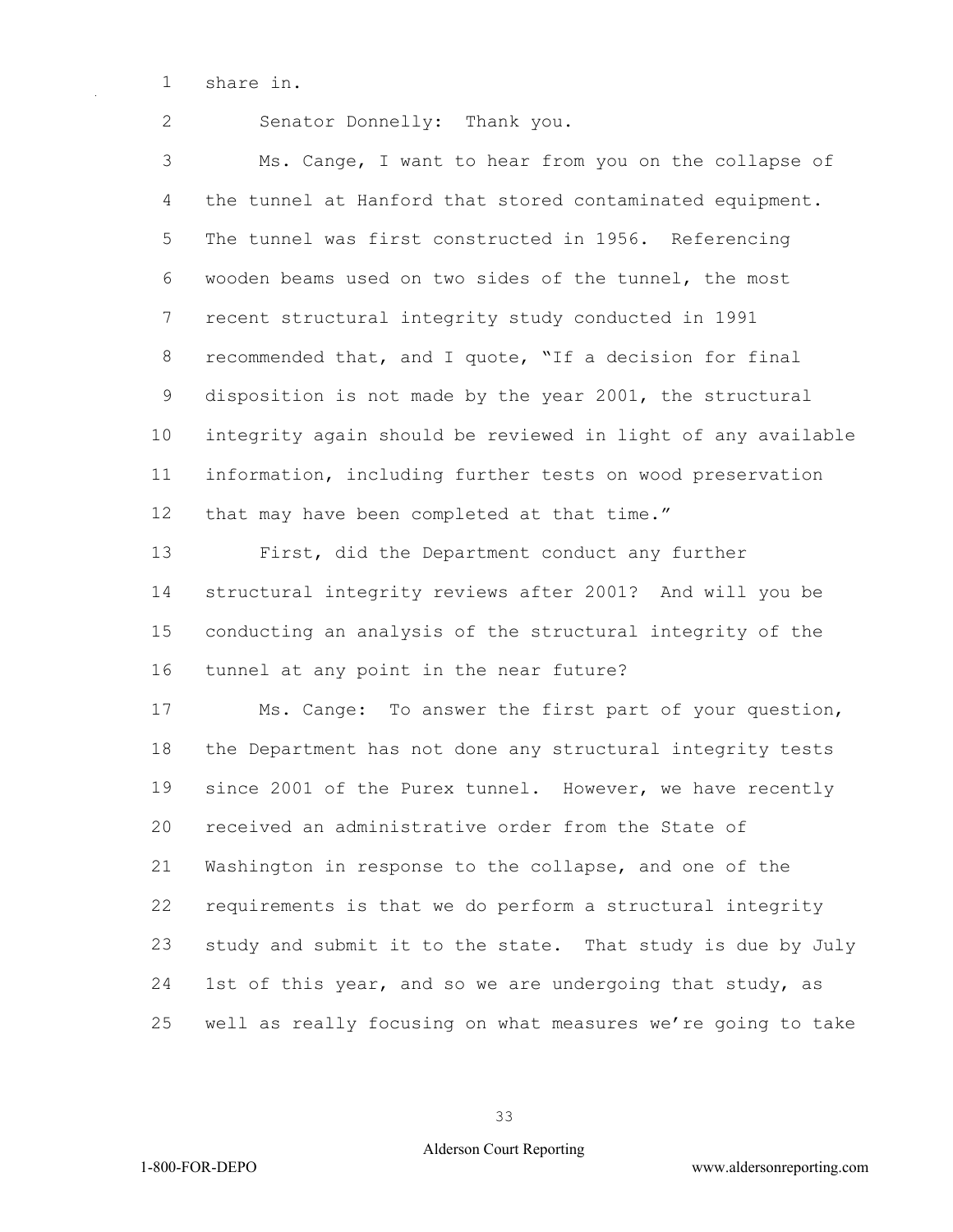1 to ensure protection looking into the future and coming up 2 with a longer-term and permanent solution to the tunnel and 3 the materials in the tunnel.

4 Senator Donnelly: Thank you.

5 Thank you, Madam Chair.

6 Senator Fischer: Thank you, Senator.

7 Senator Sullivan?

8 Senator Sullivan: Thank you, Madam Chair.

9 Senator Fischer: I would remind the Senator that we 10 have a vote. So when you're finished, we're going to 11 adjourn until after the second vote is completed. Thank 12 you.

13 Senator Sullivan: I wanted to ask about the Iran 14 nuclear deal and to what degree you were involved in not 15 only the negotiation but the compliance report. So, under 16 the parameters of that agreement, Iran is restricted to 130 17 metric tons of heavy water. However, in 2016 the IAEA 18 reported that Iran had, in fact, surpassed that threshold 19 twice.

20 Madam Chair, I ask unanimous consent for the record 21 that this is an article entitled, "U.N. Agency IAEA Reports 22 Iran Has Again Violated Terms of the Nuclear Deal."

23 Senator Fischer: Without objection.

24 [The information referred to follows:]

25 [SUBCOMMITTEE INSERT]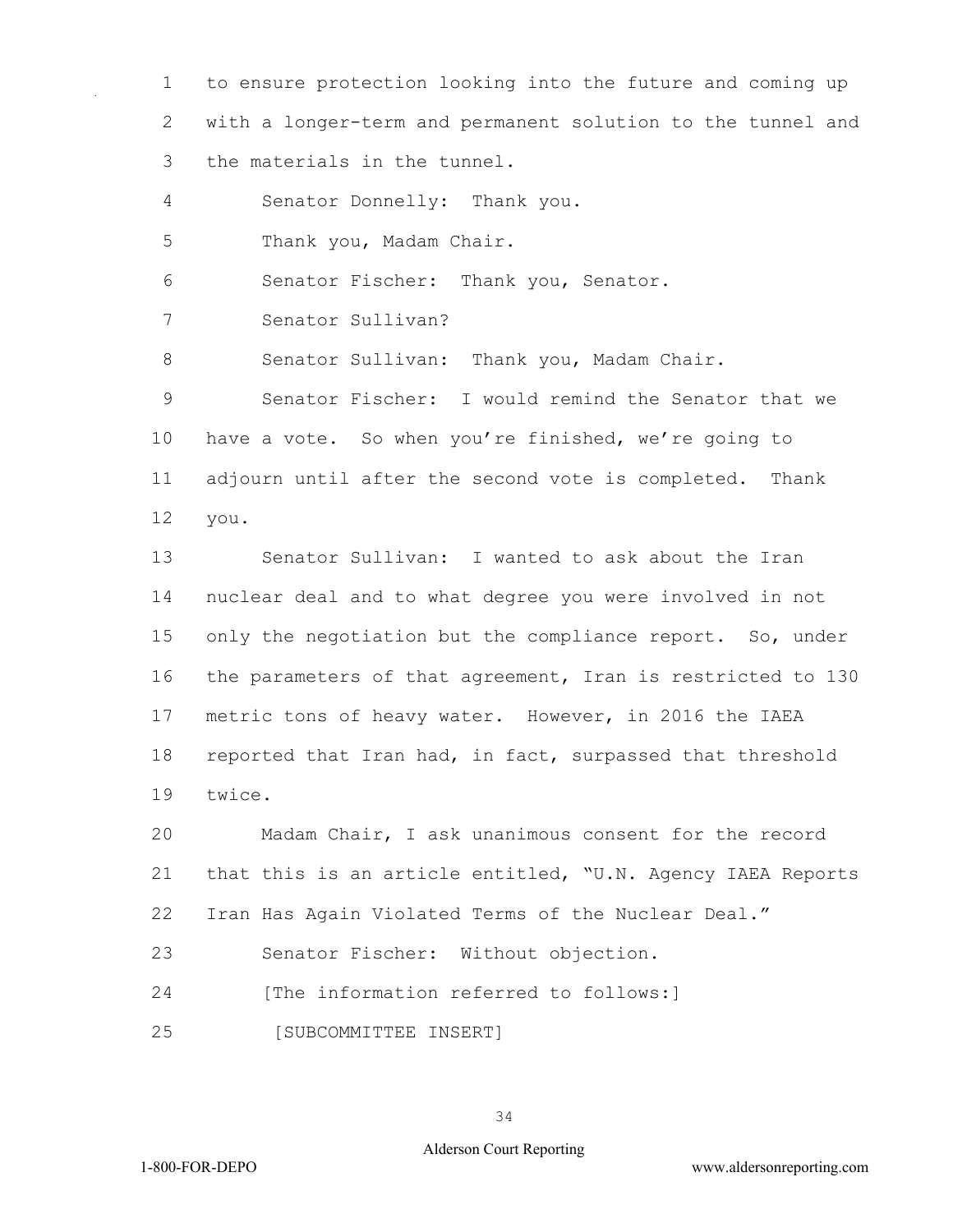Senator Sullivan: So, were you familiar with that violation that the IAEA had cited in 2016, Mr. Klotz? General Klotz: Yes, sir.

 Senator Sullivan: And do you agree with that assessment, that that was a violation, from the IAEA? General Klotz: I agree with the IAEA's assessment. Senator Sullivan: So were you asked, when Secretary Tillerson recently sent a letter to Congress certifying that Iran was in compliance with the agreement, with the Iran nuclear agreement -- how do you square those two issues? Obviously, they were in violation last year. Were you asked to comment on the Tillerson letter to the Congress? General Klotz: Let me answer it this way, Senator. The State Department clearly has the lead on all actions associated with the Joint Comprehensive Plan of Action or the Iran deal. The role of the Department of Energy and the National Nuclear Security Administration is to be able to draw upon the scientific and technical know-how and knowledge that's resident within our national laboratories, all 17 DOE national laboratories. Senator Sullivan: Like heavy water issues. General Klotz: Yes, sir. Senator Sullivan: I'm sure the members of your

 organization are much more expert on that than State Department diplomats.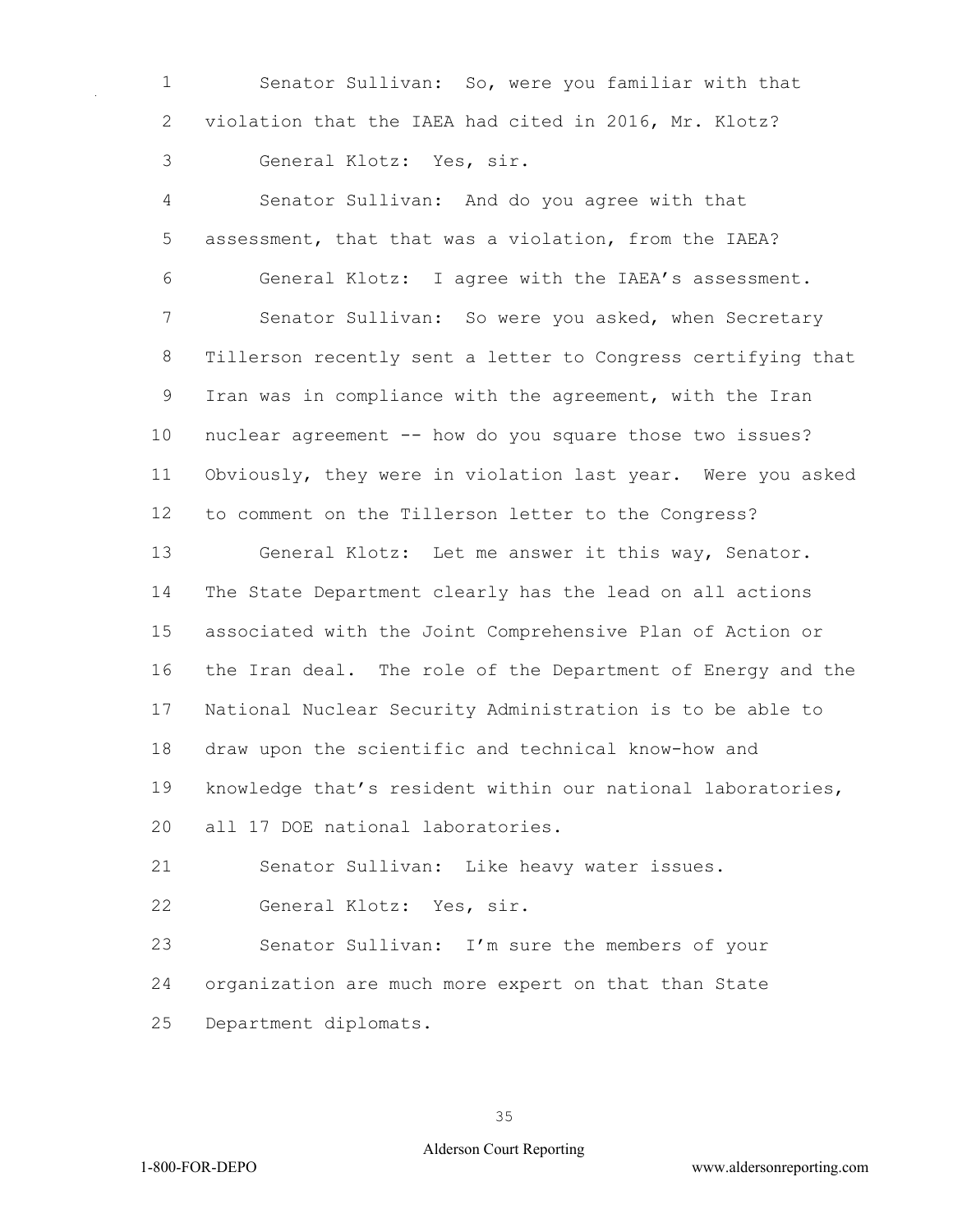General Klotz: Yes. There's another area where we are involved, and I think it's worth pointing out, and that is the support which NNSA in particular in our laboratories, again, and our production facilities provide to the International Atomic Energy Agency, whose headquarters is in Vienna. We help them develop a lot of the technology which they use to assess not only what's going on in Iran but with all other partners to the Nuclear Non-Proliferation Treaty who are subject to safeguards, inspections, and compliance by the IAEA. We help them write their technical manuals on safety, on security, on peaceful use of nuclear weapons. And we also, quite frankly, provide a lot of the talent either by sending people over there for short periods of time or actually detailing people to the International Atomic Energy Agency.

 Senator Sullivan: Let me ask -- I hate to interrupt, but let me ask just a basic question. Given your expertise, given that you agreed with the IAEA just a few months ago that Iran was actually in violation of the agreement, how do we get to the point that just a few months later we're now saying that Iran is in compliance with the agreement? Do you have a sense of that? Did they ship the heavy water out? Did they try to cure this violation? I mean, it's very confusing to those of us who try to follow this agreement and think it has a lot of flaws.

#### Alderson Court Reporting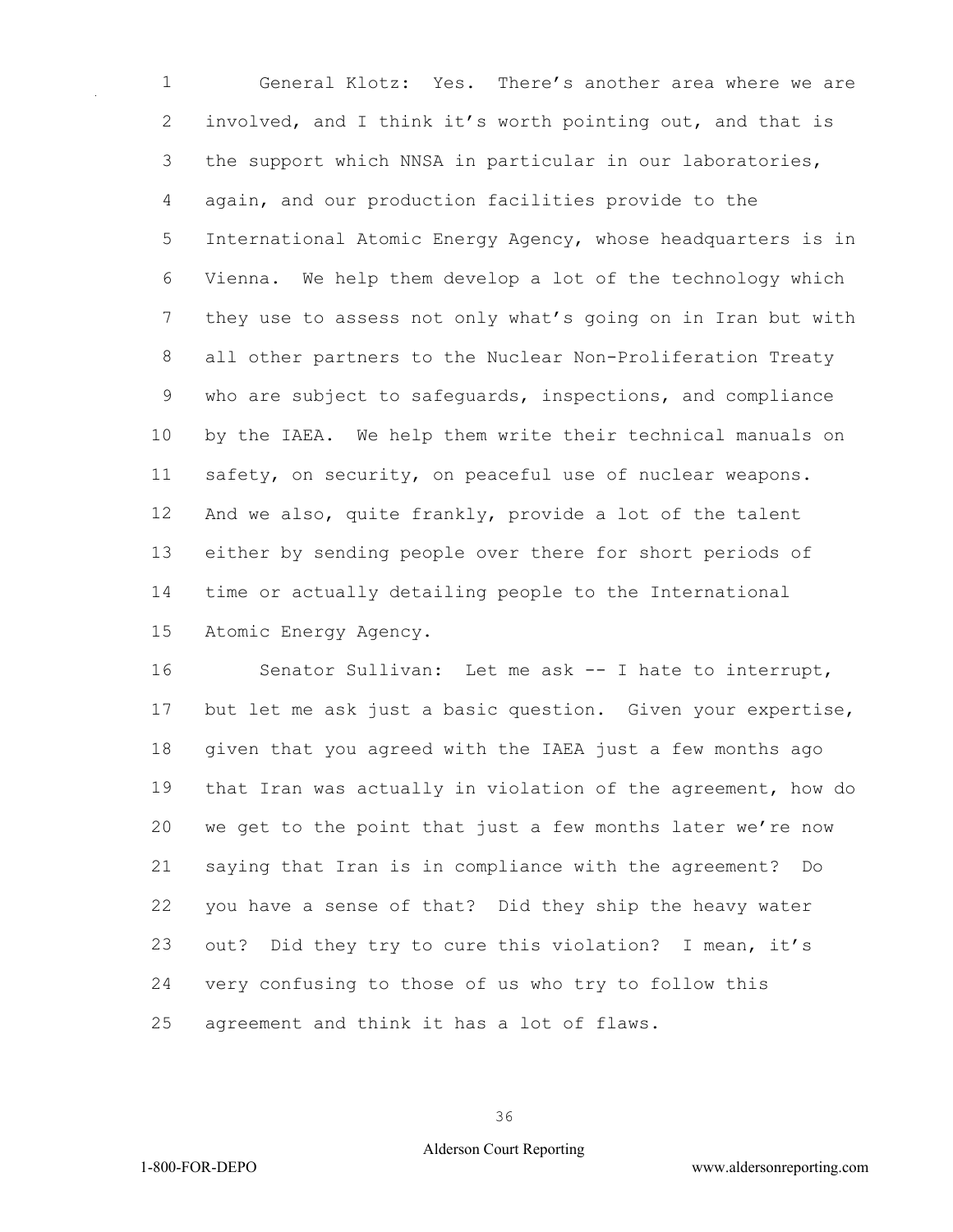General Klotz: Well, in the specific case of the heavy water, again, treading on the State Department's area of responsibility --

 Senator Sullivan: But again, you're much more of an expert on heavy water than they are.

 General Klotz: In the area of heavy water, what they 7 did is they shipped out -- to get to the actual day on which 8 the agreement was formally recognized as being implemented, they shipped out heavy water, and as they approached the limit that you mentioned --

 Senator Sullivan: One-hundred and thirty metric tons. General Klotz: -- they also shipped that out. And I would have to get back to what we know --

 Senator Sullivan: How about you get back to us on that?

General Klotz: Yes.

 Senator Sullivan: Because it sounds like, you know, a couple of months ago you and the IAEA were in agreement that there was a violation, and somehow we get to the point last -- I don't know, Secretary Tillerson sent this letter three weeks ago -- that they're no longer in it. It's confusing to a lot of us. Would you, for the record, like to --

General Klotz: Sure.

 Senator Sullivan: Maybe in conjunction with the State Department?

#### Alderson Court Reporting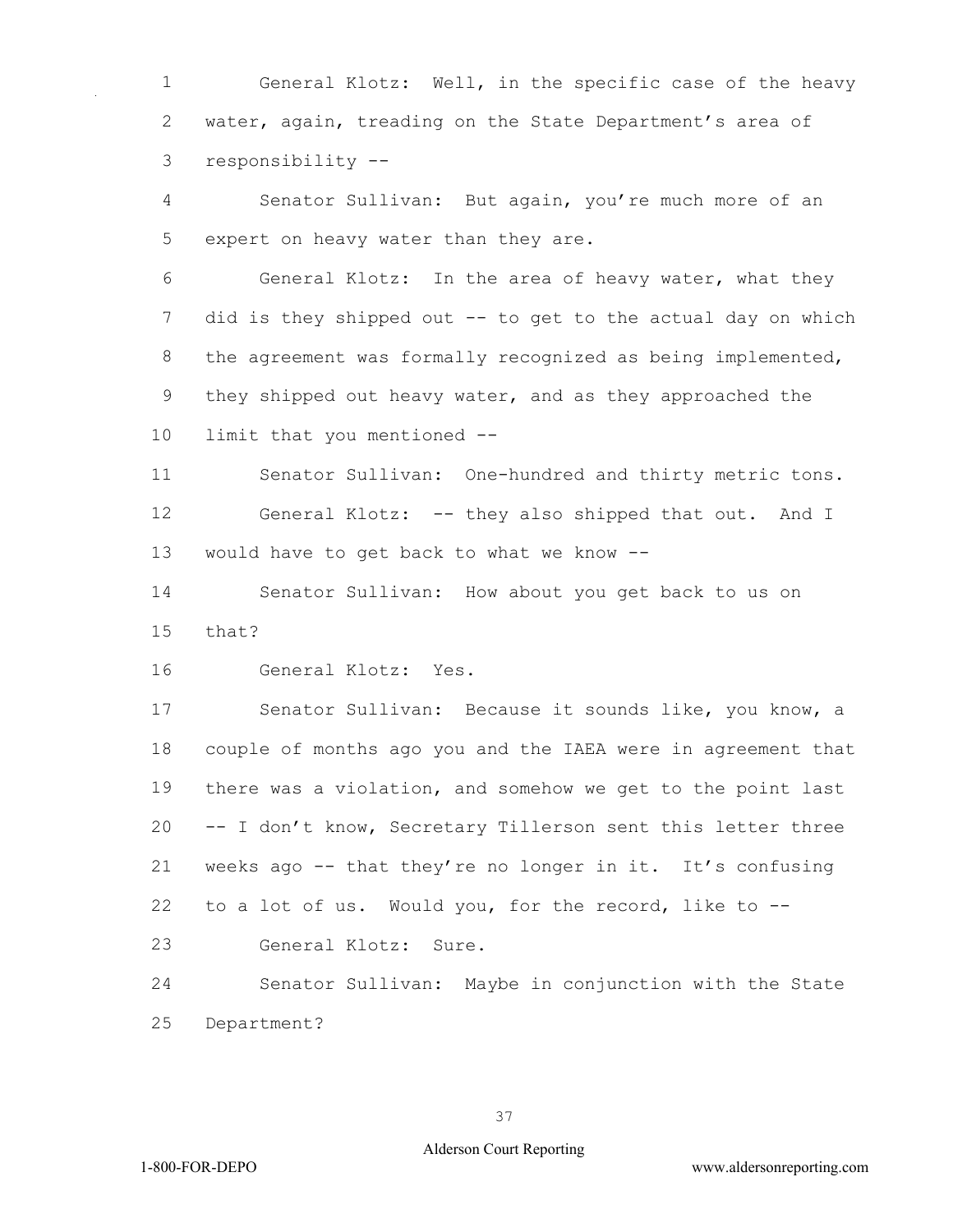General Klotz: I'd be happy to undertake that. Yes, Senator.

 Senator Sullivan: Let me ask another question, a very different question, and I think again, Mr. Under Secretary, I think you're the point person on this. You know, the counter-WMD mission, which is a really important one, doesn't get a lot of discussion. The lead for that recently moved from STRATCOM to SOCOM, and we had the SOCOM commander testify here recently. You talk about the whole-of- government approach. Again, I think having your expertise and your officials who know a lot about the technical aspects of this is very important.

 Are you plugged into that mission at all? And if so, how?

 General Klotz: Absolutely. We worked very, very closely before, when it was under U.S. Strategic Command, and now that it's under SOCOM, we have a full-time liaison officer -- civilian serving in Tampa. I had a chance to meet with the deputy commander of SOCOM not long ago. We participate in a number of training exercises. We participate in a number of tabletop command-post exercises, and we train -- without going into too many details, we train a lot of their people, if they ever got themselves into a situation where they were confronting a radiological or a nuclear incident, how to carry out their duties.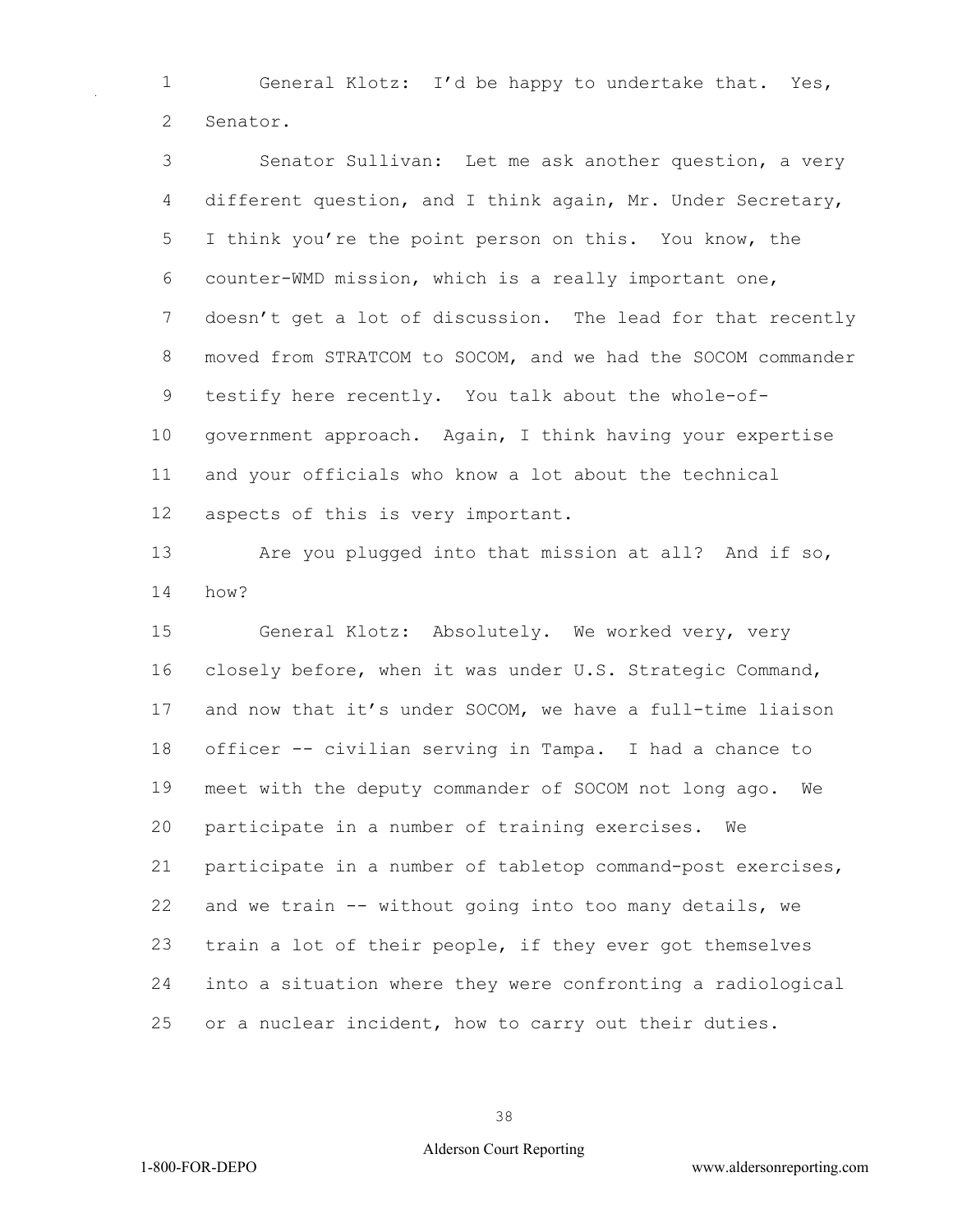Senator Sullivan: Great. That's very reassuring to 2 hear that you're involved.

 The final question. Admiral Caldwell, your responsibilities are over something that's incredibly 5 important, a very strong record, by the way, over decades, in terms of the nuclear Navy. How do you maintain that excellence? How do you maintain the discipline to continue to have that strong record, and what keeps you up at night when you're thinking about your mission?

 Admiral Caldwell: Thanks for the question, sir. We do have a tremendous record. I think that the support of this subcommittee and the funding, the stable funding that we've received is essential to our ability to do that. We hire tremendous folks to work in my organization, and the technical base that is supported by our funding -- that's 16 our scientists, technologists, and engineers -- is essential to my ability to oversee and ensure the safe, effective operation of nuclear propulsion plants.

19 Part of our success, a strong part of our success is the culture that Admiral Rickover instilled in the program that we still talk about today, this culture of excellence, the self-critical nature, the stinging into the details, the ownership. These are just some of the tenets that make us successful.

What keeps me up at night is continuing that record of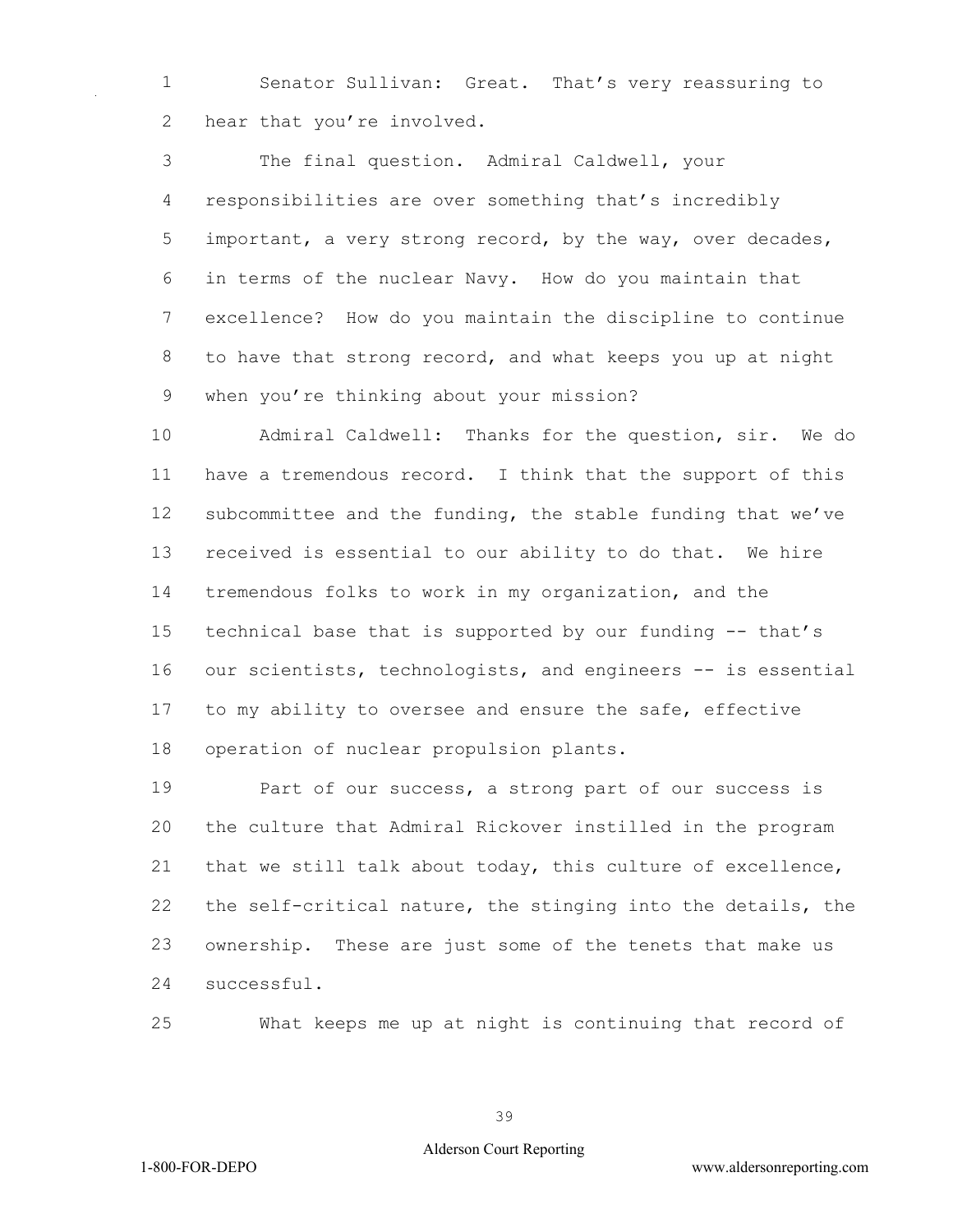excellence. Right now I'm laser-focused on executing the three major programs that are funded by this subcommittee. That's a lot of work to keep that going. And I also am laser-focused on ensuring that the operating fleet is still operated to the high standards to meet what the Navy needs and also preserve this great record of performance.

Senator Sullivan: Great. Thank you.

8 Thank you, Madam Chair.

Senator Fischer: Thank you, Senator Sullivan.

 The committee will stand in recess until we are able to reconvene after the next vote. Thank you.

12 [Recess.]

 Senator Fischer: Thank you all for your patience. The committee hearing will reconvene at this point. Thank you.

And I would ask, next in line is Senator Heinrich.

 Senator Heinrich: Thank you, Chairwoman Fischer. I want to actually thank the Chair and the Ranking Member for bringing up with General Klotz the incredible importance of investing in the plutonium capability and the trusted microelectronics at the Mesa facility, and I would just add to that the importance, not only from a physical investment point of view but the incredible importance of the intellectual capacity that we have at those two facilities. General Klotz, you mentioned the potential for talk of the whole-of-government approach, and I would just, with my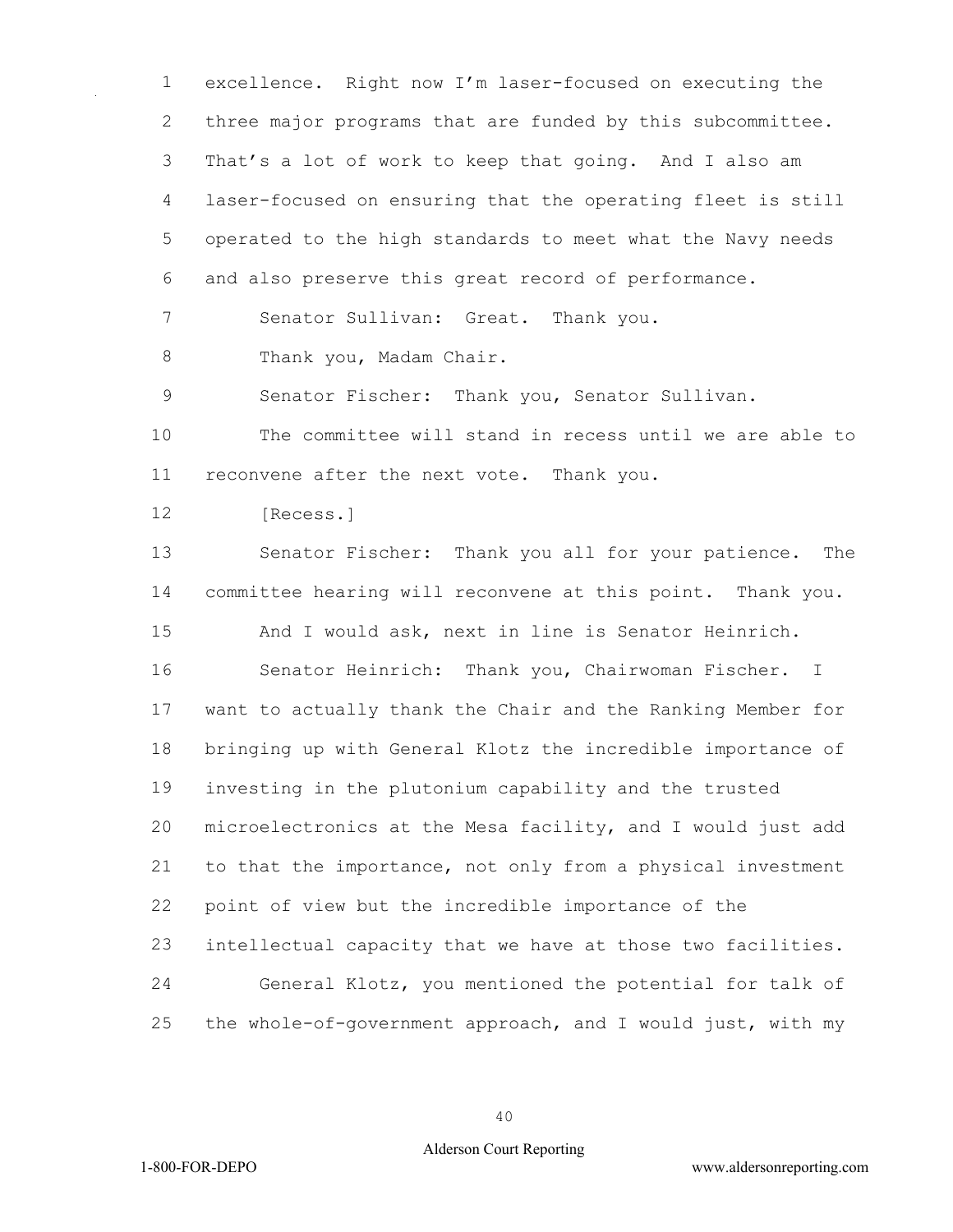two cents, proceed cautiously, because first and foremost we need to make sure we get this right for NNSA's requirements 3 and needs, and those can be very different from other U.S. agencies.

 Ms. Cange, I wanted to ask you, I was really pleased to be at the WIPP facility in January when waste disposal 7 operations were re-started. Going forward, what are some of the key milestones and the timeline for restoration for full operation at the WIPP facility?

 Ms. Cange: Thank you. We, too, were very excited with the resumption of activities and operations at WIPP. As you may know, we started shipping waste from the generator sites to WIPP for disposal beginning in April of this year, and when we first started we were limited to two shipments per week. We have shipped waste from Idaho, from Savannah River, and also from Waste Control Specialist facility in Texas, and we are now up to three shipments per week.

 We will be adding shipments from the Oak Ridge site, 19 and also the Los Alamos site, later this year. So there are plans underway to increase the number of generator sites sending the waste, and we do plan to get up to four shipments per week by the end of 2017.

 Of course, one of our challenges with being able to resume full operations or the level of operations prior to the shutdown is the ventilation system. As I'm sure you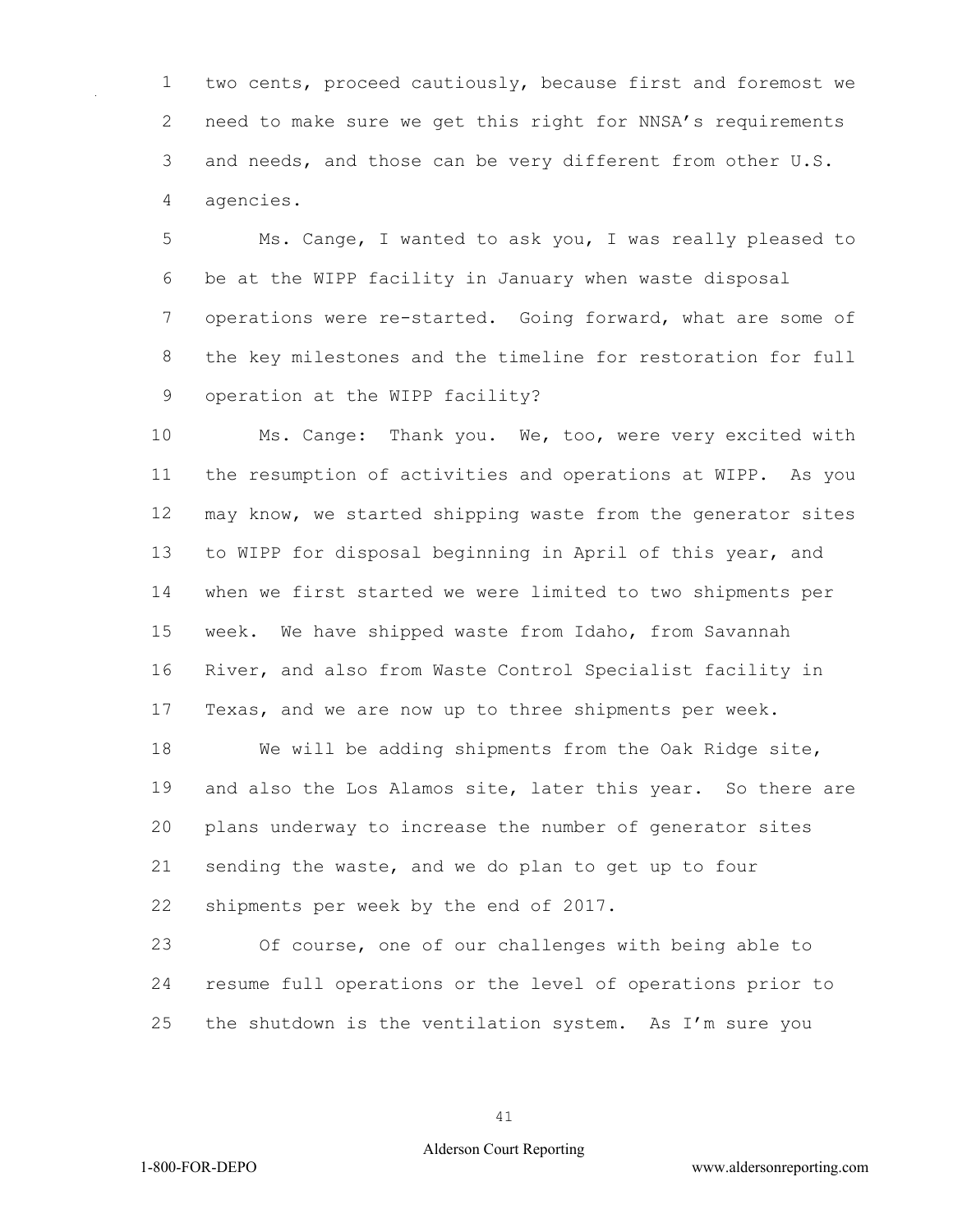know, we have an important capital asset project underway for the installation of a new ventilation system and an exhaust shaft. We are at the 90 percent design review stage for those new facilities, and our current plan is to complete construction and have the facilities operational in the 2021 timeframe. It's at that point that we will be able to resume full operations and go back to what we were, which was approximately 17 shipments per week.

 Senator Heinrich: Great. So, Ms. Cange, in addition to the operating funds for WIPP and, as you mentioned, the investments and the construction of the new exhaust shaft and the ventilation system, one of my concerns is that WIPP is reporting a backlog of about \$25 million in Fiscal Year 2018 for really critical upgrades for key fire safety systems, for instrumentation, for infrastructure.

 Your budget request of \$323 for Fiscal Year 2018 is certainly below what I think WIPP needs at this point, and I just want you to know that I'll be working to increase the funding for WIPP when we mark up the Fiscal Year 2018 NDAA.

 General Klotz, I have a question for you that relates to recruiting, and we've talked a fair amount about some of the impediments that we have in recruiting at our NNSA labs. Both Sandia and Los Alamos labs are actively recruiting new employees to replace a growing rate of staff retirements, and one of the barriers to hiring these employees that I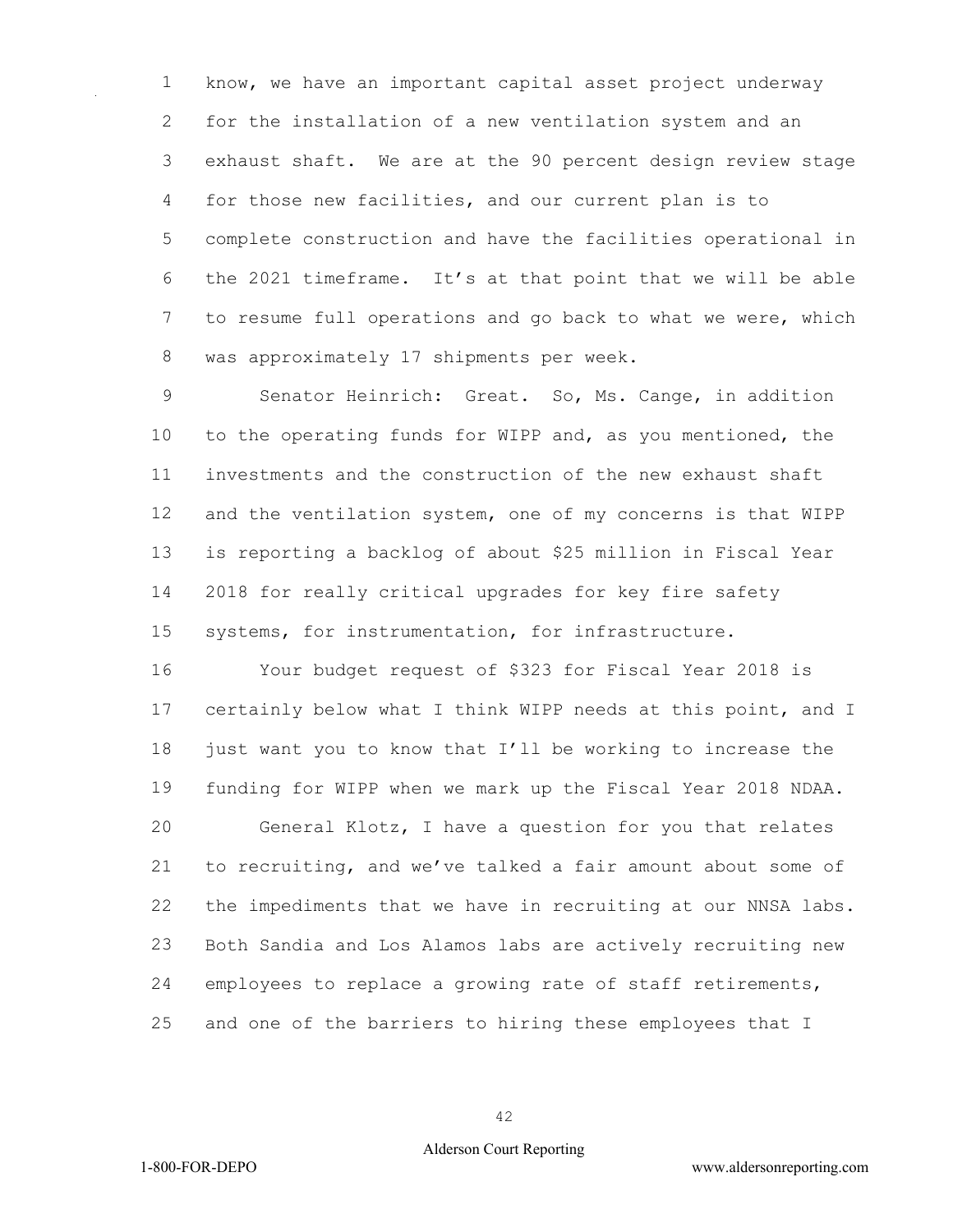hear about is the long timeframe that it takes to obtain 2 security clearances for new hires. Some of these backlogs, the backlogs for clearances at each lab, is up to 1,000 new hires and time delays of sometimes over a year.

 Do you have any suggestions on what we can do to reduce that backlog at this point?

 General Klotz: Thank you, Senator. I, too, share your frustration on that, and it is an enormous impediment in terms of hiring people, or once you hire them actually putting them to work for the tasks that you've hired them to do. I'm sad to report that it's not getting any faster in terms of the normal processing of security clearances. At least that's been our experience.

 Now, there are a number of things we are doing. We are trying to lean very far forward in the granting of interim clearances for those people who have in their background check, the background check doesn't indicate anything that would ultimately be untoward as far as the award, the granting of a security clearance.

 The other thing I've seen going on at both our national laboratories and our production plants, which I commend them on, is going ahead and bringing people on and then starting the process of doing work that is unclassified. For instance, I was at Kansas City plant not long ago where they had sort of a basic course on how you do soldering and

#### Alderson Court Reporting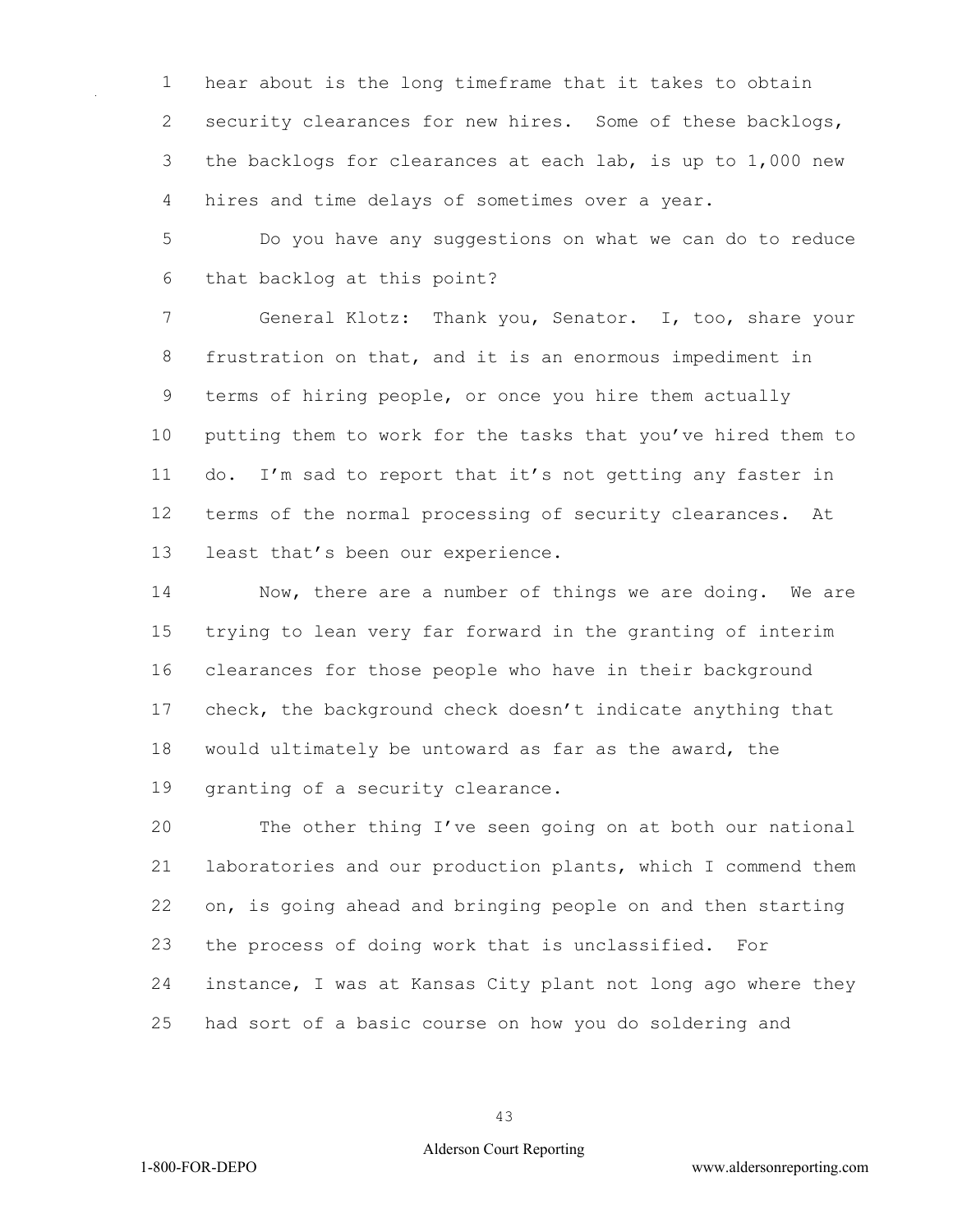putting together the various types of components which they produce there at Kansas City, but doing it in an unclassified setting, so that when their clearances come through they're able to move over. And as you well know, Senator, at our laboratories, including Sandia and Los Alamos, one of the things that we do is we bring in a lot of postdocs and interns, other people that we want to work there, put them to work on unclassified projects, a lot of them funded by research and development funds, and then as they get their clearances they can move over to jobs that require those clearances.

 Senator Heinrich: Would you agree that LDRD is an absolutely critical component to be able to recruit the quality of applicants that we need, especially given some of the older infrastructure, the competition with Silicon Valley and other issues, and the remoteness of some of these sites, to the ability to get the best-of-the-best into these national labs?

 General Klotz: Absolutely, and I appreciate your personal support in stressing the importance of LDRD over these past few years. It's an extraordinarily important way in which to recruit the best and brightest out of our graduate school programs to the laboratories and to give them some challenging science work to do, work that they can publish because it's unclassified for the most part, and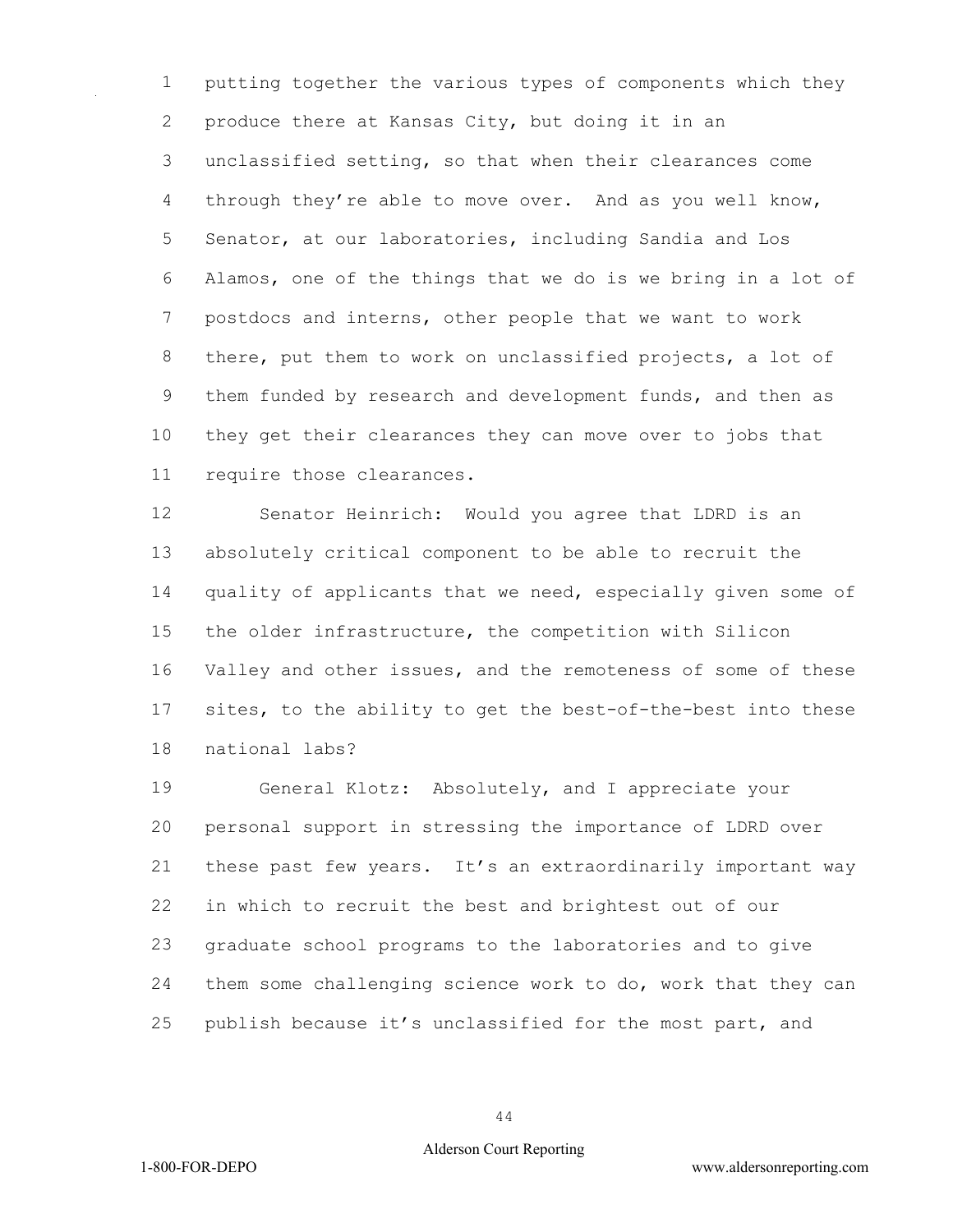then allow them to build up their credibility among their peers.

 It also, by the way, has resulted in some fairly important scientific and engineering outcomes which do have some direct correlation to the work that we do either in the nuclear weapons enterprise or for the other customers that the labs have, whether it's other government agencies or whether it's technology which can be transferred to the commercial sector.

 Senator Heinrich: Madam Chair, I apologize for going over my time.

Senator Fischer: Thank you, Senator.

Senator Peters?

Senator Peters: Thank you, Madam Chair.

 And to our witnesses here today, I appreciate your testimony a great deal. Thank you for taking the time to be here.

 It's my belief that the continued improvement of nuclear detection technology is an often overlooked component of the international non-proliferation regime. The United States and our allies, particularly at the International Atomic Energy Agency, of course used radiation detectors, seismographs and many other technologies to ensure that countries are abiding by their commitments under treaties, such as the Non-Proliferation Treaty, and are not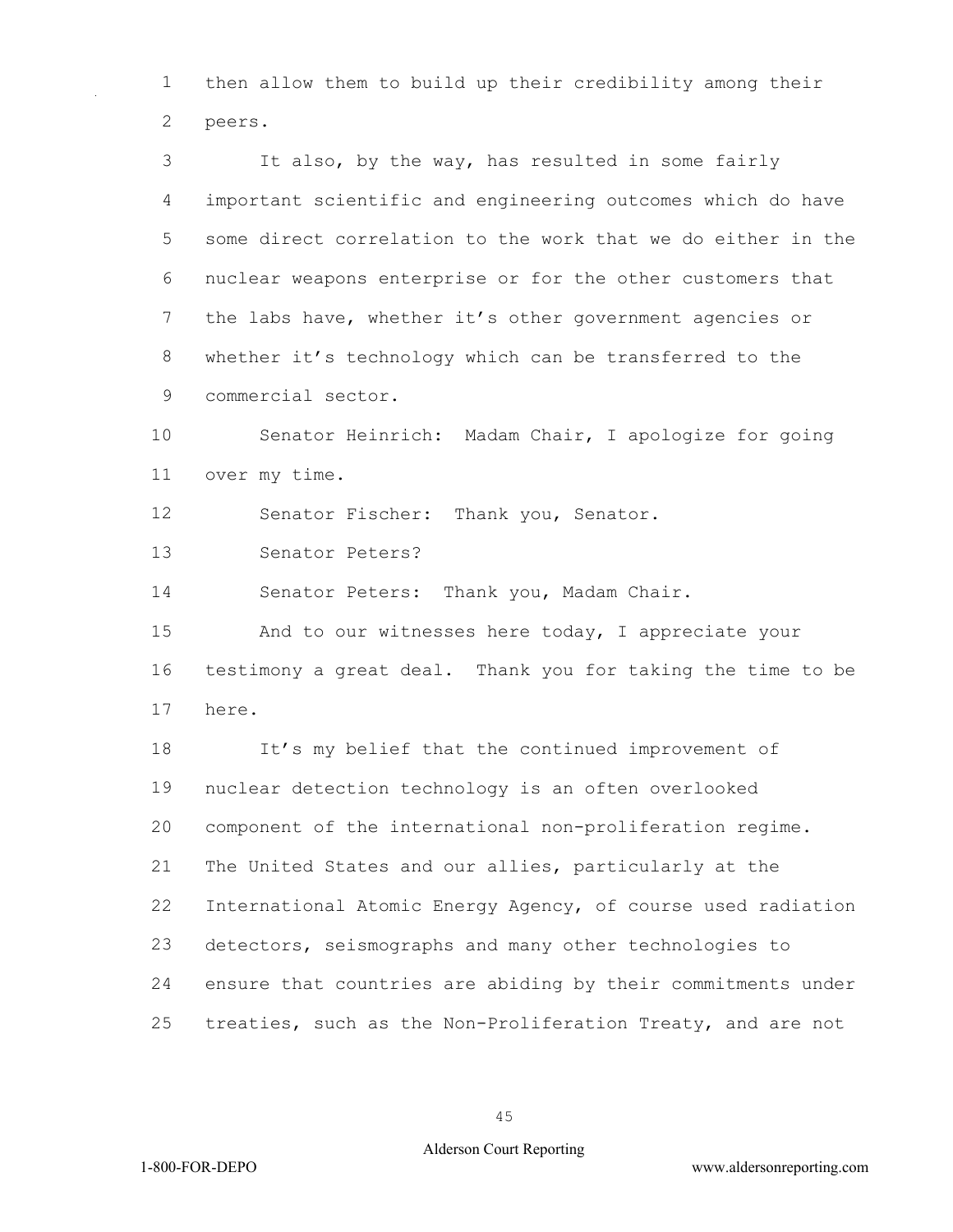secretly building a nuclear weapon.

 The Iran nuclear deal depends in part on the application of this technology, such as devices that can measure and transmit in real time the enrichment level of uranium and centrifuges or detectors that can identify nuclear isotopes in particles about one-tenth of the width of a hair, which is amazing. And I believe that it's critical to develop next-generation non-proliferation technology to sustain international norms.

 This is especially critical during the years afforded by the Iran nuclear deal so that when some of its components expire, the world standard for non-proliferation can be 13 raised, hopefully during these next few years.

 The NNSA's defense nuclear non-proliferation research and development program supports research programs to develop this next generation of nuclear non-proliferation technology, and a prime example that I'm very proud of is research conducted by the Consortium for Verification Technology which is based at the University of Michigan, which includes universities and national laboratories from across the nation.

 So, General, in your view, how important is new nuclear detection technology for future non-proliferation efforts? General Klotz: Thank you, Senator, for that strong endorsement of a very, very important line of work that we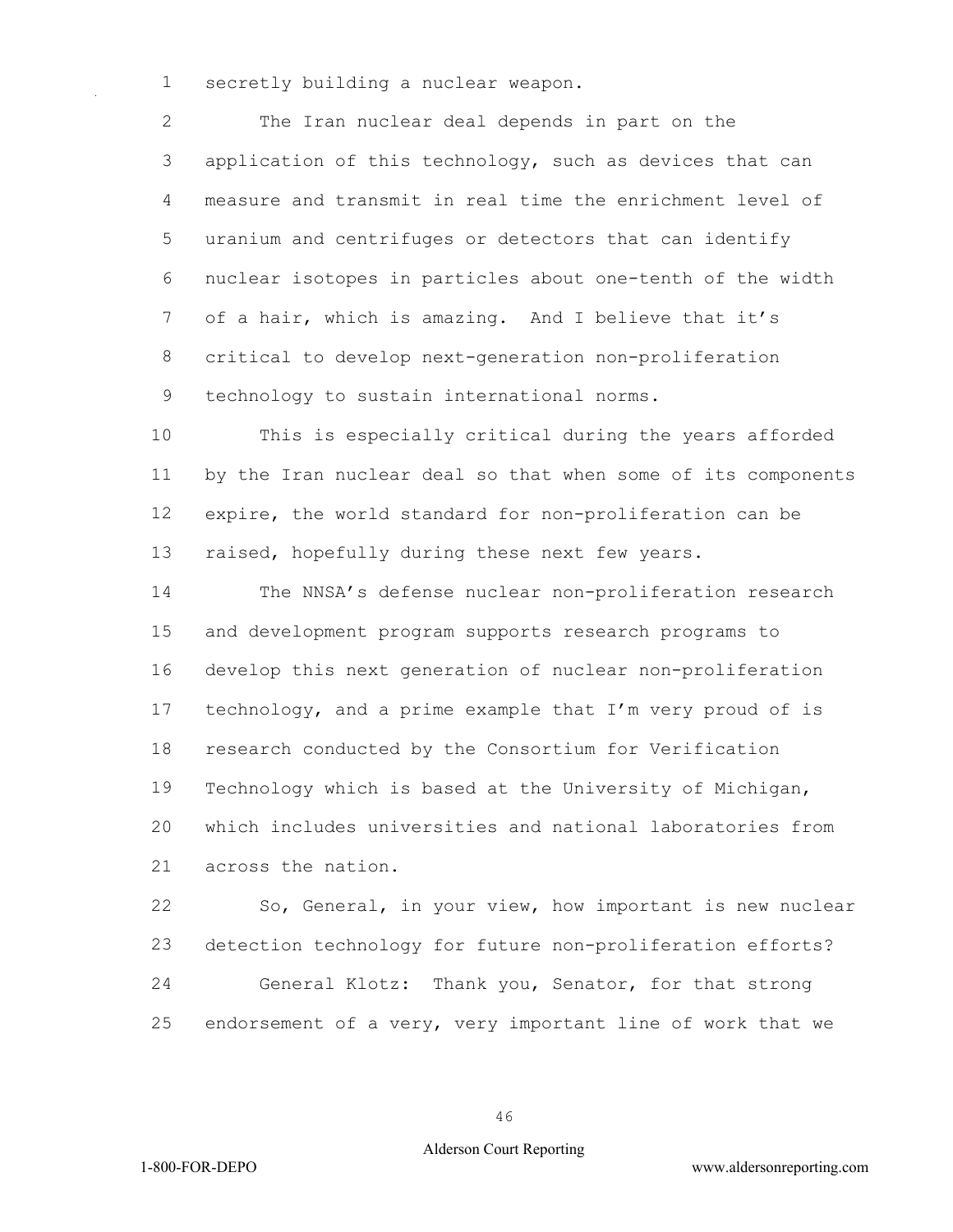do within the National Nuclear Security Administration.

Dave Huizenga is here, who is the Acting Deputy

 Administrator for Defense Nuclear Non-Proliferation. I'm sure he was glad to hear that as well.

 We work on a number of different fronts to improve the detection capability for both the U.S. customers, as well as our international partners, and it's not just in the NNSA labs. It's also in the academic institutions, as you so rightly point out, as well as the other Department of Energy labs.

 So some of the things we're doing is we're looking at developing fast-growing large crystals that are an important part of detectors, pushing the limits of chemistry in the process of doing that. We're also looking to make detection equipment less expensive and less bulky and cumbersome so that inspectors, whether they're U.S. inspectors or IAEA inspectors, will be able to carry more with them to detect various radiation sources.

 Senator Peters: Well, the Iran nuclear deal is providing -- well, it's now less than 15 years when many of the requirements disappear. Where do you see this technology going in the next 15 years? What can we expect as far as advancements that can help us in hopefully continuing to contain any kind of nuclear program there, and how will you contribute to this effort, or how will the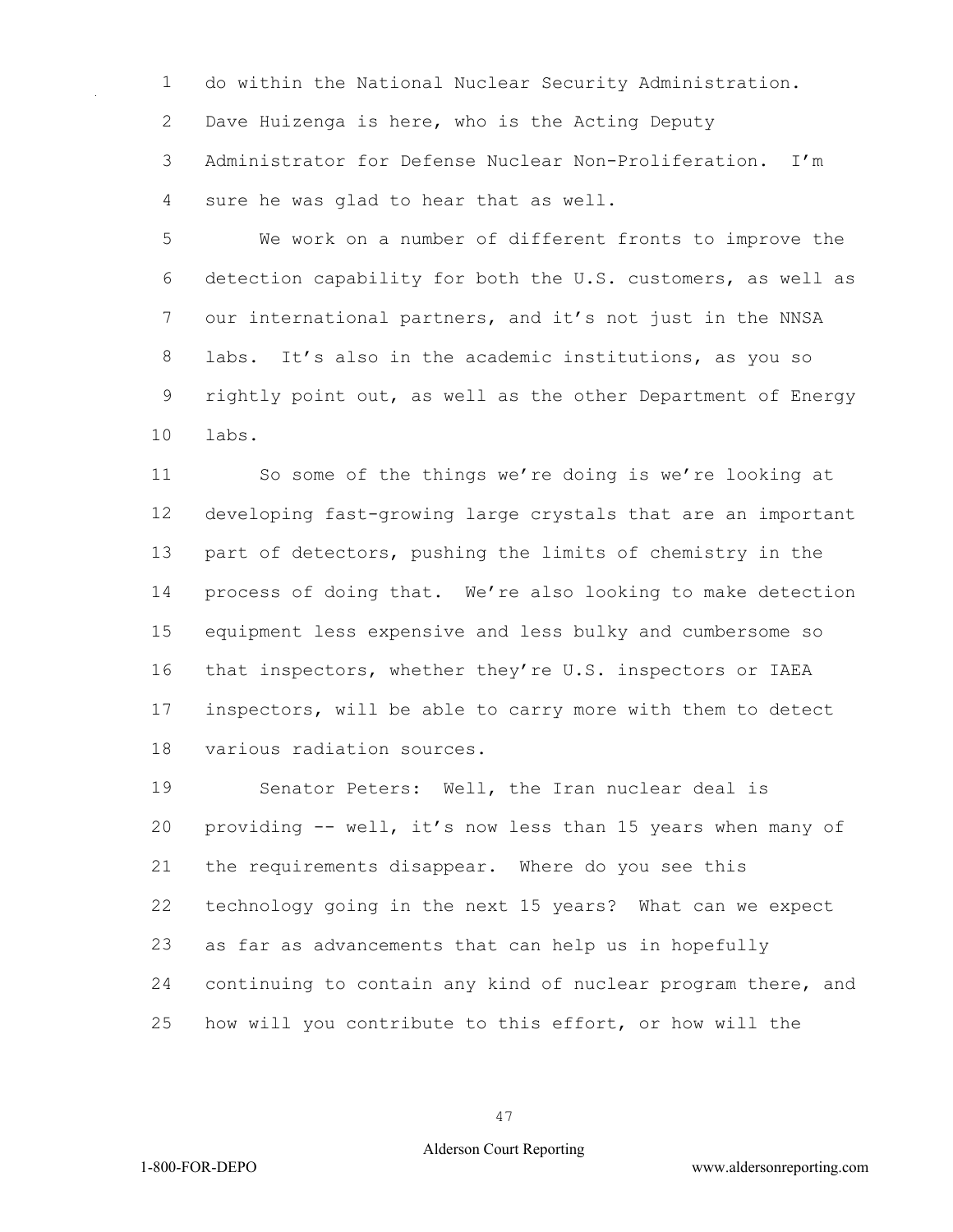organization contribute to the effort?

 General Klotz: Well, we'll continue to push the edge of the envelope as far as detection capability is concerned. You already mentioned one of the major contributions that the National Nuclear Security enterprise and our lab enterprise was able to produce. We actually refer to it as the online enrichment monitor, the OLEM, which can fit around a pipe without cutting into the pipe and measure the enrichment of the uranium gas that's actually flowing through it. That was a huge development and one that we passed on to the International Atomic Energy Agency for their use.

 But as more nations express interest in and pursue commercial nuclear power as a means of meeting their energy goals for the future, the demands placed upon the IAEA to be able to carry out its safeguard and safety mission is only going to increase. I think we'll have a lot of work ahead of us to make sure they have not only the diagnostic tools they need to do this but also the protocols that they follow in forcing compliance with the safeguard agreements under the Nuclear Non-Proliferation Treaty.

 Senator Peters: In addition to my service here on the Armed Services Committee, I'm also a member of the Homeland Security Committee, and the Department of Homeland Security also is engaged in this research effort, and it also has a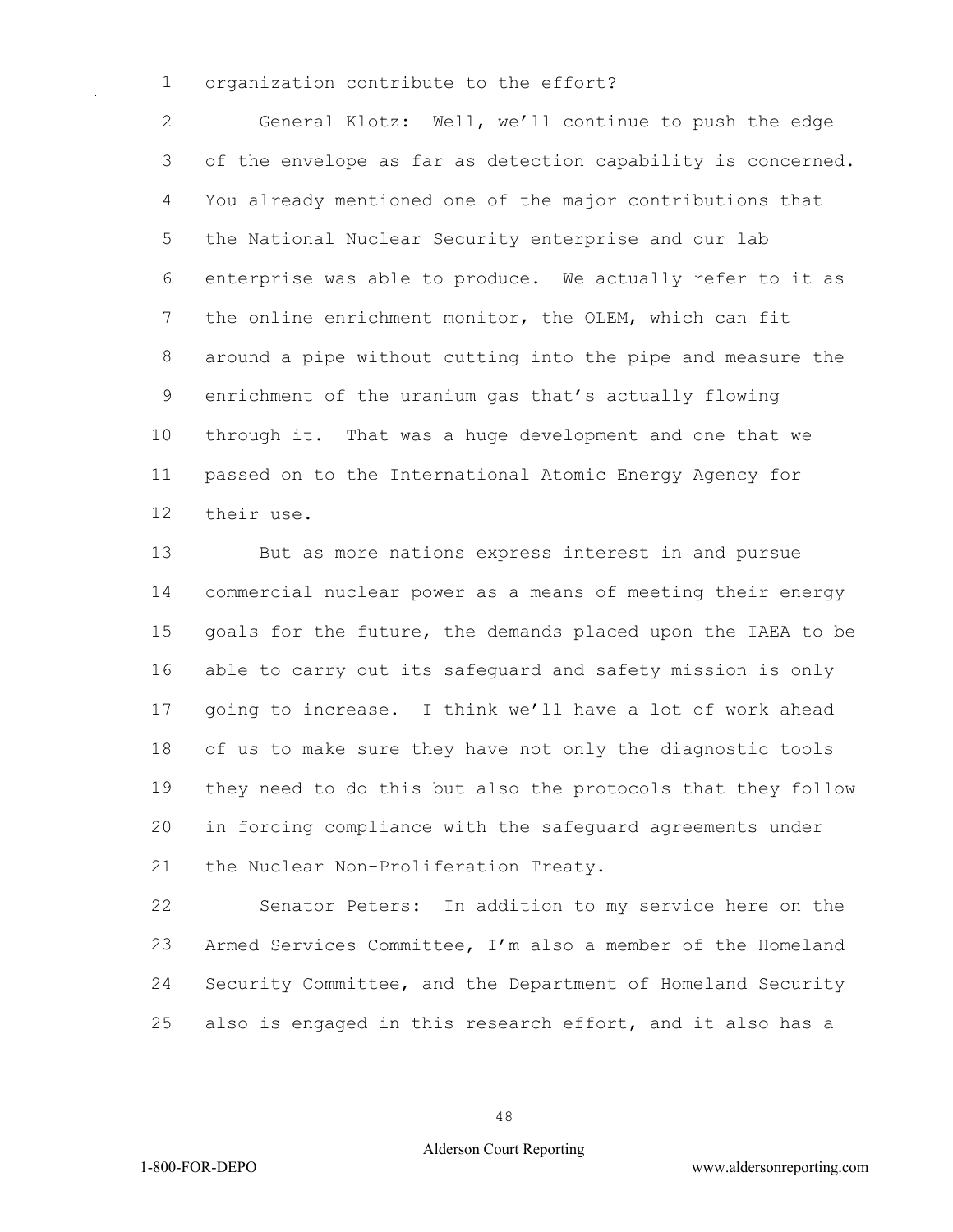number of programs related to it.

 General Klotz, as well as Mr. Trimble, could you perhaps talk a little bit about whether or not there is overlap between what you're doing, what the Department of Homeland Security is doing, and what sort of coordination is going on between these entities?

 General Klotz: We are working very, very closely together, both at sort of the working group level, the action officer level, particularly on areas related to nuclear detection and also responding to a nuclear or radiological event that might take place here in the United States.

 In terms of duplication, I personally don't think there is much. We made some decisions in the past where we decided, for instance, various capabilities would reside within the Department of Homeland Security and various things would continue to reside in the Department of Energy. And again, we also work together through a thing known as the Mission Executive Council, which meets at my level as well as my counterparts in the Department of Homeland Security and other government agencies to work out those kinds of lines of business that we have.

Senator Peters: Director Trimble?

 Mr. Trimble: In regards to the research and development programs, that's not an area that we've dived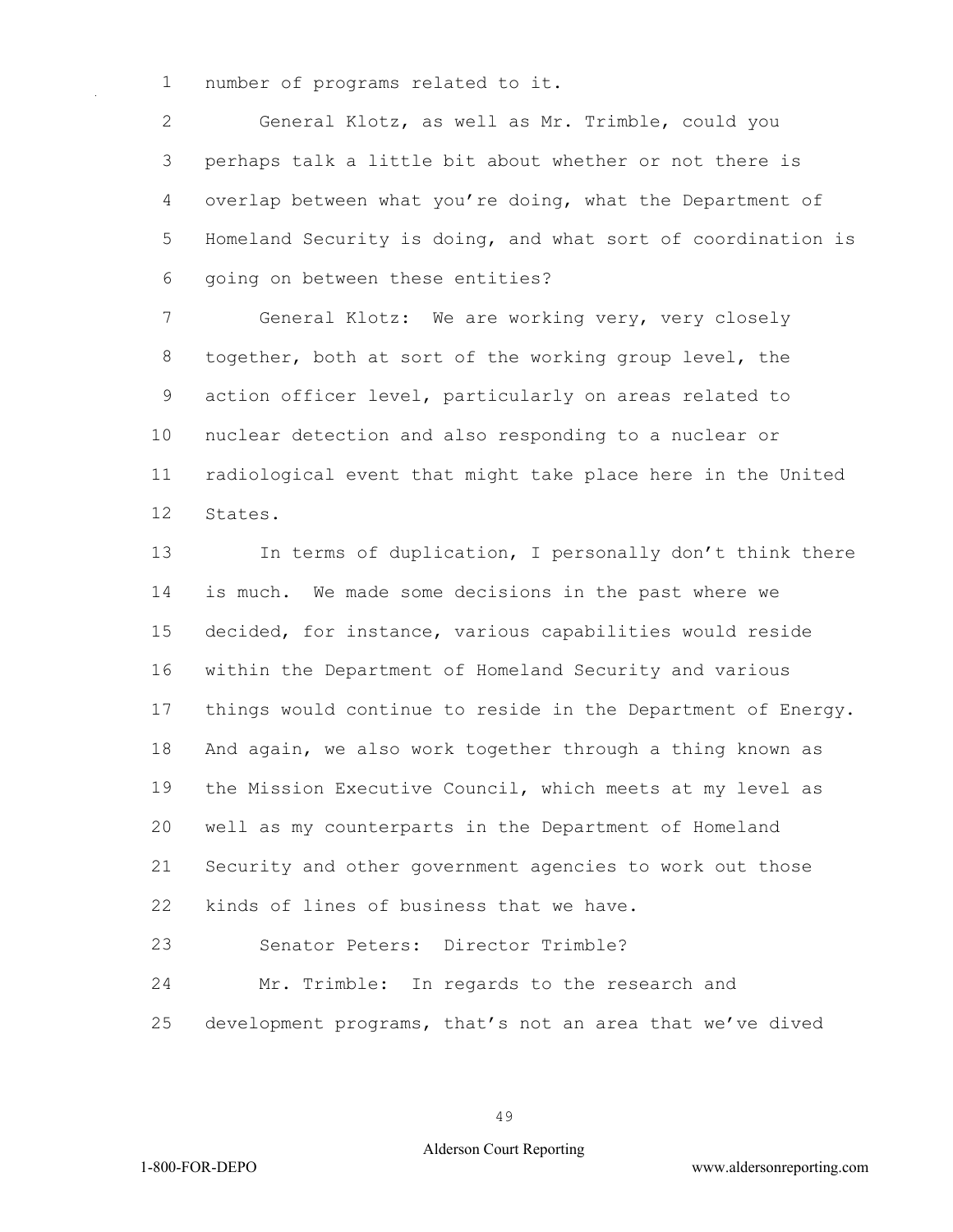into in terms of the overall duplication.

 Senator Peters: Great. Thank you for your testimony. I appreciate it.

Senator Fischer: Thank you.

Senator Warren?

Senator Warren: Thank you, Madam Chair.

7 And thank you all for being here today.

 Despite our differences, which are many, Russia and the United States both want to prevent the spread of nuclear weapons, and we've had some real success on that front in the last 30 years. After the fall of the Soviet Union we worked together to remove nuclear material from Central and Eastern Europe, and over time we have down-blended over 500 tons of highly enriched uranium from Soviet-era nuclear weapons.

16 But that's changed. In 2014, the Russians terminated much of our bilateral nuclear security cooperation. In 2016, they refused to attend the 2016 Nuclear Security Summit, and later in 2016 they pulled out of a 16-year-old agreement to destroy 34 tons of plutonium, which is enough to make about 17,000 nuclear weapons.

 So, General Klotz, in light of shrinking U.S.-Russia cooperation, what is NNSA's strategy to ensure that Russia's large nuclear complex and stockpiles of nuclear material remains secure? What's the plan now?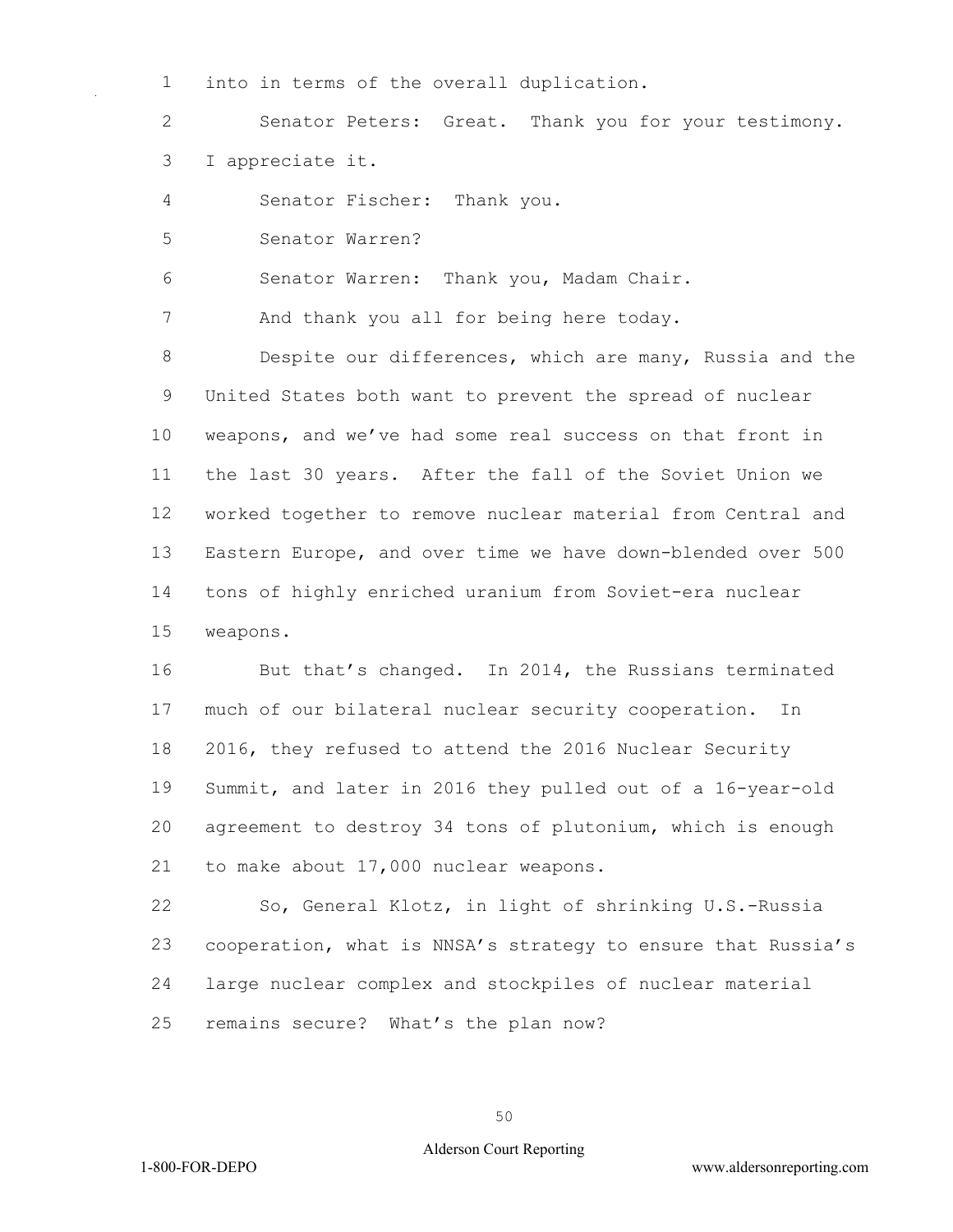General Klotz: I think, Senator, you've laid it out very well, the history of this, with the Nunn-Lugar and the other work that DOE did separate from Nunn-Lugar. I happen to have been serving in Moscow from 1999 to 2001 in our embassy there and saw firsthand the work that was being done by both Department of Defense and Department of Energy in helping secure Russian nuclear facilities, doing work to get 8 control of all the materials there, and that was very, very productive work. We established a lot of good working relationships at the technical level, scientist to scientist, engineer to engineer. But it did come to a halt, 12 and it came to a halt I think for two reasons.

 One, the Russians felt that, given the turnaround in their economic situation, that they no longer needed to be in a donor-recipient relationship as far as aid to help secure their nuclear facilities. And then, of course, there were all the differences in our relationship that have developed as a result of the invasion of Crimea, the annexation of Crimea, and so on.

 So, the way in which we continue to cooperate is we are not doing work inside Russia other than cleaning up a couple of contracts that had already been in place. We are prohibited by statute from entering into any new contracts with Russia, assuming they even want to at this stage, which they don't. So we're left with working with the Russians,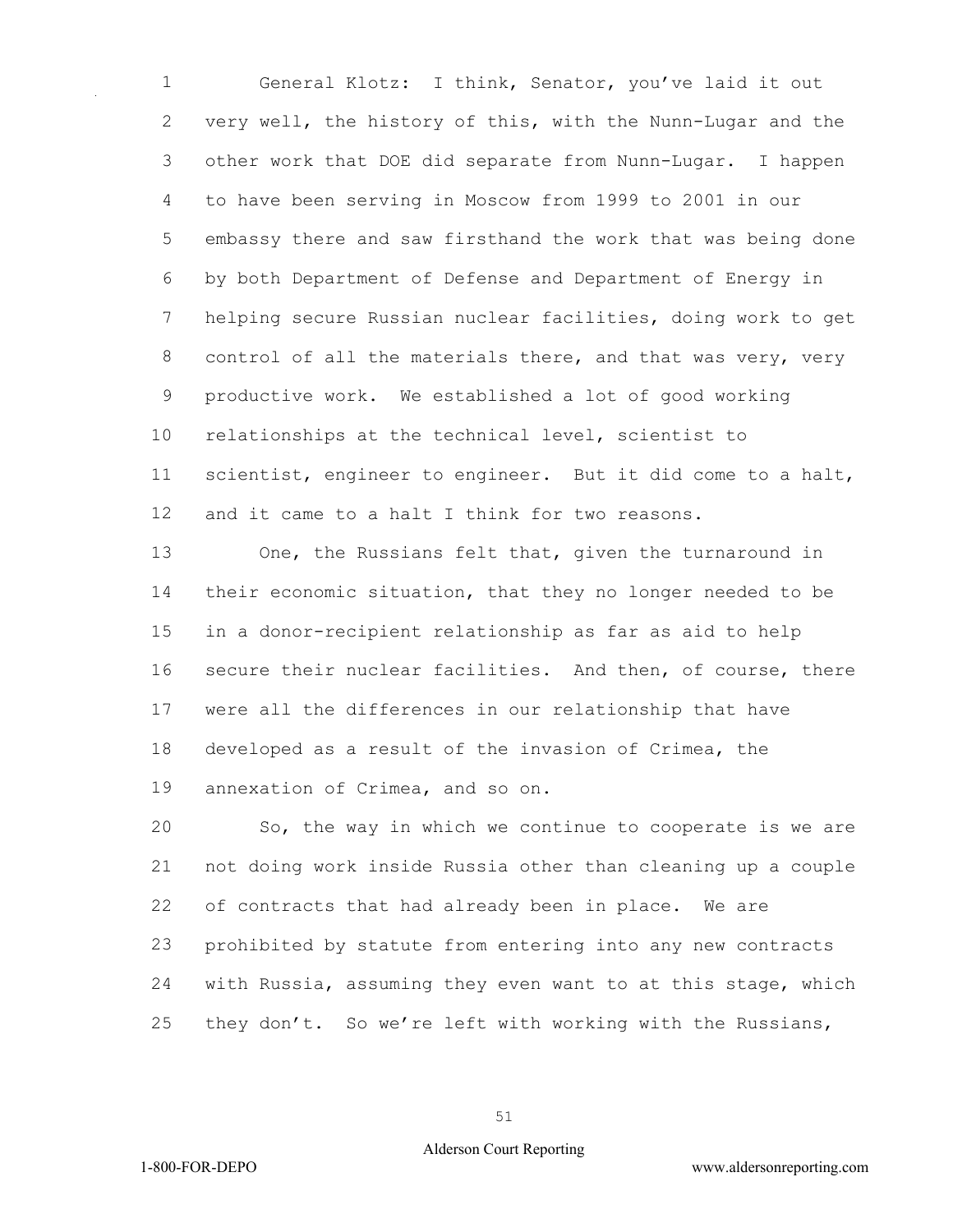and we continue to work with the Russians on what we would refer to as third-party efforts; for instance, repatriating Russian-origin fuel from other countries back to Russia. We have just recently done that with Russian-origin highly enriched uranium in Kazakhstan.

 So we're looking for opportunities to do that. I would suggest if there ever is a change in our relationship at the higher political level, it strikes us that this is a natural place for cooperation to develop, resume and develop,

 because what we are talking about, again, as I said earlier, scientist to scientist, technician to technician.

Senator Warren: Right.

 General Klotz: Largely divorced from the larger, higher policy issues.

 Senator Warren: That's very worrisome, where we stand right now.

 Let me ask you another part of this. Since the 1990s, the U.S. has spent billions of dollars to build nuclear infrastructure on Russian territory for things like training centers and sensors and nuclear safeguards and other technology. And now that Russia is not cooperating in these areas that we talked about, how is NNSA verifying that Russia is maintaining this infrastructure, and how do we make sure that this investment is not wasted? General Klotz: That's a very good question, and I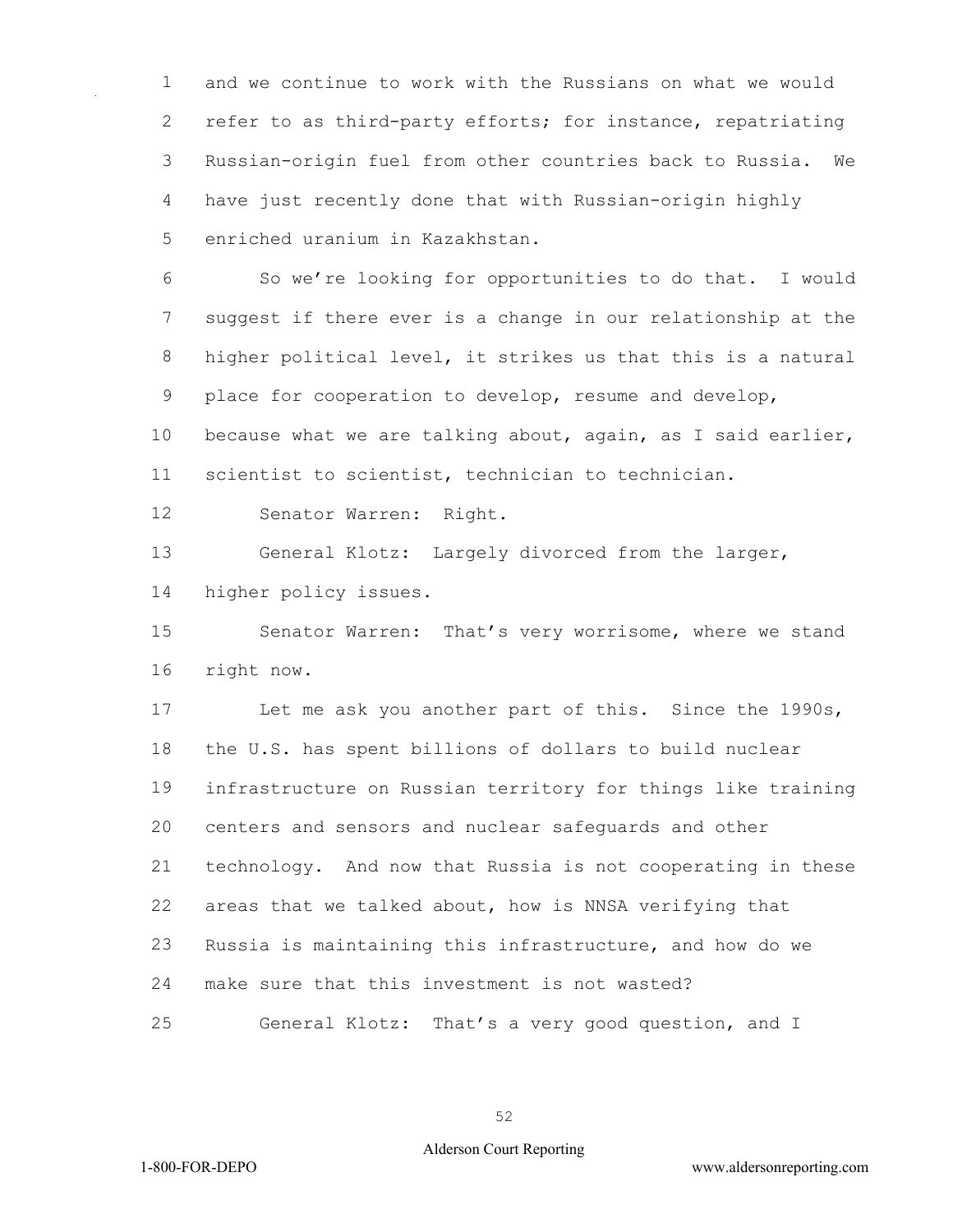probably will need to get back to you on the details. When we were actively engaged in cooperation with Russia on nuclear security within Russian borders, our people traveled there quite extensively to do the same sort of oversight we do here in the United States with our laboratories and production facilities to make sure that the contracts and the assistance we were providing was being used for the purpose for which it was intended.

 Senator Warren: You know, the way I keep looking at this, we have a lot of problems, obviously, with Russia, and we need a very strong response to their interference in Ukraine, what they're doing in Syria, the attack on democratic electoral systems here in the United States and around the globe, but we don't have to agree on everything to agree that nuclear proliferation is bad and that we want to work together to stop it. So I appreciate your efforts on this.

18 If I can, in my remaining time, I have one other question I want to ask you about. Among your other responsibilities, General Klotz, you also oversee some of the world's most powerful supercomputers, including the three national ones here -- Los Alamos, Sandia, and Lawrence Livermore. We use these powerful supercomputers for models and simulations, obviously for our nuclear weapons stockpile, but we also use them for physics research and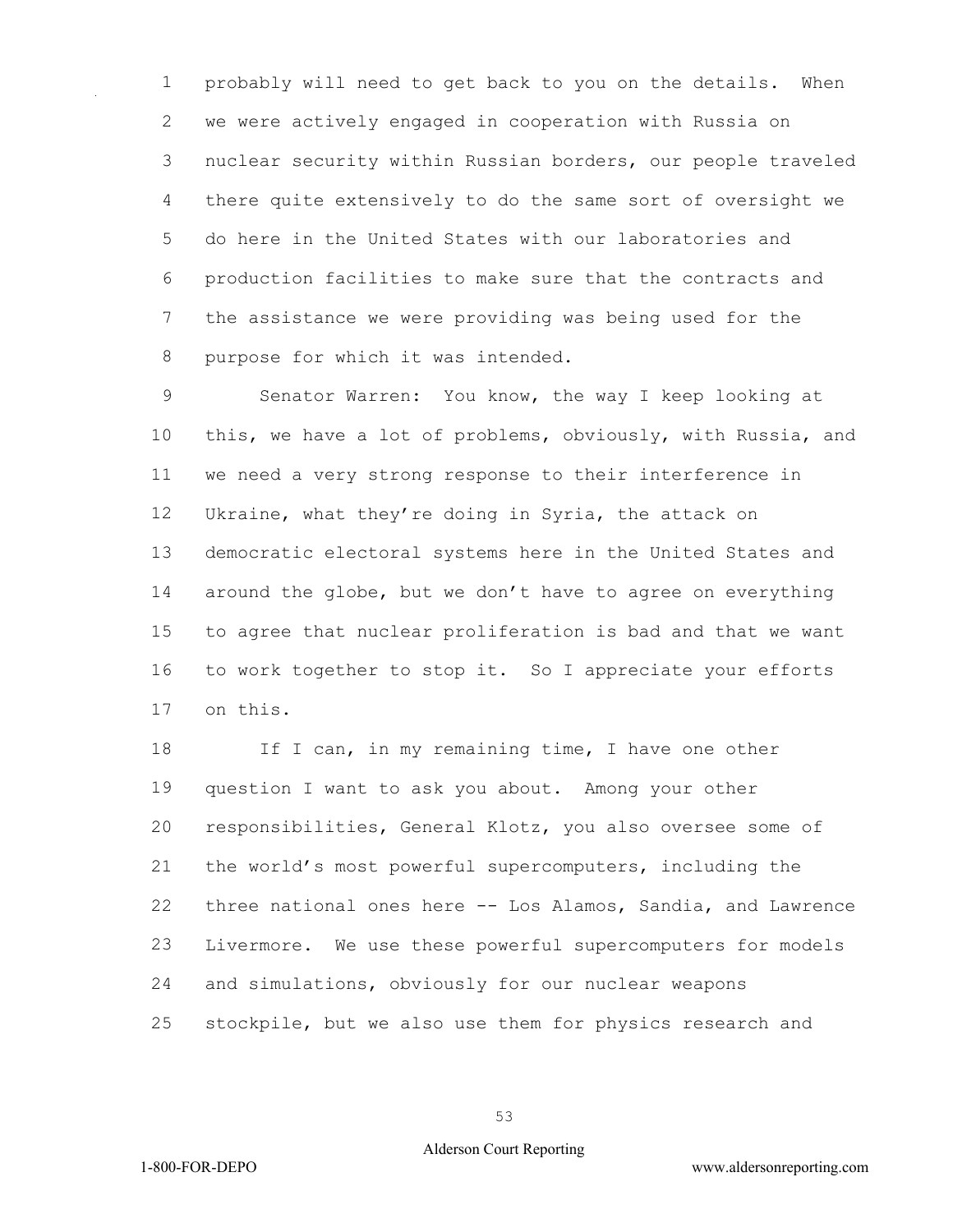climate change and biological systems and weather 2 forecasting. They're important for lots of things, and this has always been an area of national excellence for the United States.

 In recent years, however, China seems to be out-pacing us. Currently, China has the number-one and number-two most powerful supercomputers in the world.

8 So, General Klotz, in the little time I have left, can I just ask you to say something about is the United States losing ground in supercomputing; and if so, should we be concerned about that?

 General Klotz: Senator, I think we should be concerned about it, but not just to have the fastest, best computer, 14 although I'm a very competitive person, so that appeals to me.

Senator Warren: Good.

 General Klotz: But we need to develop the computing capabilities in order to meet the requirements we have to do the modeling simulation that you talked about to maintain a stockpile that is safe, secure, and effective.

 If you'll indulge me for just a minute -- I realize time is running out. Indulge me just for a minute. The advances in high-performance computing in the United States were pioneered by the Atomic Energy Commission and the Manhattan Project, working with academic institutions and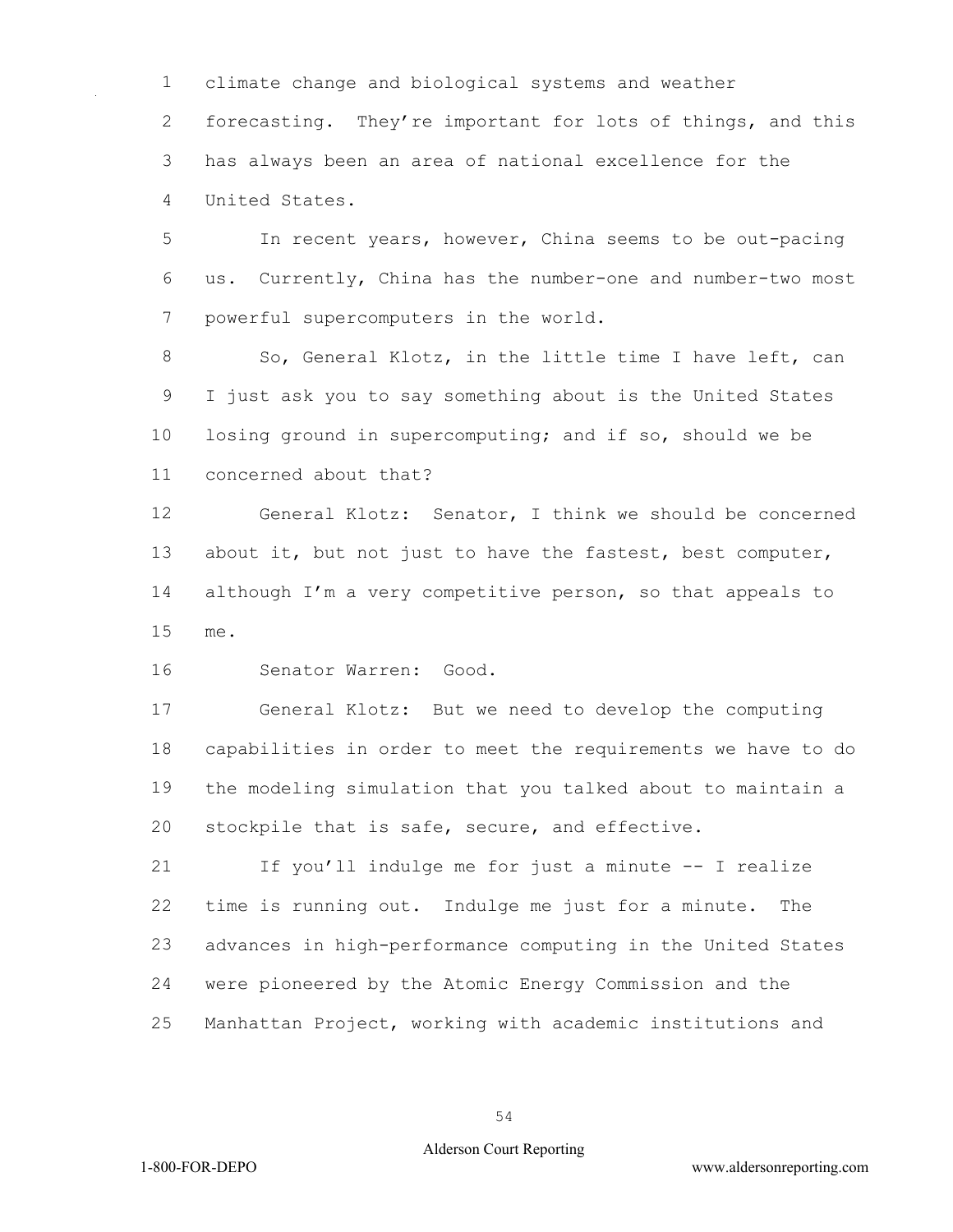industry across the United States, because we've always had this demand for the ability to process large amounts of data, and we continue to advance the frontiers. We just put in a new computer at Los Alamos, Trinity. Next year we'll put in a new computing platform at Lawrence Livermore National Laboratory called Sierra, and we are jointly embarked upon what we refer to as an exo-scale computing initiative with DOE's Office of Science to get us to the level of exo-scale, which is 10-to-the-18th, a quintillion flops of capability to do the 3D high-fidelity simulations we need to do in the future.

 So in NNSA alone we have, basically, last year in the omnibus we had \$95 million going to develop the process, and we're asking for \$158 million in the next. So that shows you, I think, the commitment in the Department of Energy, the commitment of NNSA to advance our capabilities in this particular area. This money is not going to buy the platform. Industry will buy the platform. We have to make sure that whatever industry develops, we will be able to run the kind of codes that we need to on the architecture they have, whether it's for the weapons program or the other lines of research, weather and biological, that you rightly pointed to.

 Senator Warren: Thank you very much. I'm glad to hear that this is very much a priority for you. I'm a strong

#### Alderson Court Reporting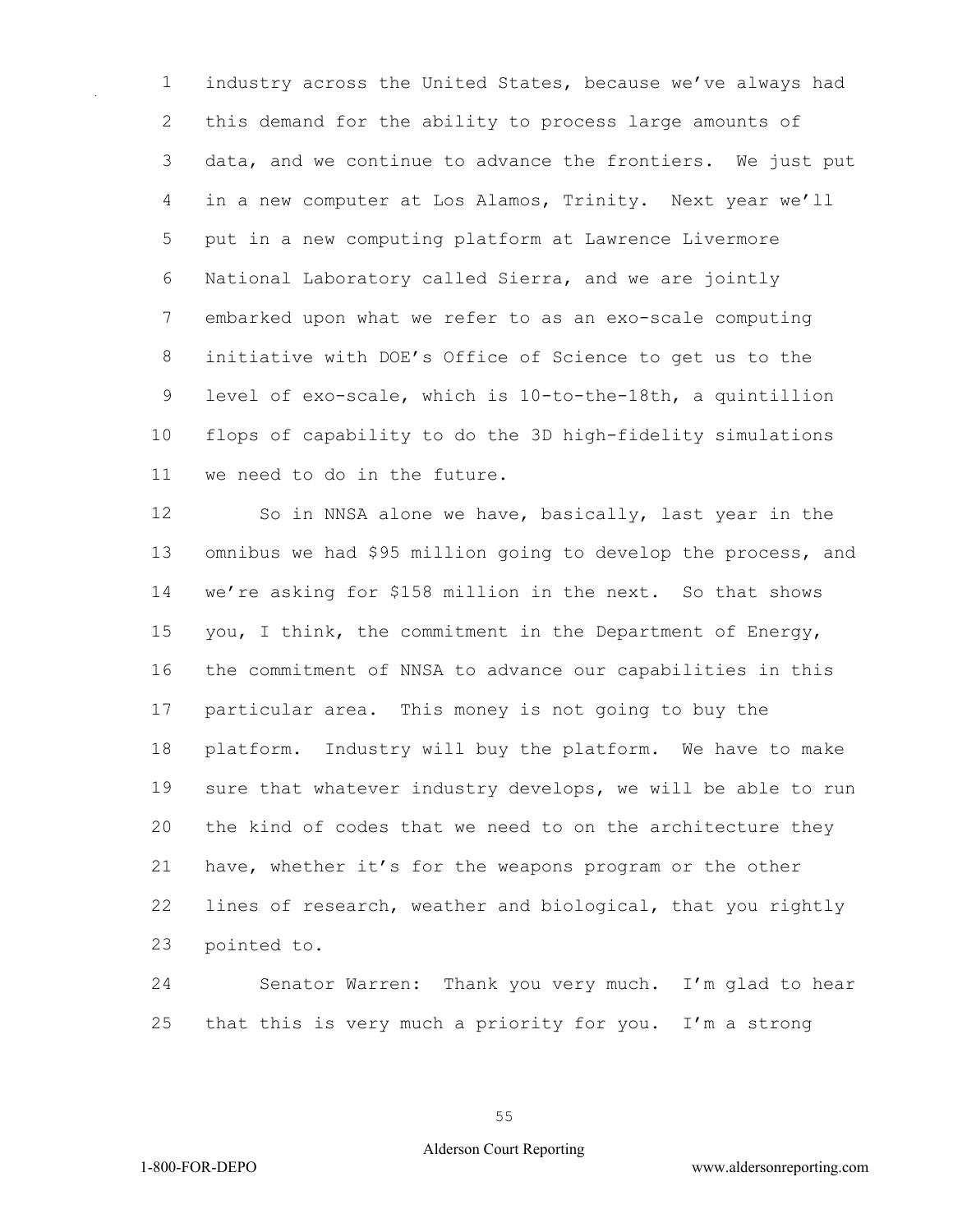supporter of investments in this area. They will pay dividends for the future, not only for our nuclear enterprise but for all of our scientific research. So please count on me as an ally on this. General Klotz: Thank you, Senator. Senator Warren: Thank you. 7 Thank you, Madam Chair. 8 Senator Fischer: Thank you, Senator. If I could follow up a little bit with Senator Warren's questioning about Russia, you made the comment, General, that we are not actively engaged within Russia's borders right now. Can you tell me if Russia is cooperating with your efforts to secure Russian material in foreign countries? General Klotz: Yes.

 Senator Fischer: And Russia's argument at the time, in 2014, was that it didn't need the U.S. assistance to secure the material. You referenced that their economy had turned around and they felt that way. What's your assessment of that claim?

 General Klotz: I do think -- my personal assessment of that claim is they have, in fact, improved significantly in terms of security of both military and domestic radiation and sources of nuclear material. But we continue to worry, and I would add that there are still things that could be

#### Alderson Court Reporting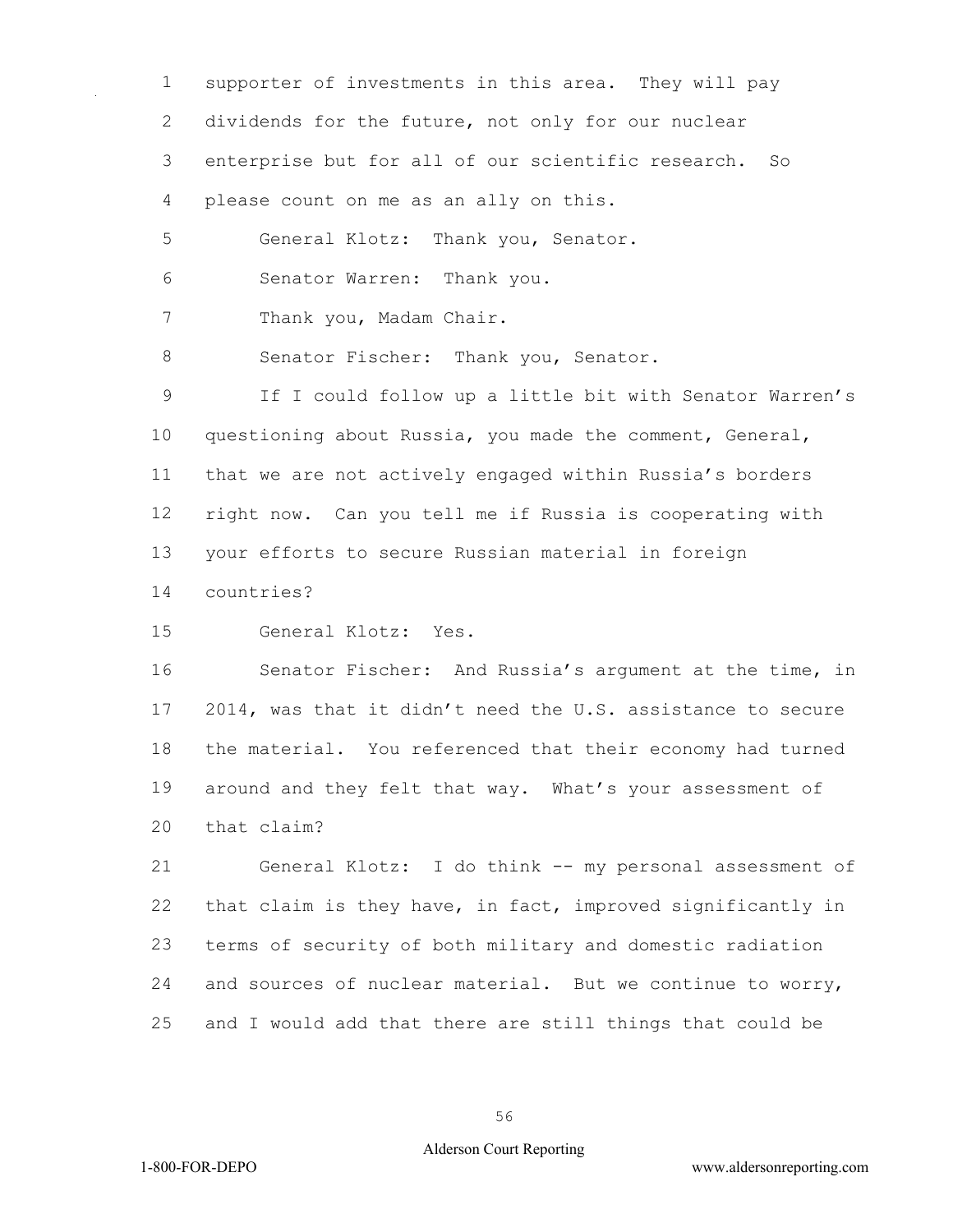done. We would probably have to discuss the specifics of that elsewhere and the basis of our worry. But all countries, including the United States, need to continue to focus on safety and security of these special materials. It's a journey, it's not a destination, and there is a lot of work that needs to be done everywhere, including inside Russia.

 Senator Fischer: So in a classified setting we need to discuss --

General Klotz: Yes, yes.

 Senator Fischer: -- since cooperation ceased, where they are on that.

General Klotz: Yes, ma'am.

Senator Fischer: Thank you.

 Also, back to my first line of questioning. When we look across the list on NNSA's construction projects, it looks like the plutonium project at Los Alamos is the only one that Congress appropriates at the sub-project level. You referenced that. Do you believe that that's helpful or hurtful?

 General Klotz: Our druthers, our preference would be that we be appropriated not at the sub-project level, and let me tell you why. For instance, with the uranium processing facility, you appropriated at the level of the uranium processing facility. We have a number of sub-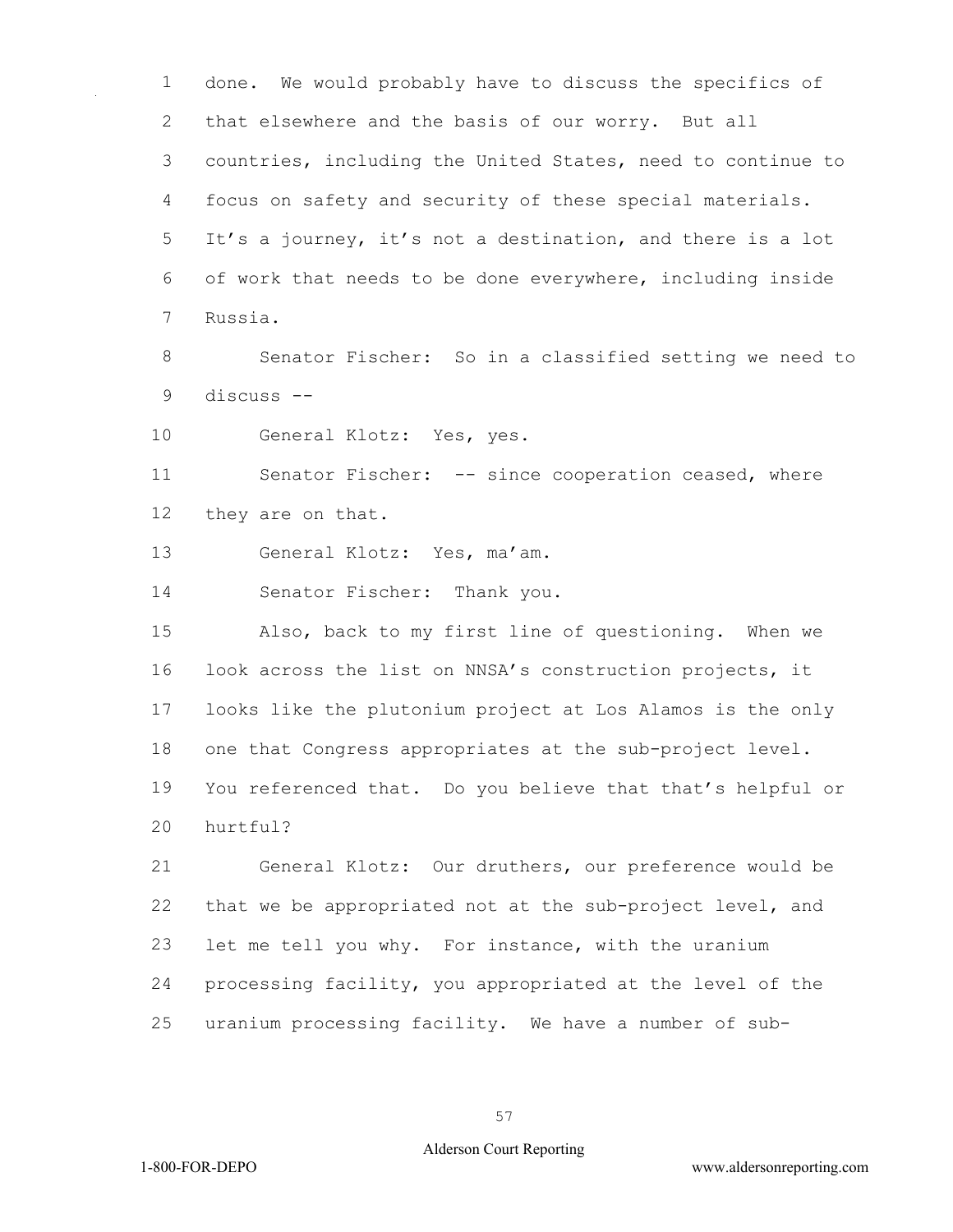projects under that. What that does is it gives us the flexibility that if we achieve some savings, which we have in the uranium processing facility sub-projects, we can move that money to other areas of the overall project that need that funding at that particular time. And now, within the CMMR program, we would essentially, if we found that we had saved some money in some area or we had a higher priority in another area, we would have to come to the four committees to ask for reprogramming. And with all the work that those committee staff have to do, it just takes time to get that through, and we may be late or we may be pushing some work to the right that will drive up cost.

 I think there's ample opportunity on the part of committee staff and for members to exercise oversight. We send up the project data sheets. We come up and routinely brief staff and members on the work that we're doing there. 17 We put out a strategic stockpile management plan every year, and we have these budgets, including the congressional justifications that go in there that tell you exactly what we're doing, almost in real time.

Senator Fischer: Thank you, General.

Senator Donnelly?

Senator Donnelly: Thank you, Madam Chair.

 Admiral Caldwell, I understand the electric drive for the Ohio replacement is behind schedule, as we had talked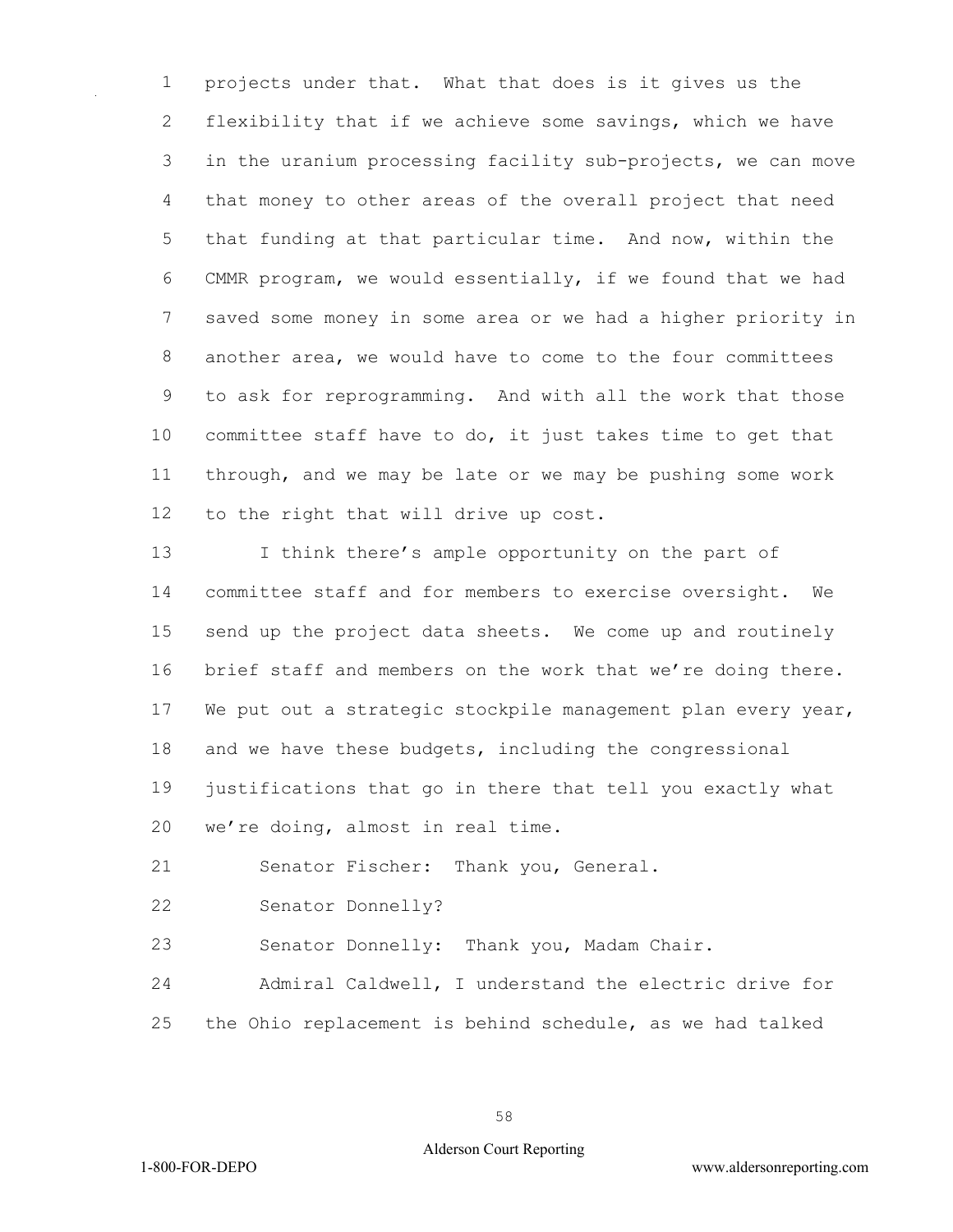about. Can you explain what happened and what's being done to get us squared away, and the impact it will have on your integration to the Ohio replacement submarine?

 Admiral Caldwell: Yes, sir. In February of this year, we discovered that we had a manufacturing error on a pre- production motor. It's a prototypical motor. That prototypical motor is designed to go into a test facility with other pre-production components to prove out the integration of those components, and then what we learn there will go into the final production motor that will go onto the first ship.

 What we discovered was that the prime contractor's vendor did not properly flow down some requirements for the motor, and as a result some portions of the motor were not properly insulated. The impact is that we will have to extend our test program. The subcontractor is going to make this right. They're going to tear down the motor and rebuild it with the proper insulation. They're also procuring a second pre-production motor that will give us two paths to get to our integrated testing.

 That all said, we built plenty of margin into the schedule because there's so much riding on getting electric drive correct. And even with this nine-month extension of our integrated testing, we will still meet the required in-yard date for the final production motor.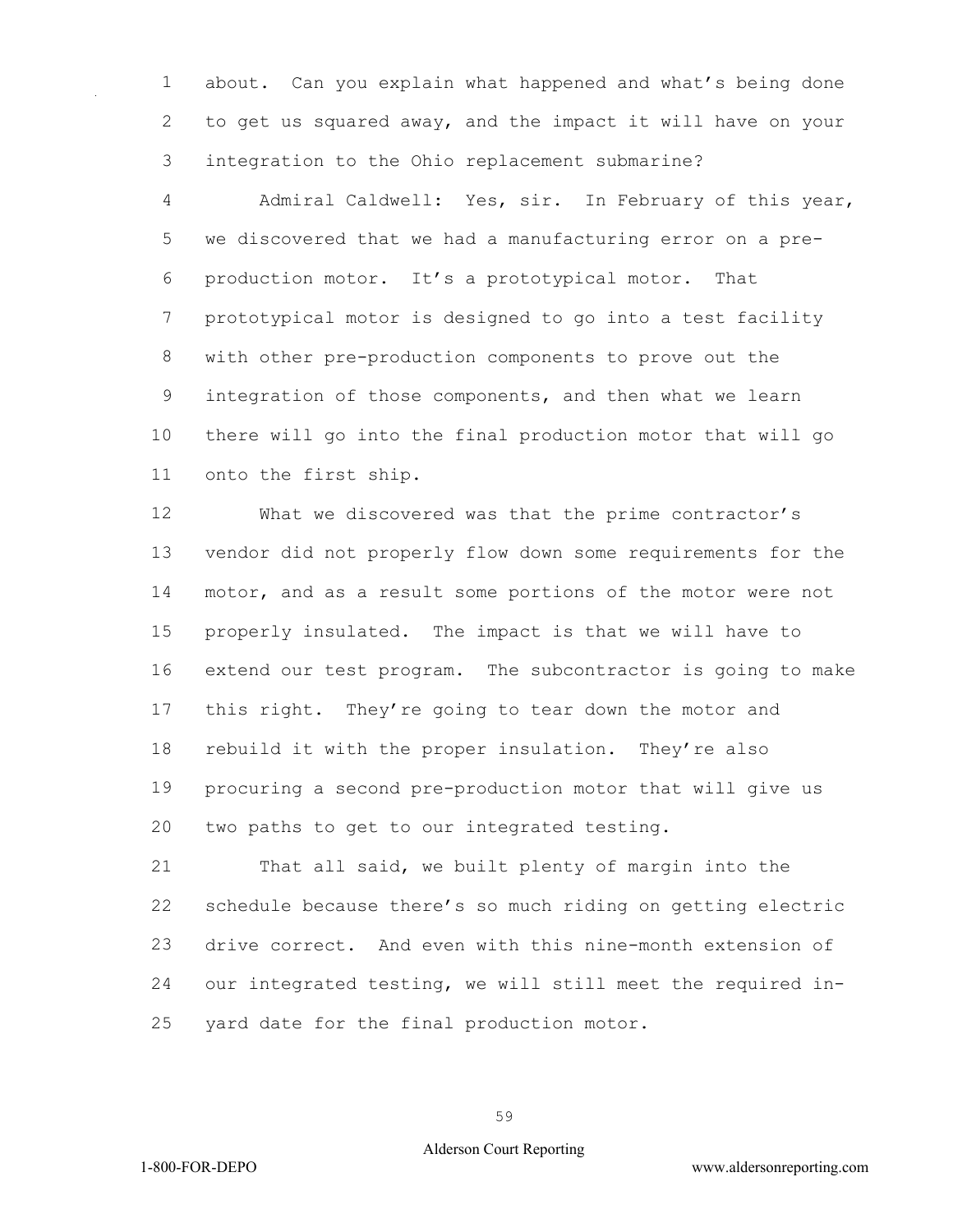Additionally, we've taken action to ensure that the design specifications are flowing to the prime and subcontractor and sub-tier vendor appropriately, and there's been an increase in oversight at all levels.

 I'd also like to make sure that I point out that the money to support this effort is on the DON side of my budget 7 and not the DOE side of the budget.

 But to reiterate, we are still able to meet our required in-yard date for the final production motor.

Senator Donnelly: Thank you.

Thank you, Madam Chair.

Senator Fischer: Thank you, Senator Donnelly.

 I would like to thank all the members of the panel for being here today. We always appreciate the information that you provide to us.

16 If any members have any written questions for you, I would ask that you respond in a timely manner.

18 And with that, I will adjourn the subcommittee. We are adjourned.

 [Whereupon, at 4:13 p.m., the hearing was adjourned.] 

- 
- 
-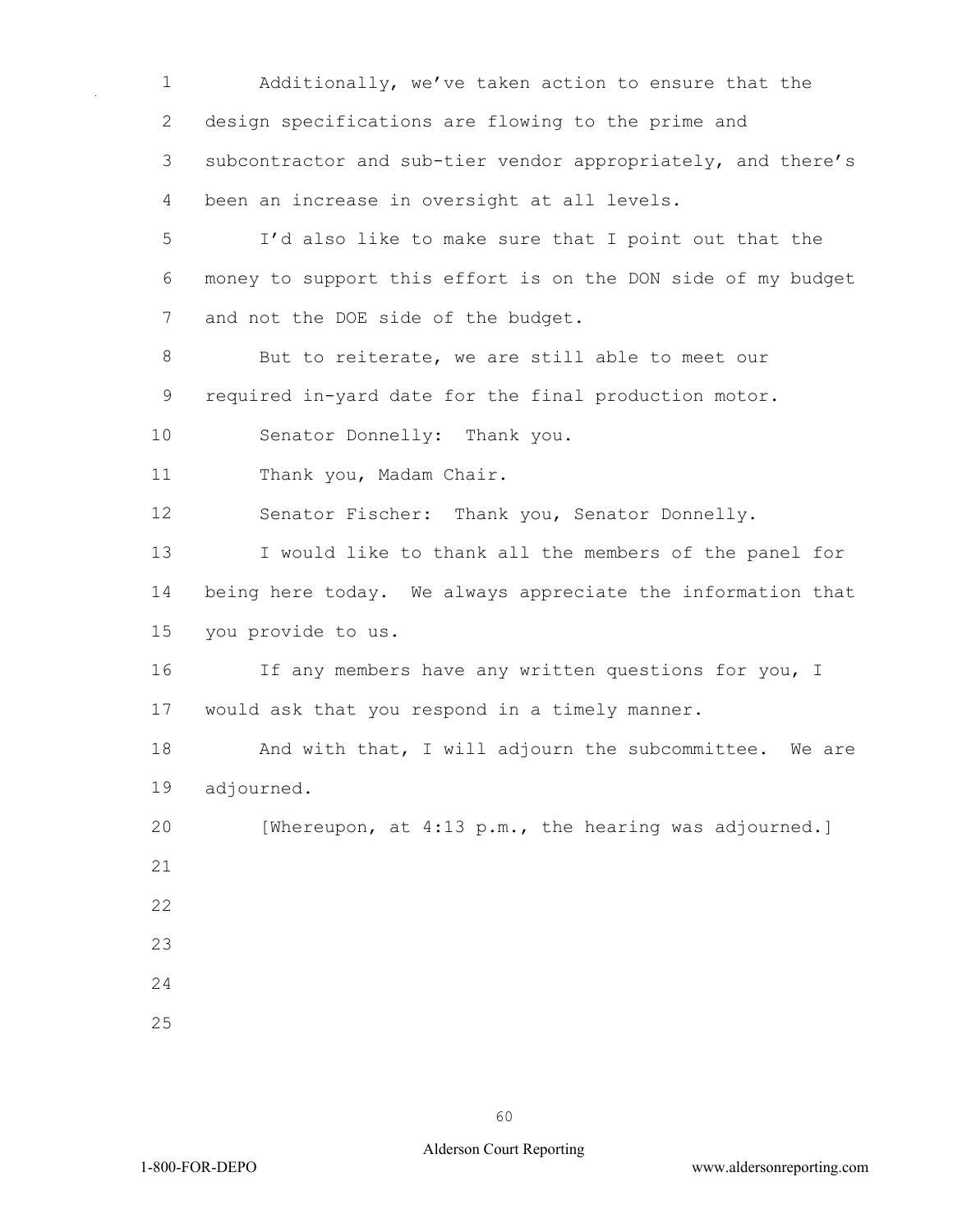**Statement of Lt. Gen. Frank G. Klotz, USAF (Ret) Administrator National Nuclear Security Administration U.S. Department of Energy on the Fiscal Year 2018 President's Budget Request Before the Subcommittee on Strategic Forces Senate Committee on Armed Services**

**May 24, 2017**

Chairwoman Fischer, Ranking Member Donnelly, and Members of the Subcommittee, thank you for the opportunity to present the President's Fiscal Year (FY) 2018 budget request for the Department of Energy's (DOE) National Nuclear Security Administration (NNSA). The Committee's strong support for the nuclear security mission and for the people and organizations that are responsible for executing it is deeply appreciated.

The President's FY 2018 budget request for NNSA is \$13.9 billion, an increase of \$1.0 billion, or 7.8% over the FY 2017 Omnibus level. The request represents approximately 50% of DOE's total budget and 68% of DOE's 050 budget.

NNSA's diverse missions are critical to the national security of the United States: maintaining the safety, security, reliability, and effectiveness of the nuclear weapons stockpile; reducing the threat of nuclear proliferation and nuclear terrorism around the world; and providing nuclear propulsion for the U.S. Navy's fleet of aircraft carriers and submarines. This budget request demonstrates the Administration's strong support for NNSA and is vital to ensuring that U.S. nuclear forces are modern, robust, flexible, resilient, ready, and appropriately tailored to deter 21st-century threats and reassure America's allies.

NNSA's activities are accomplished through the expertise, innovative spirit, and hard work of both its federal and its Management and Operating (M&O) contractor employees. NNSA must continue to support these highly-talented, dedicated men and women as they carry out complex and challenging responsibilities. In particular, it is imperative that NNSA modernize its scientific, technical, and engineering capabilities, as well as its infrastructure, in order to provide a safe, modern, and more efficient workspace for its workforce. In doing so, NNSA is mindful of its obligation to continually improve its business practices and to be responsible stewards of the resources that Congress and the American people have entrusted to the agency.

The FY 2018 budget request also reflects the close working partnership between NNSA, the Department of Defense (DoD), the Department of Homeland Security (DHS), the State Department, the Intelligence Community, and other federal departments and agencies. NNSA works closely with DoD to meet military requirements, support the Nation's nuclear deterrent,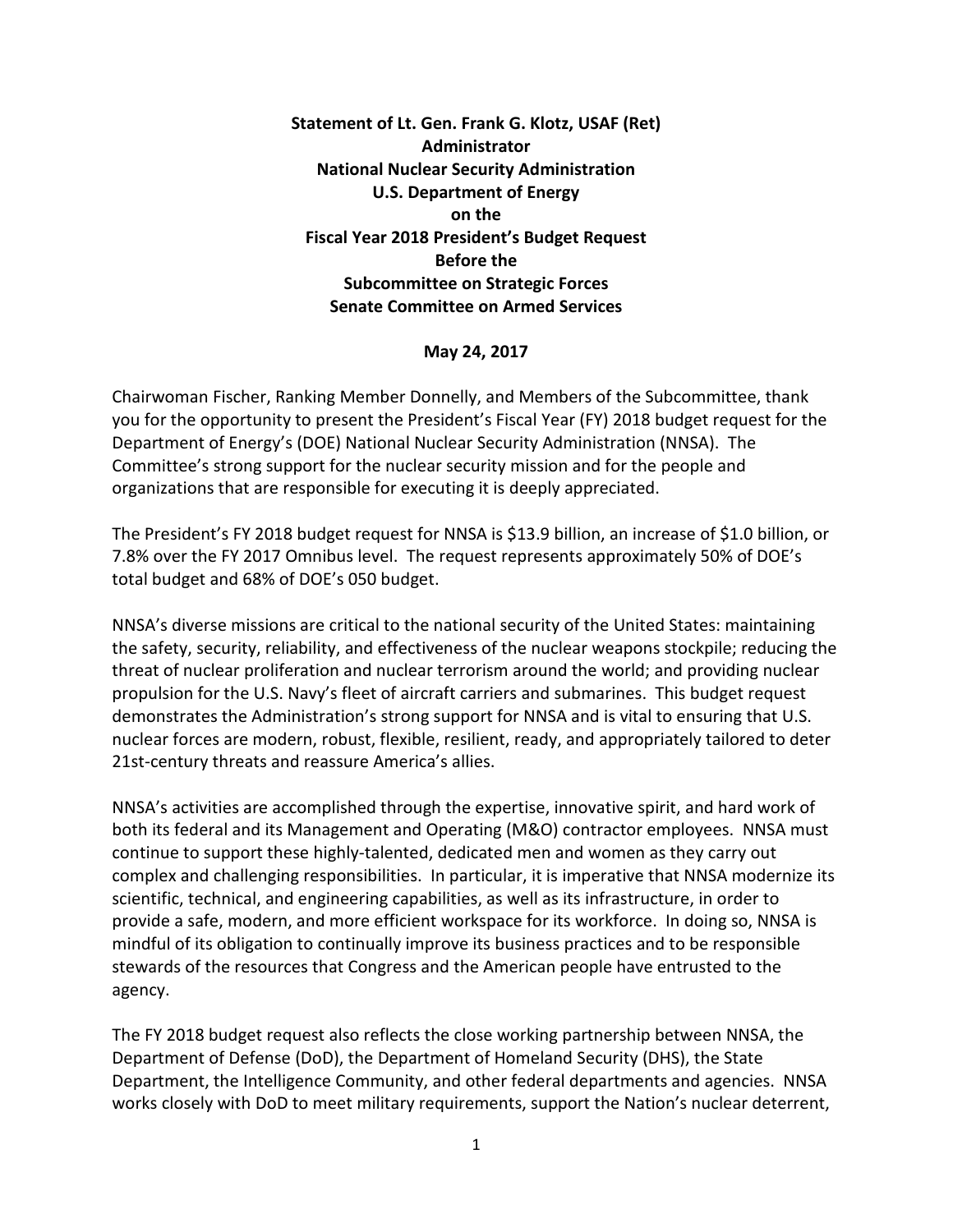and modernize the nuclear security enterprise. NNSA also collaborates with a range of federal agencies to prevent, counter, and respond to nuclear proliferation and nuclear terrorism.

# **Weapons Activities Appropriation**

For the Weapons Activities account, the FY 2018 budget request is \$10.2 billion, an increase of nearly \$1 billion, or 10.8% over the FY 2017 Omnibus level. Programs funded in this account support the Nation's current and future defense posture and its attendant nationwide infrastructure of science, technology, and engineering capabilities. Weapons Activities provide for the maintenance and refurbishment of nuclear weapons to maintain their safety, security, and reliability; investments in scientific, engineering, and manufacturing capabilities to certify the enduring nuclear weapons stockpile; and the fabrication of nuclear weapon components. Weapons Activities also includes investments to make the NNSA nuclear complex more cost effective and more responsive to unanticipated challenges or emerging threats.

# *Maintaining the Stockpile*

This year, the work of the science-based Stockpile Stewardship Program (SSP) allowed the Secretaries of Energy and Defense to certify to the President for the 21<sup>st</sup> consecutive year that the U.S. nuclear weapons stockpile remains safe, secure, and reliable without the need for nuclear explosive testing. This remarkable scientific achievement is made possible each year by investments in state-of-the-art diagnostic tools, high performance computing platforms, modern facilities, and most importantly by NNSA's world-class scientists, engineers, and technicians.

For Directed Stockpile Work (DSW), the FY 2018 budget request is \$4.0 billion, an increase of \$669 million, or 20.2% over the FY 2017 Omnibus level.

The major warhead Life Extension Programs (LEPs) are a fundamental part of this account:

- *W76-1 LEP*: The \$224 million requested for the W76-1 LEP directly supports the seabased leg of the nuclear triad and will keep the LEP on schedule and on budget to complete production in FY 2019.
- *B61-12 LEP*: NNSA continues to make progress on the B61-12 LEP, which will consolidate four variants of the B61 gravity bomb and improve the safety and security of the oldest weapon system in the U.S. nuclear arsenal. In June 2016, NNSA authorized the program to transition into the Production Engineering Phase (Phase 6.4). With the \$788.6 million requested, NNSA will remain on schedule to deliver the First Production Unit (FPU) of the B61-12 in FY 2020. NNSA is responsible for refurbishing the nuclear explosives package and updating the electronics for this weapon, while the Air Force will provide the tail kit assembly under a separate acquisition program. When fielded, the B61-12 gravity bomb will support both Air Force long-range nuclear-capable bombers and dual-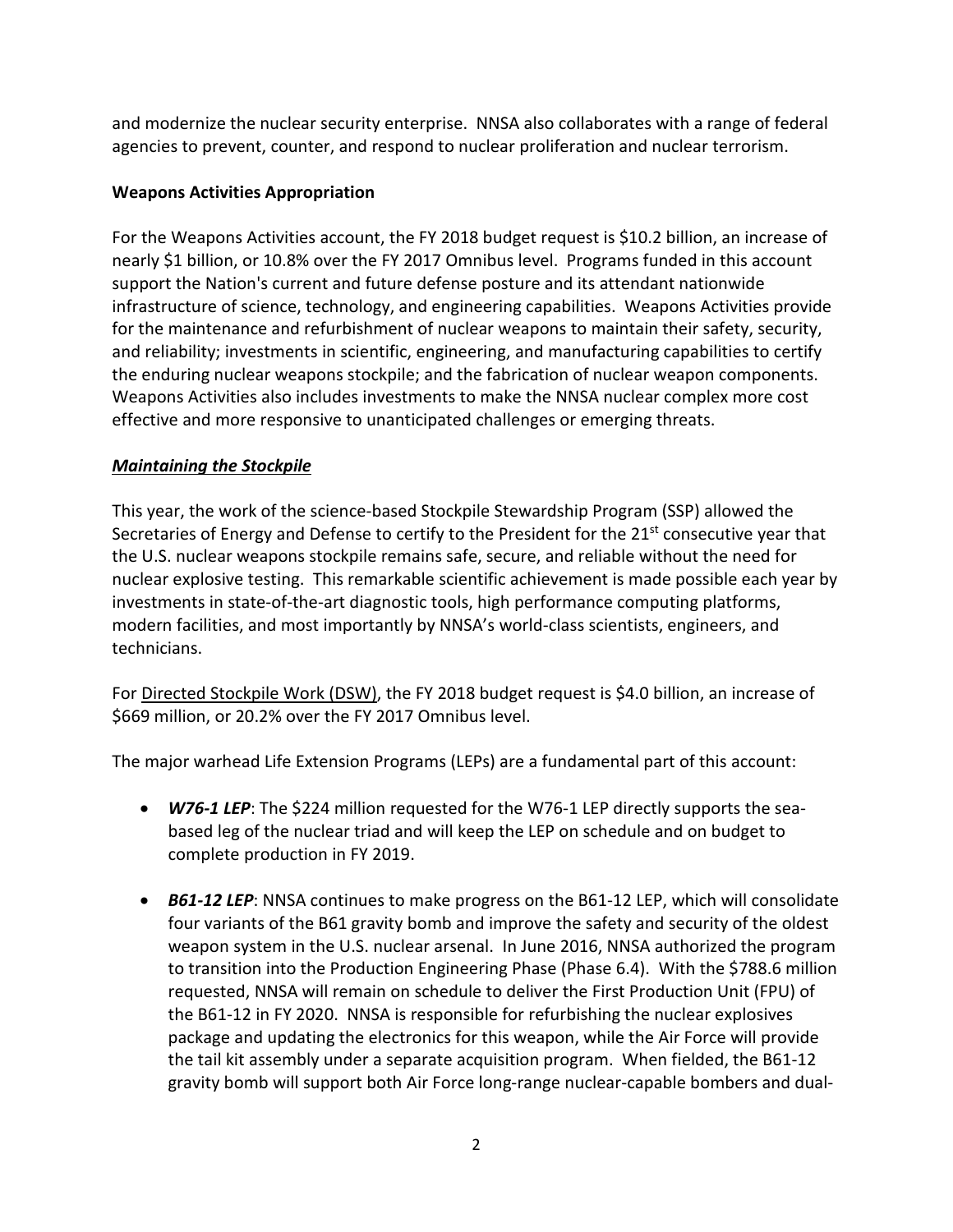capable fighter aircraft, bolstering central deterrence for the United States while also providing extended deterrence to America's allies and partners.

- *W88 Alteration (Alt) 370 Program*: In February 2017, NNSA began the Production Engineering Phase (Phase 6.4) for the W88 Alt 370 Program, including conventional high explosives refresh activities. The budget request for this program, which also supports the sea-based leg of the nuclear triad, includes \$332 million in FY 2018, an increase of \$51 million, or 18.2% over the FY 2017 Omnibus level, to support the scheduled FPU in FY 2020.
- *W80-4 LEP*: The FY 2018 budget request is \$399 million, an increase of \$179 million, or 81.2% over the FY 2017 Omnibus level. This funding supports a significant increase in program activity through the Design Definition and Cost Study Phase (Phase 6.2A), driving toward a FY 2025 FPU in support of the Air Force's Long Range Stand-Off (LRSO) cruise missile program.

Also within DSW, the FY 2018 budget request includes \$1.5 billion for Stockpile Systems and Stockpile Services. These programs sustain the stockpile in accordance with the Nuclear Weapon Stockpile Plan by producing and replacing limited-life components such as neutron generators and gas transfer systems; conducting maintenance, surveillance, and evaluations to assess weapon reliability; detecting and anticipating potential weapon issues; and compiling and analyzing information during the Annual Assessment process.

NNSA continues to make progress on the Joint Technology Demonstrator (JTD) program, a strategic collaboration between the United States and the United Kingdom under the Mutual Defense Agreement. This program is intended to reduce technological risk and provide relevant data for future program activities. JTD's focus is on technologies and process improvements that can improve weapon affordability and enhance weapon safety and security.

Within DSW, the FY 2018 budget request also includes \$695 million for Strategic Materials. This funding is necessary to maintain NNSA's ability to produce the nuclear and other strategic materials associated with nuclear weapons as well as refurbish and manufacture components made from these materials. The program includes Uranium Sustainment, Plutonium Sustainment, Tritium Sustainment, Domestic Uranium Enrichment (DUE), and other strategic materials, such as lithium.

Funding for Uranium Sustainment will permit operations with enriched uranium in Building 9212, a Manhattan Project-era production facility at the Y-12 National Security Complex in Oak Ridge, Tennessee, to end in FY 2025, and allow the bulk of this obsolete building to shut down.

Plutonium Sustainment funds the replacement and refurbishment of equipment and critical skills needed to meet the pit production requirements. Increases are included to fabricate several W87 developmental pits. Investments to replace pit production equipment which has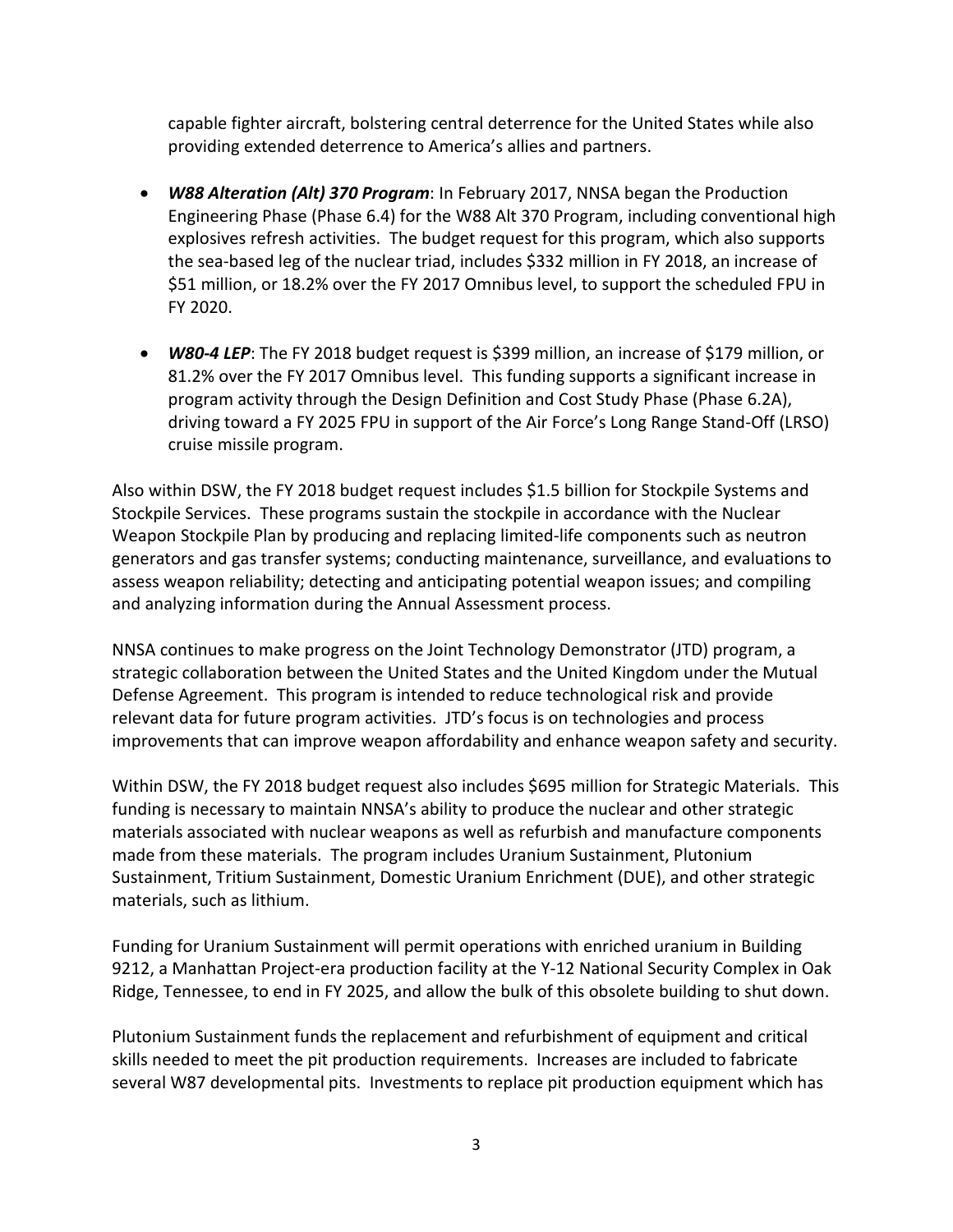reached the end of its useful life and install equipment to increase production capacity are also continued.

Tritium Sustainment ensures the Nation's capacity to provide the tritium for national security requirements by irradiating Tritium Producing Burnable Absorber Rods in designated Tennessee Valley Authority nuclear power plants and by recovering and recycling tritium from gas transfer systems returned from the stockpile.

The DUE program continues its efforts to ensure that NNSA has the necessary supplies of enriched uranium for a variety of national security needs. Funding increases are included in this year's request to begin down-blending available stocks of unobligated highly enriched uranium (HEU) for use in tritium production, which delays the need date for a DUE capability until at least 2038-2041.

The FY 2018 budget request also includes \$52 million for Weapons Dismantlement and Disposition to allow NNSA to remain on track with the goal of dismantling all weapons retired prior to FY 2009 by the end of FY 2022.

For Research, Development, Test, and Evaluation (RDT&E), the FY 2018 budget request is \$2 billion, an increase of \$186 million or 10.1% over the FY 2017 Omnibus level.

Increases for the Science Program (\$487.5 million, an increase of \$51 million) provide additional funding for the Advanced Sources and Detectors Major Item of Equipment in support of the Enhanced Capabilities for Subcritical Experiments (ECSE) effort.

The Engineering Program (\$193.1 million, an increase of \$61 million) sustains NNSA's trusted microsystems capability and further develops the Stockpile Responsiveness Program (SRP). NNSA is requesting \$40 million in FY 2018 for SRP to identify, sustain, enhance, integrate, and continually exercise the capabilities required to conceptualize, study, design, develop, engineer, certify, produce, and deploy nuclear weapons. These activities are necessary to ensure the U.S. nuclear deterrent remains safe, secure, reliable, credible, and responsive. The funding will support the creation of design study teams to explore responsiveness concepts as well as development of capabilities for accelerating the qualification and production cycle.

The Inertial Confinement Fusion Ignition and High Yield Program has spearheaded ongoing improvements in management and operational efficiencies at NNSA's major high energy density (HED) facilities, including the National Ignition Facility (NIF) at LLNL in California, the Z-Machine at Sandia National Laboratories in New Mexico, and the OMEGA laser facility at the University of Rochester in New York. In FY 2016, NIF exceeded the goal of 400 data-acquiring shots (417), more than double the number of shots executed in FY 2014 (191) in support of the SSP. The improved shot rates have accelerated progress towards the achievement and application of multi-megajoule fusion yields, investigating material behaviors in conditions presently inaccessible via other experimental techniques, and improving the predictive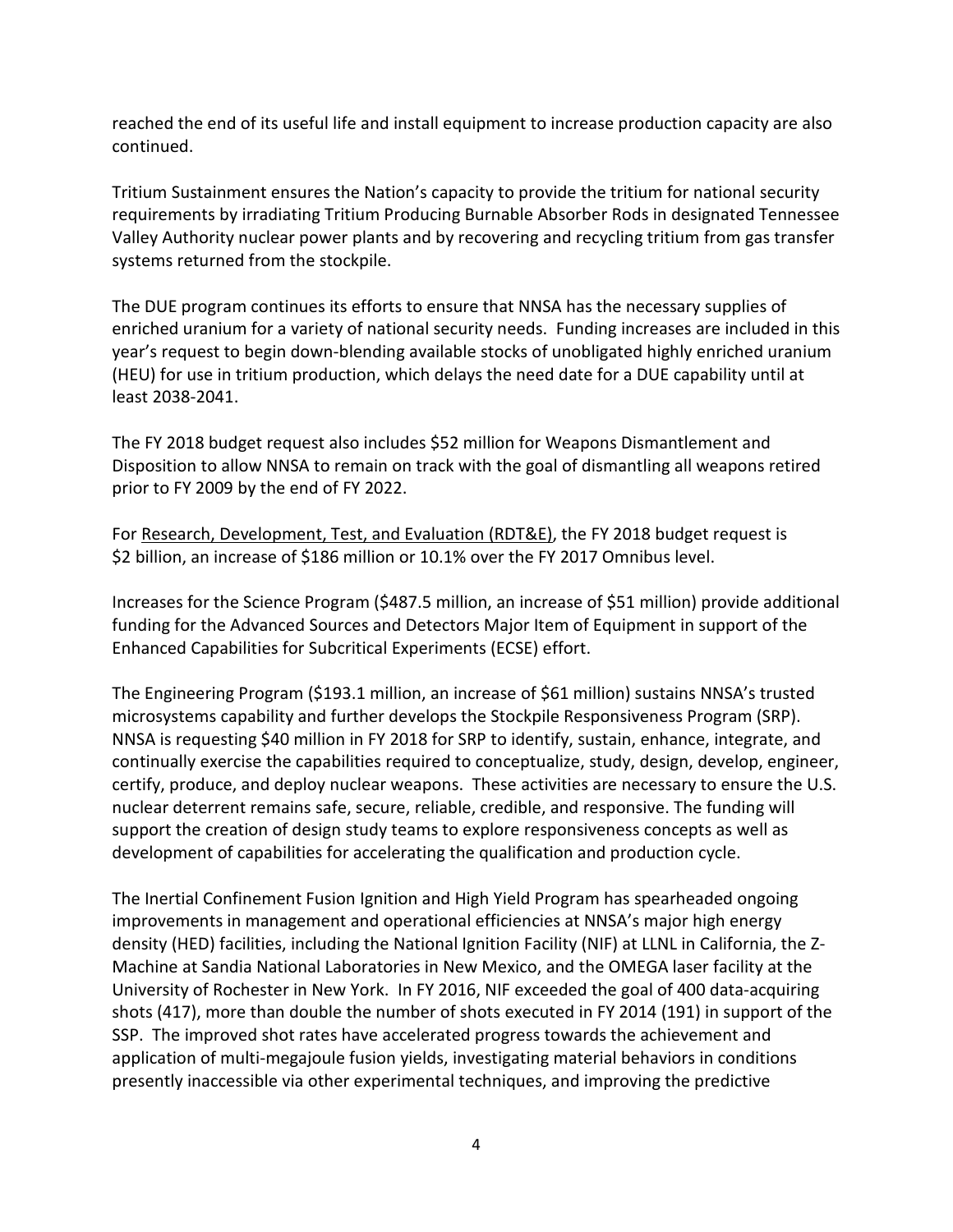capability of NNSA's science and engineering models in high-pressure, high-energy, high-density regimes.

The RDT&E request for FY 2018 includes \$734 million for the Advanced Simulation and Computing (ASC) Program. NNSA is taking major steps in high performance computing (HPC) to deliver on its missions by deploying increasingly powerful computational capabilities to both Los Alamos National Laboratory (LANL) and Lawrence Livermore National Laboratory (LLNL). In the summer of 2017 – Trinity – NNSA's next generation high performance computer, will become fully available for classified use at LANL. This computer will be about 30 times more powerful than the Cielo super computer it is replacing. The Sierra HPC system will be deployed at LLNL starting this year; it is projected to provide four to six times the sustained performance of LLNL's current HPC system, Sequoia.

The RDT&E request also increases NNSA's contribution to the Exascale Computing Initiative (ECI) from \$95 million in FY 2017 to \$161 million in the FY 2018 request. The ECI is a collaboration with DOE's Office of Science to develop the technology needed for exascale-class high performance computing. The increased funding will provide for NNSA-specific application development, and improve software and hardware technologies for exascale computing in order to meet NNSA's needs for future assessments, LEPs, and stockpile stewardship. Specifically, exascale computing will provide capabilities to improve weapon performance simulation tools and techniques; evaluate the safety, security, and effectiveness of the current stockpile; and provide support to certify potential advanced surety features for the future stockpile.

NNSA's Secure Transportation Asset (STA) program provides safe, secure movement of nuclear weapons, special nuclear material (SNM), and weapon components to meet projected DOE, DoD, and other customer requirements. The Office of Secure Transportation (OST) has an elite workforce performing sensitive and demanding work; OST agents are among the most highly trained national security personnel operating within the United States. Since FY 2012, STA has repeatedly been funded below the Administration's budget requests. This trend increases risks and possible production delays to the Mobile Guardian Transporter (MGT) and adversely affects OST's ability to recruit and retain agents. The FY 2018 budget request of \$325.1 million includes an increase of \$76 million or 30.6% over the FY 2017 Omnibus level to continue asset modernization and workforce capability initiatives. These initiatives include: 1) restoration of federal agent strength levels to meet the goal of 370 agents; 2) the Safeguards Transporter (SGT) Risk Reduction Initiatives to manage the SGT beyond its design life; 3) procurement of long-lead parts and materials for the two full scale MGT prototype systems; and 4) deferred facilities maintenance and minor construction projects at multiple sites.

## *Improving Safety, Operations, and Infrastructure*

NNSA's ability to achieve its vital national security missions is dependent upon safe and reliable infrastructure. If not appropriately addressed, the age and condition of NNSA's infrastructure will put NNSA's missions, the safety of its workers, the public, and the environment at risk.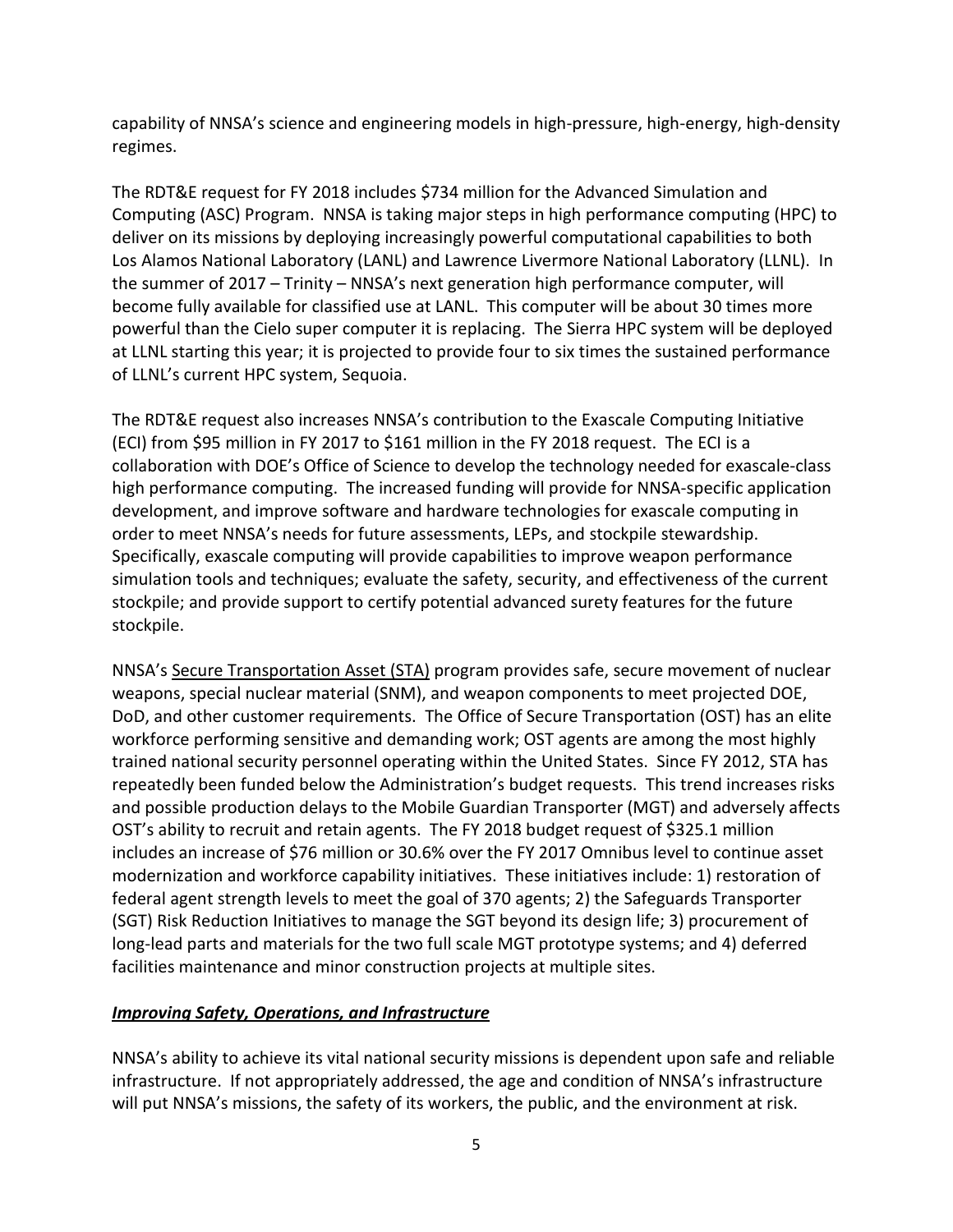More than half of NNSA's facilities are over 40 years old, and roughly 30% date back to the Manhattan Project era. The FY 2018 budget request for Infrastructure and Operations is \$2.8 billion, a decrease of \$5 million, or 0.2% below the FY 2017 Omnibus level. The request actually represents an increase of \$195 million (7.5%) after adjusting for the one-time \$200 million Bannister Federal Complex project funded in FY 2017. This funding will help modernize and upgrade antiquated infrastructure and address safety and program risks through strategic investments in general purpose infrastructure and capabilities that directly support NNSA's nuclear weapons and nonproliferation programs.

In August 2016, NNSA broke ground on the Administrative Support Complex at the Pantex nuclear weapons assembly and dismantlement facility in Amarillo, Texas. The site's M&O contractor entered into a lease agreement for a new office building that a private developer is building using third-party financing. This project will allow roughly 1,000 employees to move out of dilapidated, 1950s-era buildings into a modern, energy efficient workspace. It will also eliminate approximately \$20 million in deferred maintenance at the Pantex site and enhance recruitment and retention by improving the quality of the work environment. The project will be completed and staff will move into the new facility, by spring 2018.

The FY 2018 budget request further reduces deferred maintenance and supports the execution of new recapitalization projects to improve the condition and extend the design life of structures, capabilities, and systems to meet program demands; decrease overall operating costs; and reduce safety, security, environmental, and program risk. The request also supports general purpose infrastructure and program-specific capabilities through Line Item Construction projects. These projects include the Uranium Processing Facility (UPF) at Y-12, the Chemistry and Metallurgy Research Replacement (CMRR) project at LANL, and the Albuquerque Complex Project.

One of the most worrisome of the NNSA infrastructure challenges is the excess facilities that pose risks to NNSA's workers, the environment, and the nuclear security mission. As of the end of FY 2016, NNSA had 417 excess facilities, 79 of which were identified as high-risk excess facilities, including 58 at the Kansas City Bannister Federal Complex. Many of these facilities will ultimately be transferred to the DOE Office of Environmental Management (EM) for disposition, and the EM FY 2018 budget requests \$225 million to address high-risk excess facilities at Y-12 and LLNL. In the interim, NNSA is focusing on reducing the risk where it can. The FY 2018 budget request supports a number of activities related to excess facilities. NNSA benefitted enormously from funding provided by Congress in FY 2017 for the disposition of the Bannister Federal Complex in Kansas City. The disposition project is on track, with final pretransfer activities occurring now.

The Office of Defense Nuclear Security (DNS) develops and implements security programs to protect sensitive nuclear material (SNM), people, information, and facilities throughout the nuclear security enterprise. The FY 2018 budget request is \$687.0 million, an increase of \$1.5 million, or 0.2% over the FY 2017 Omnibus level that included funding to address immediate infrastructure needs at Pantex and Y-12. The request manages risk among important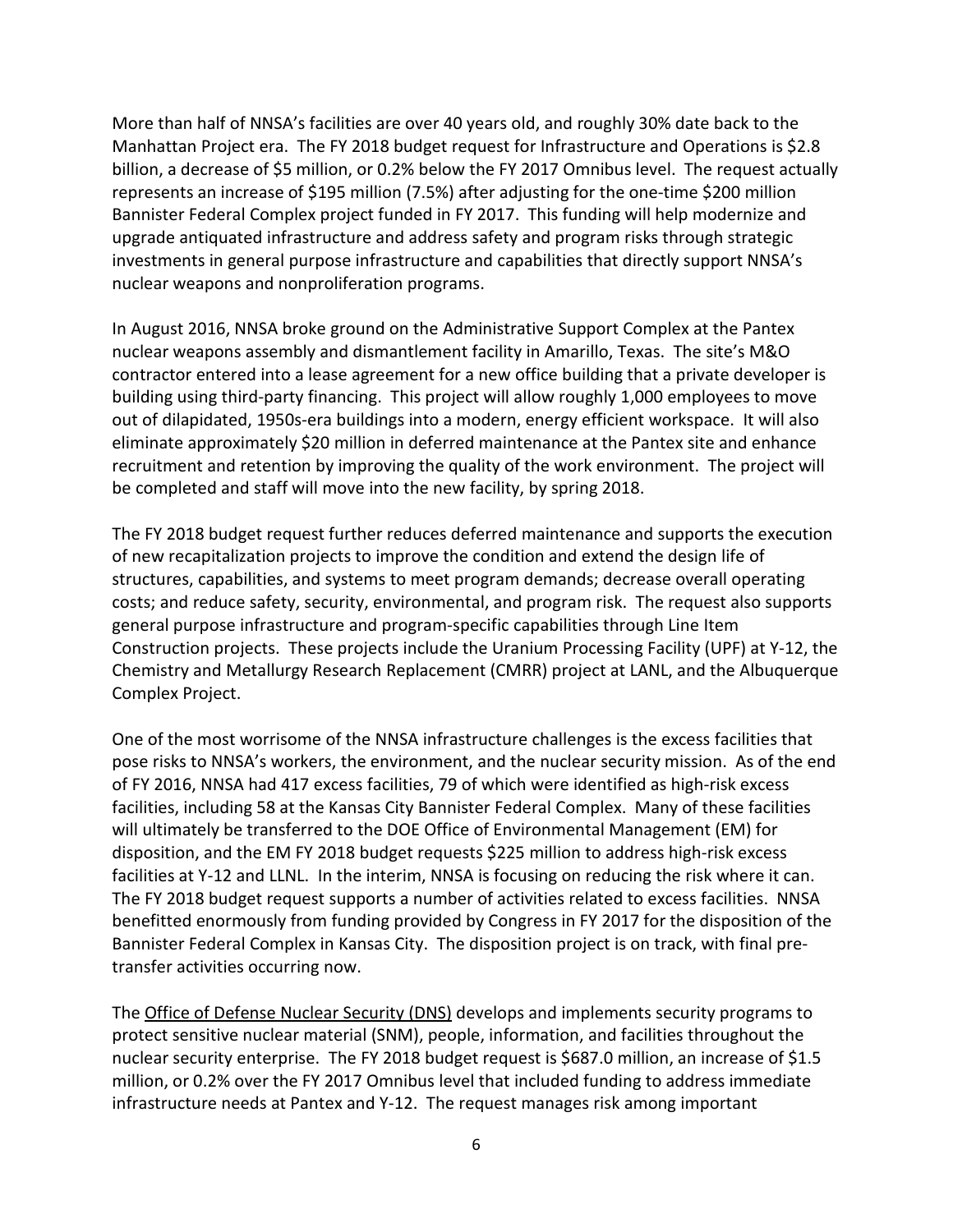competing demands as NNSA continues to face the challenges associated with physical security infrastructure that must be effectively addressed in the coming years. NNSA is finalizing a 10- Year Plan to Recapitalize Physical Security Systems Infrastructure, also known as the 10-Year Plan, which identifies and prioritizes the replacement and refresh of physical security infrastructure across the nuclear security enterprise. Of note, the request includes preliminary planning and conceptual design funds for future projects, as outlined in the 10-Year Plan, to sustain and recapitalize the Perimeter Intrusion Detection and Assessment System (PIDAS) at the Pantex Plant and Y-12.

Information Technology and Cybersecurity enable every facet of the NNSA mission. The FY 2018 budget request is \$186.7 million, an increase of \$10 million, or 5.7% over the FY 2017 Omnibus level. This increase will fund much needed improvement to the Information Technology and Cybersecurity program, including Continuous Diagnostic and Mitigation, Telecommunications Security, infrastructure upgrades for the Enterprise Secure Computing Network (ESN), Public Key Infrastructure (PKI), Energy Sciences Network program, and an increased information technology budget. The cybersecurity program continuously monitors enterprise wireless and security technologies to meet a wide range of security challenges. In FY 2018, NNSA plans to continue the recapitalization of the ESN, modernize the cybersecurity infrastructure, implement the Identity Control and Access Management project at NNSA Headquarters and site elements, and implement all Committee on National Security Systems and PKI capabilities. The requested funding increase will allow NNSA to continue working toward a comprehensive information technology and cybersecurity program to deliver critical information assets securely.

## **Defense Nuclear Nonproliferation Appropriation**

The FY 2018 budget request for the Defense Nuclear Nonproliferation (DNN) account is \$1.8 billion, a level consistent with the FY 2017 Omnibus level. This appropriation covers NNSA's critical and far-reaching nuclear threat reduction activities. DNN addresses the entire nuclear threat spectrum by helping to prevent the acquisition of nuclear weapons or weapon-usable materials, technologies, and expertise; countering efforts to acquire them; and responding to possible nuclear and radiological incidents. The FY 2018 budget request funds two program mission areas under the DNN account: the Defense Nuclear Nonproliferation Program and the Nuclear Counterterrorism and Incident Response (NCTIR) Program.

## *Nonproliferation Efforts*

Working with international partners, the Office of Defense Nuclear Nonproliferation removes or eliminates vulnerable nuclear material; improves global nuclear security through multilateral and bilateral technical exchanges and training workshops; helps prevent the illicit trafficking of nuclear and radiological materials; secures domestic and international civilian buildings containing high-priority radiological material; provides technical reviews of U.S. export license applications; conducts export control training sessions for U.S. enforcement agencies and international partners; strengthens the IAEA's ability to detect and deter nuclear proliferation;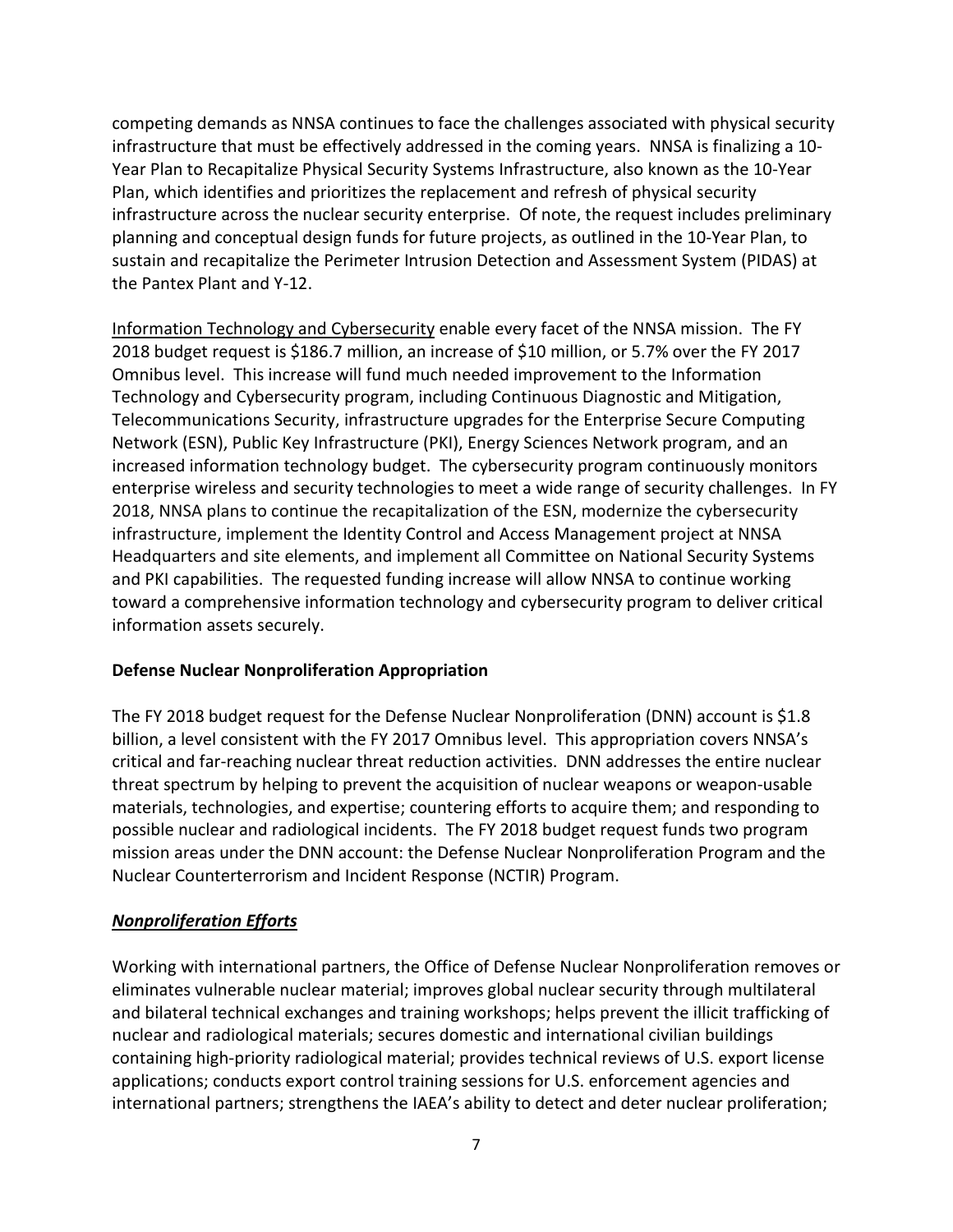advances U.S. capabilities to monitor arms control treaties and detect foreign nuclear programs; and maintains organizational readiness to respond to and mitigate radiological or nuclear incidents worldwide.

The Material Management and Minimization  $(M^3)$  program provides an integrated approach to addressing the risk posed by nuclear materials. The FY 2018 budget request is \$332.1 million, an increase of \$44 million or, 15.2% over the FY 2017 Omnibus level. The request supports the conversion or shut-down of research reactors and isotope production facilities that use HEU; acceleration of new, non-HEU-based molybdenum-99 production facilities in the United States; the removal and disposal of WUNM; and the completion of the lifecycle cost estimate and schedule for the dilute and dispose option for plutonium disposition.

The Global Material Security (GMS) program works with partner nations to increase the security of vulnerable nuclear and radiological materials and improve their ability to detect, interdict, and investigate illicit trafficking of these materials. The FY 2018 budget request for this program is \$337.1 million, a decrease of \$30 million, or 8.2% below the FY 2017 Omnibus level.

The Nonproliferation and Arms Control (NPAC) program develops and implements programs to strengthen international nuclear safeguards; control the spread of nuclear and dual-use material, equipment, technology and expertise; verify nuclear reductions and compliance with nonproliferation and arms control treaties and agreements; and address other challenges. The FY 2018 budget request for this program is \$129.7 million, an increase of \$5 million, or 4.0% over the FY 2017 Omnibus level. This increase serves to improve the deployment readiness of U.S. nuclear disablement and dismantlement verification teams and to enhance export control dual-use license and interdiction technical reviews.

The **DNN Research and Development (DNN R&D)** program supports innovative unilateral and multilateral technical capabilities to detect, identify, and characterize foreign nuclear weapons programs, illicit diversion of SNM, and nuclear detonations worldwide. The FY 2018 budget request for this program is \$446.1 million, a decrease of \$23.7 million, or 5.0% below the FY 2017 Omnibus level. The decrease in funding reflects a shift of \$53 million from R&D back to  $M<sup>3</sup>$  for the U.S. High Performance Research Reactors Program and is offset by an increase of \$29 million for planned R&D activities.

Nonproliferation Construction consolidates construction costs for DNN projects. The FY 2018 budget request is \$279 million, a decrease of \$56 million, or 16.7% below the FY 2017 Omnibus level. The Administration proposes to terminate the Mixed Oxide Fuel Fabrication (MFFF) project and to pursue the dilute and dispose option to fulfill the United States' commitment to dispose of 34 metric tons of plutonium. If supported by Congress, \$270 million would be used to achieve an orderly and safe closure of the MFFF. The scope and costs will be refined in subsequent budget submissions when the termination plan for the MFFF project is approved. In addition, \$9 million is provided for the Surplus Plutonium Disposition project to support the dilute and dispose strategy.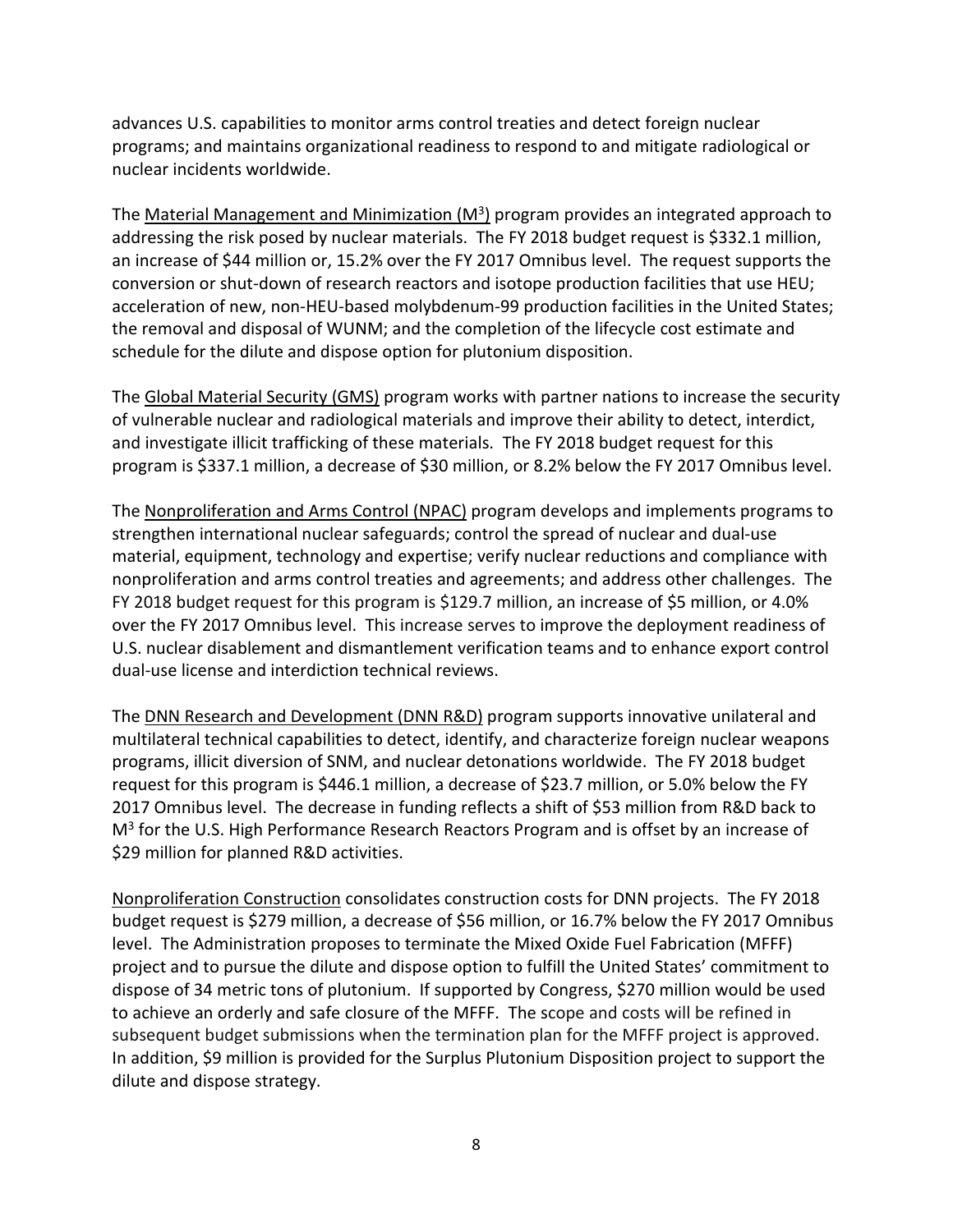### *Nuclear Counterterrorism and Counterproliferation*

In FY 2016, the NCTIR Program transitioned to the DNN account from the Weapons Activities account to align all NNSA funding to prevent, counter, and respond to nuclear proliferation and nuclear terrorism under the same appropriations account. The FY 2018 budget request includes \$277.4 million to support the NCTIR Program, an increase of \$5 million, or 2.0% over the FY 2017 Omnibus level. Within NCTIR, NNSA continues to work domestically and internationally to prepare for and improve the Nation's ability to respond to radiological or nuclear incidents.

NNSA's counterterrorism and counterproliferation programs are part of broader U.S. Government efforts to assess the threat of nuclear terrorism and develop technical countermeasures. The scientific knowledge generated under this program ensures NNSA's technical expertise on potential nuclear threat devices, including improvised nuclear devices (INDs), supports and informs U.S. nuclear security policy, and guides nuclear counterterrorism and counterproliferation efforts, including interagency nuclear forensics and contingency planning.

NNSA emergency response teams' current equipment is aging, resulting in increasing maintenance expenses and imposing increased risks to NNSA's ability to perform its emergency response mission. The Radiological Assistance Program (RAP) remains the nation's premier first-response resource to assess a radiological incident and advise decision-makers on the necessary steps to minimize hazards. To ensure that NNSA is able to execute its radiological emergency response mission, RAP's equipment must be recapitalized regularly. NNSA is acquiring state-of-the-art, secure, deployable communications systems that are interoperable with Federal Bureau of Investigation and DoD mission partners, ensuring that decision makers receive real-time technical recommendations to mitigate nuclear terrorist threats.

NNSA recently concluded an Analysis of Alternatives (AoA) on the Aerial Measuring System (AMS) aircraft. The AMS fleet consists of three B200 fixed-wing aircraft with an average age of 33 years and two Bell 412 helicopters with an average age of 24 years. The current aircraft are experiencing reduced mission availability due to increasing unscheduled downtime and maintenance. The AoA determined that NNSA recapitalization of the aging aircraft fleet is necessary in order to provide rapid aerial radiological exposure and contamination information to Federal, State, and local officials following an accident or incident in order to protect the public and first responder's health and safety. NNSA anticipates proposing a two-year replacement schedule starting in FY 2019.

### **Naval Reactors Appropriation**

### *Advancing Naval Nuclear Propulsion*

NNSA provides nuclear propulsion for the U.S. Navy's nuclear-powered fleet, which is critical to the security of the United States and its allies as well as the security of global sea lanes. The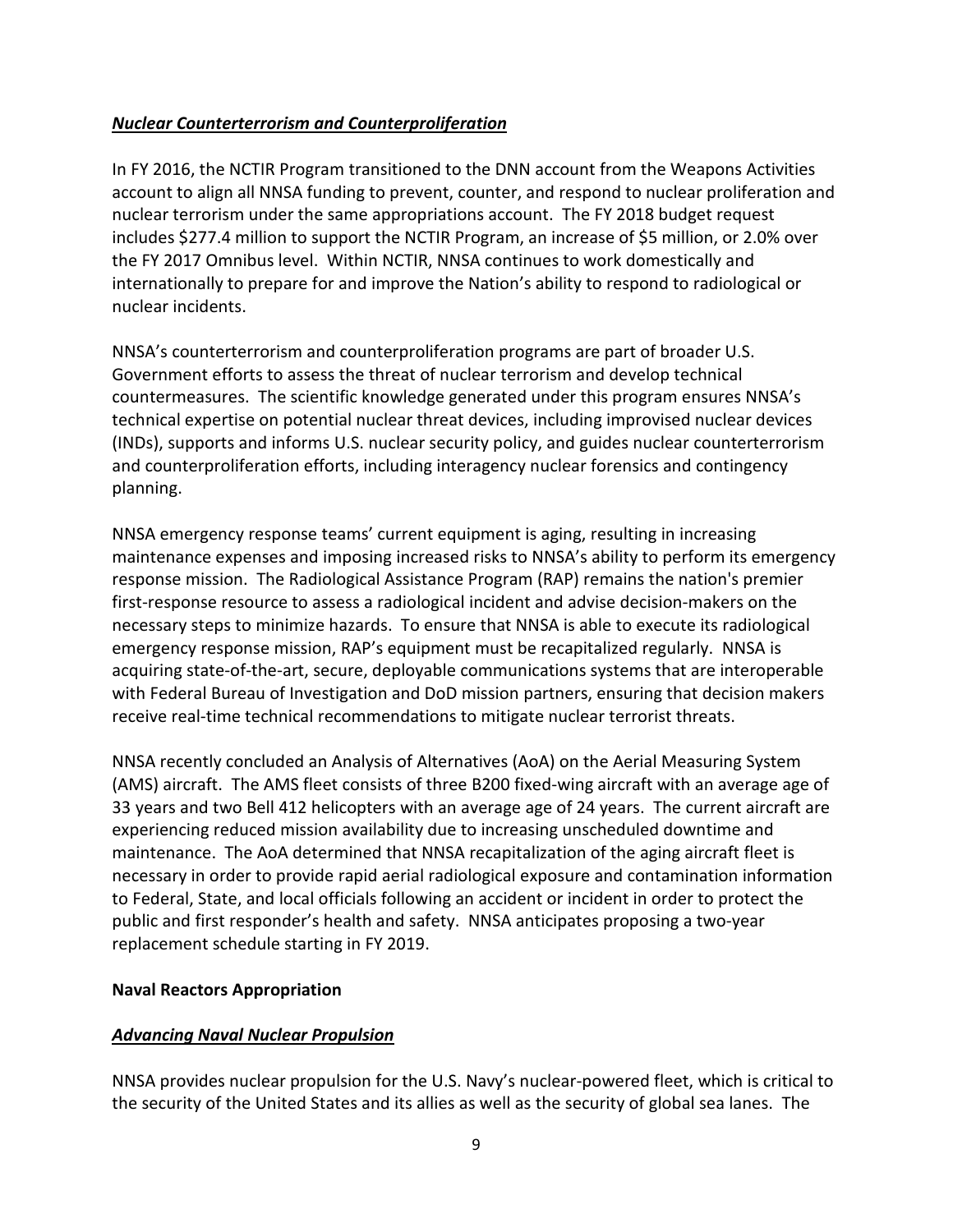Naval Reactors Program remains at the forefront of technological developments in naval nuclear propulsion. This preeminence derives from advancing new technologies and improvements in naval reactor performance, ensuring a commanding edge in warfighting capabilities.

The Naval Reactors FY 2018 budget request is \$1.48 billion, an increase of \$60 million, or 4.2% above the FY 2017 Omnibus level. In addition to supporting today's operational fleet, the requested funding will enable Naval Reactors to deliver tomorrow's fleet by funding three national priority projects and recruiting and retaining a highly skilled workforce. The projects include: 1) continuing design and development of the reactor plant for the *COLUMBIA*-Class submarine, which will feature a life-of-ship core and electric drive; 2) refueling a Research and Training Reactor in New York to facilitate *COLUMBIA*-Class reactor development efforts and provide 20 more years of live reactor-based training for fleet operators; and 3) building a new spent fuel handling facility in Idaho that will facilitate long term, reliable processing and packaging of spent nuclear fuel from aircraft carriers and submarines.

Naval Reactors has requested funding in FY 2018 to support these projects and fund necessary reactor technology development, equipment, construction, maintenance, and modernization of critical infrastructure and facilities. By employing a small but high-performing technical base, the teams at Bettis Atomic Power Laboratory in Pittsburgh, Knolls Atomic Power Laboratory and Kesselring Site in greater Albany, and the spent nuclear fuel facilities in Idaho can perform the research and development, analysis, engineering and testing needed to support today's fleet at sea and develop future nuclear-powered warships. Importantly, the laboratories perform the technical evaluations that enable Naval Reactors to thoroughly assess emergent issues and deliver timely responses that ensure nuclear safety and maximize operational flexibility.

# **NNSA Federal Salaries and Expenses Appropriation**

The NNSA Federal Salaries and Expenses (FSE) FY 2018 budget request is \$418.6 million, an increase of \$31.5 million, or 8.1% over the FY 2017 Omnibus level. The FY 2018 budget request provides funding for 1,715 full-time equivalents (FTE), which includes a 1.9% cost of living increase, a 5.5% increase for benefit escalation, and other support expenses needed to meet mission requirements. NNSA is actively engaged in hiring to reach that number in a thoughtful and strategic manner. The FY 2018 budget request for 1,715 FTEs is an increase of 25 above the authorized 1,690. Since 2010, NNSA's program funding has increased 28%, while staffing has decreased 17%. In FY 2018, NNSA will continue efforts to meet current and future workforce needs by analyzing job requirements to meet evolving missions, including completion of a study by the Office of Personnel Management in support of the Reform of Government Initiative. Initial results from four program offices and one field office indicate the need for a 20% increase in federal staff.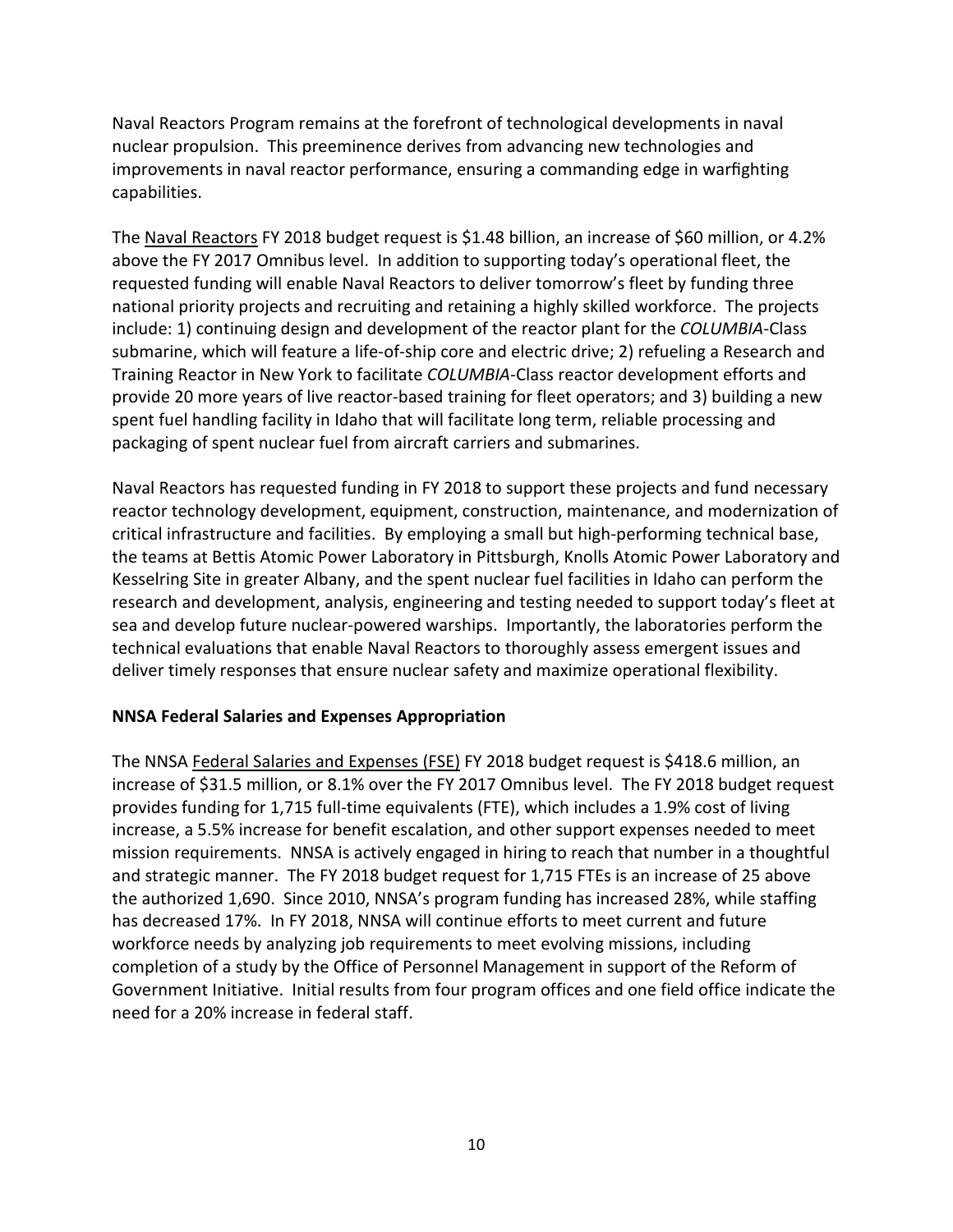#### **Management & Performance**

Since 2011, NNSA has delivered approximately \$1.4 billion in projects, a significant portion of NNSAs total project portfolio, 8% under original budget. This past February, the High Explosive Pressing Facility at Pantex achieved CD-4 and was completed \$25 million under the approved baseline. NNSA is committed to encouraging competition and increasing the universe of qualified contractors by streamlining its major acquisition processes. NNSA will continue to focus on delivering timely, best-value acquisition solutions for all of its programs and projects, using a tailored approach to contract structures and incentives that is appropriate for the special missions and risks at each site. NNSA's Office of Acquisition and Project Management (APM) is leading continued improvement in contract and project management practices and NNSA's effort to institute rigorous analyses of alternatives; provide clear lines of authority and accountability for program and project managers; improve cost and schedule performance; and ensure Federal Project Directors and Contracting Officers with the appropriate skill mix and professional certifications are managing NNSA's work.

#### **Conclusion**

NNSA's diverse missions are crucial to the security of the United States, the defense of its allies and partners, and global stability writ large. The U.S. nuclear deterrent has been the cornerstone of America's national security since the beginning of the nuclear age, and NNSA has unique responsibilities to ensure its continued safety, security, reliability, and effectiveness. Likewise, NNSA's nuclear nonproliferation and nuclear counterterrorism activities are essential to promoting the peaceful use of nuclear energy and preventing malicious use of nuclear and radiological materials around the world. Finally, NNSA's support to the U.S. Navy allows the United States to defend its interests abroad and protect the world's commercial shipping lanes. Each of these critical missions depends upon NNSA's capabilities, facilities, infrastructure, and world-class workforce.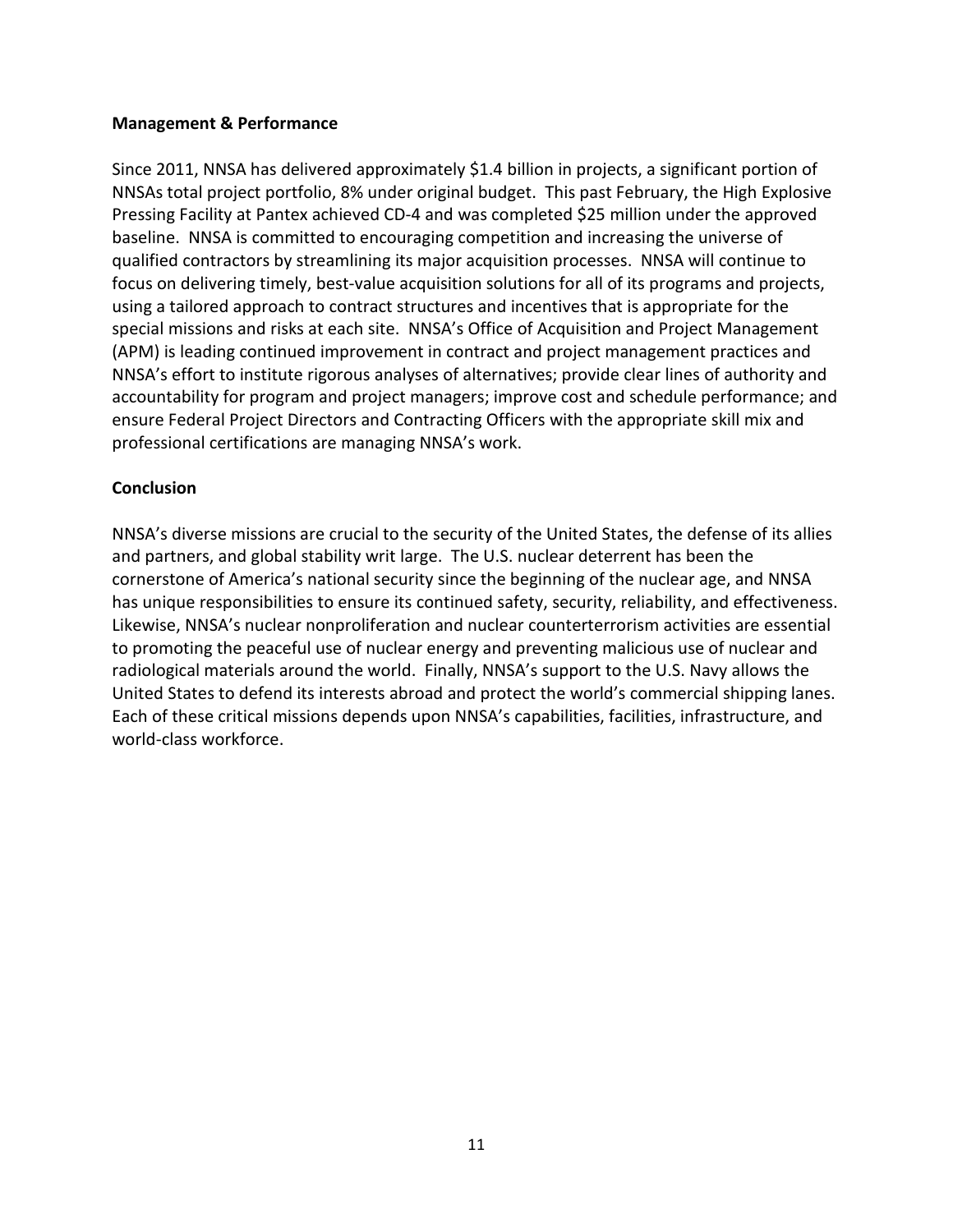#### **Written Statement of Susan M. Cange**

# **Acting Assistant Secretary for Environmental Management United States Department of Energy**

**Before the Subcommittee on Strategic Forces**

**Committee on Armed Services**

**United States Senate**

**May 24, 2017**

Good afternoon Chairwoman Fischer, Ranking Member Donnelly, and Members of the Subcommittee. I am pleased to be here today to represent the Department of Energy's (DOE) Office of Environmental Management (EM). At DOE, the safety of our workforce, the communities and tribal nations that surround our sites, and the environment is the Secretary's highest priority. I would like to provide you with an overview of the EM program, key accomplishments during the past year and planned accomplishments under the President's \$6,508,335,000 Fiscal Year (FY) 2018 budget request.

#### **Overview of the EM Mission**

EM supports the Department of Energy's priorities to meet the challenges leading the cleanup of legacy waste resulting from the Nation's Manhattan Project and Cold War efforts. The EM program was established in 1989 and is responsible for the cleanup of millions of gallons of liquid radioactive waste, thousands of tons of spent nuclear fuel and special nuclear material, disposition of about two million cubic meters of transuranic and mixed/low-level waste, vast quantities of contaminated soil and water, and deactivation and decommissioning of thousands of excess facilities. This environmental cleanup responsibility results from five decades of nuclear weapons development and production and Government-sponsored nuclear energy research and development. It involves some of the most dangerous materials known to man.

Since 1989, the EM footprint has been reduced significantly, as cleanup activities have been completed at 91 sites in 30 states. For example, the Fernald site in Ohio and the Rocky Flats site in Colorado, both of which once housed large industrial complexes, are now wildlife refuges that are also available for recreational use. At the Hanford Site in Washington State, the bulk of the cleanup along the Columbia River corridor has been completed including: six reactors cocooned, 502 facilities demolished, 1,201 waste sites remediated, and 16 million tons of waste removed. At the Oak Ridge site in Tennessee, we have completed the decommissioning of five gaseous diffusion uranium enrichment processing facilities---the first time such an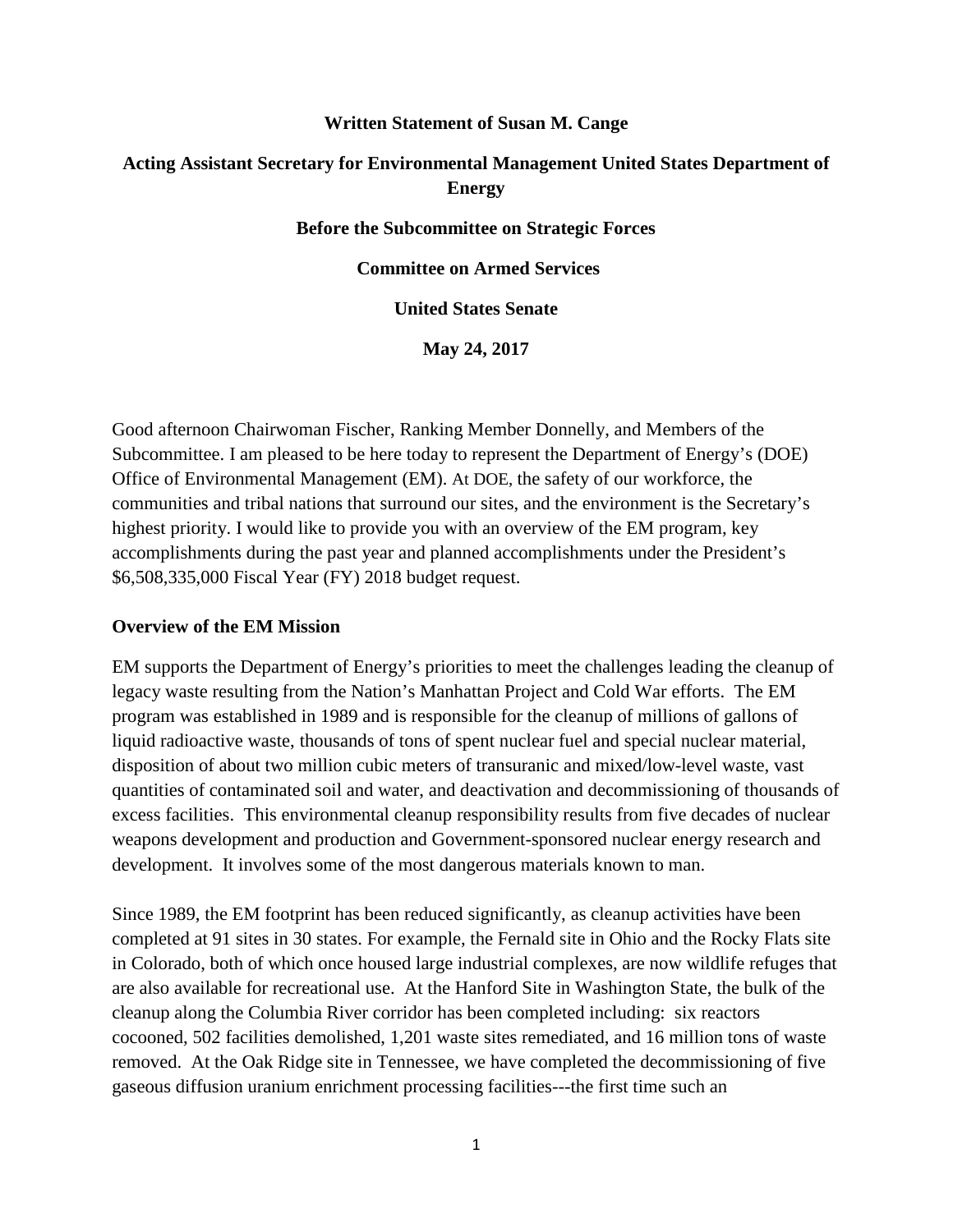accomplishment has been achieved in the world. At the Idaho National Laboratory, we have decommissioned and demolished more than two million square feet of excess facilities, and removed all EM special nuclear material (e.g., highly enriched uranium) from the state. At the Savannah River Site, we have vitrified about half of the tank waste, by producing more than 4,100 canisters of glass, we have also permanently closed 8 of 51 high level waste tanks, and successfully decontaminated and decommissioned approximately 290 facilities, including in-situ decommissioning of two former production reactors.

Today, EM is responsible for the remaining cleanup at 16 sites in 11 states. There is less than 300 square miles remaining to be cleaned up across the EM complex and progress continues. However, as many of us know, the remaining cleanup work presents some of our greatest challenges.

# **EM Cleanup Objectives and Priorities**

EM's first priority is worker safety and we continue to pursue cleanup objectives with that in mind. EM will continue to discharge its responsibilities by conducting cleanup within a "Safe Performance of Work" culture that integrates environmental, safety, and health requirements and controls into all work activities. Taking many variables into account, such as risk reduction and compliance agreements, EM has the following priorities:

- Radioactive tank waste stabilization, treatment, and disposal
- Spent nuclear fuel storage, receipt, and disposition
- Special nuclear material consolidation, stabilization, and disposition
- Transuranic and mixed/low-level waste disposition
- Soil and groundwater remediation
- Excess facilities deactivation and decommissioning

In particular, the FY 2018 budget request will allow EM to:

- Continue important cleanup activities at all of our sites in a safe and deliberate manner that ensures protection of our workers, the public and the environment
- Continue waste emplacement at the Waste Isolation Pilot Plant, including increasing the number of shipments
- Continue construction of the Low Activity Waste Facility, Analytical Laboratory, Effluent Management Facility, and supporting facilities at the Hanford site
- Complete commissioning and startup of the Salt Waste Processing Facility at the Savannah River Site
- Continue with commissioning and start-up activities for the Integrated Waste Treatment Unit at Idaho
- Complete design and begin construction of the Mercury Treatment Facility at Oak Ridge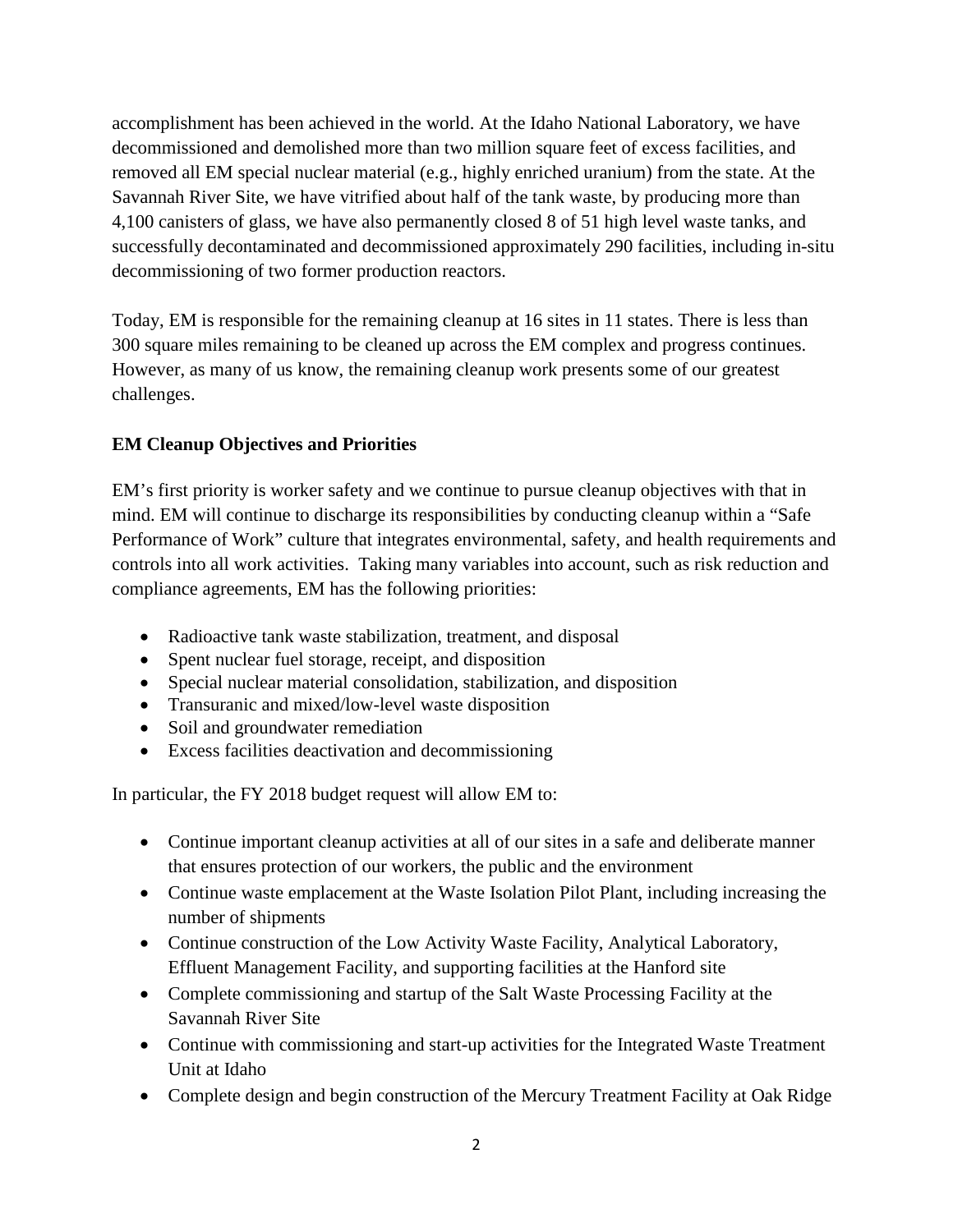Before discussing recent and near-term accomplishments, I want to provide a brief update on the recent incident at the Hanford Site that pertains to a partial collapse of one tunnel near the Plutonium Uranium Extraction Plant, also known as the PUREX facility. The tunnel, which has not been in operation for decades, has been used since the 1950s to store contaminated equipment from the PUREX operations. On May 9, as a part of our surveillance program, workers discovered that a 20 by 20-foot section of the tunnels had collapsed. Based on extensive radiological monitoring, including monitoring performed by the State of Washington's Department of Health, there has been no release of radiological contamination from the incident, and no workers were injured or exposed to radiological material as a result.

Workers have since filled in the collapsed section with soil and have placed a cover over the length of the tunnel. We are working closely with the state of Washington on longer-term actions which are under development. We take this event seriously, we will look closely at lessons learned from this event that may apply to other EM facilities. We are continuing to minimize the potential of a radiological release and ensure that our workers and the public are protected. We are committed to working with the State of Washington for a more permanent solution that focuses on maintaining the structural integrity of the tunnel and that permanently addresses the waste.

#### **Key Recent and Near-Term Accomplishments**

I would now like to take this opportunity to highlight a number of EM's most recent accomplishments. Recently, the Waste Isolation Pilot Plant (WIPP) received its first shipments of transuranic (TRU) waste since it re-opened in January 2017. The shipments from the Idaho National Laboratory, Savannah River Site, and Waste Control Specialists in Texas were an important milestone for WIPP and for sites that stored TRU waste since WIPP ceased operations in February 2014. Shipments from Oak Ridge and Los Alamos National Laboratory are expected later this year. WIPP is currently receiving three shipments a week, and is expected to ramp up to four shipments a week by the end of 2017. This year, WIPP anticipates receipt of approximately 130 shipments of waste for emplacement in the underground.

EM is continuing to make steady and substantial cleanup progress across the complex. At the Savannah River Site, construction of the Salt Waste Processing Facility is complete. Once in operation, it will significantly accelerate EM's ability to treat tank waste at SRS. At Hanford, demolition of the Plutonium Finishing Plant, once one of the most dangerous buildings in the DOE complex, is now underway and is scheduled for completion later this year. This winter, workers at Idaho's Advanced Mixed Waste Treatment Facility completed a15-year effort to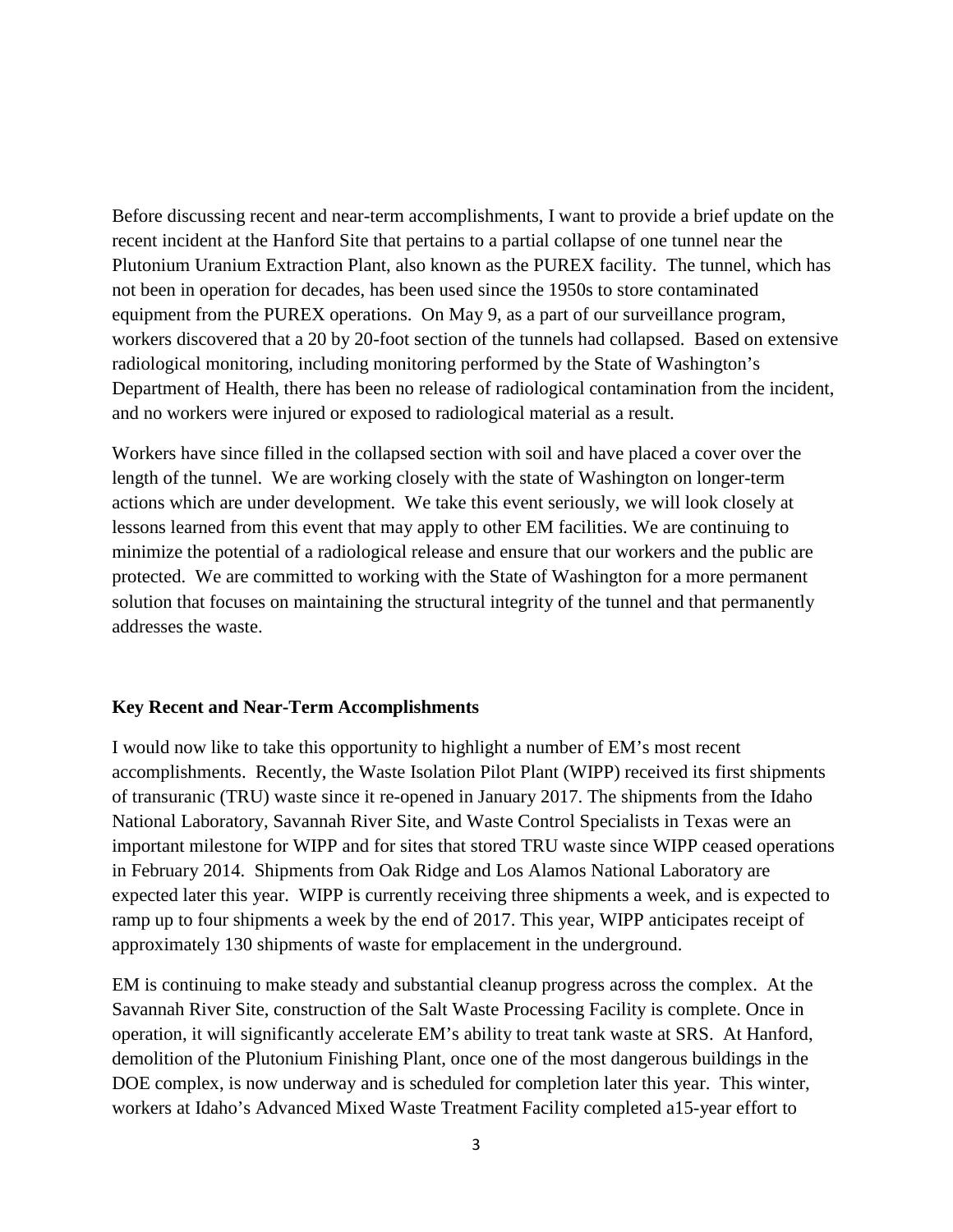retrieve, characterize, treat and package more than 65,000 cubic meters of TRU waste (plutonium-contaminated waste boxes, drums, and dirt) to ready it for shipment to WIPP.

#### **Highlights of the FY 2018 Budget Request**

The FY 2018 budget request for EM is the largest request in ten years and includes \$5,537,186,000 for defense environmental cleanup activities, of which \$225,000,000 would be used to address excess facilities to support modernization of the nuclear security enterprise. The Department's Excess Contaminated Facilities Working Group analyzed and developed options for how DOE may prioritize and address the numerous contaminated excess facilities owned by the various DOE program offices. The FY2018 budget request implements a targeted effort to accelerate deactivation and decommissioning (D&D) of specific high-risk facilities at the Y-12 National Security Complex and the Lawrence Livermore National Laboratory not currently in the Environmental Management programs' inventory to achieve substantial risk reduction within four years.

The request will allow EM to maintain a safe and secure posture across the complex, while continuing compliance activities. In FY 2018, we expect to continue to make significant progress in addressing radioactive tank waste at EM sites, as well as to continue our D&D activities and our soil and groundwater remediation activities. In addition, we will continue to manage and disposition special nuclear materials, spent nuclear fuel and transuranic and solid waste.

At WIPP, the FY 2018 request supports continued waste emplacement and ramps up receipt of TRU waste shipments. It also supports the completion of design work and begins construction of the new ventilation system and exhaust shaft.

At the Savannah River Site, the FY 2018 request supports the commissioning and startup of the Salt Waste Processing Facility, and the operation of the Defense Waste Processing Facility to produce 60 to 70 canisters of vitrified high-level waste. In addition, the request initiates the design of the Emergency Operations Center replacement project and supports the safe and secure operation of the H Canyon/ HB-Line for the purpose of processing aluminum-clad spent nuclear fuel and down-blending EM-owned plutonium. These processing activities will, ensure the availability of space in K- and L-Areas for the future receipt of excess research nuclear material that has been removed from civilian sites in foreign countries. These removals provide for safe, secure storage of this material.

At Hanford, EM is working aggressively to complete and commission treatment facilities to safely immobilize tank waste for disposition. The Office of River Protection's FY 2018 budget request represents planned efforts for continued progress required by the Tri-Party Agreement and 2016 Amended Consent Order. The request is designed to maintain safe operations for the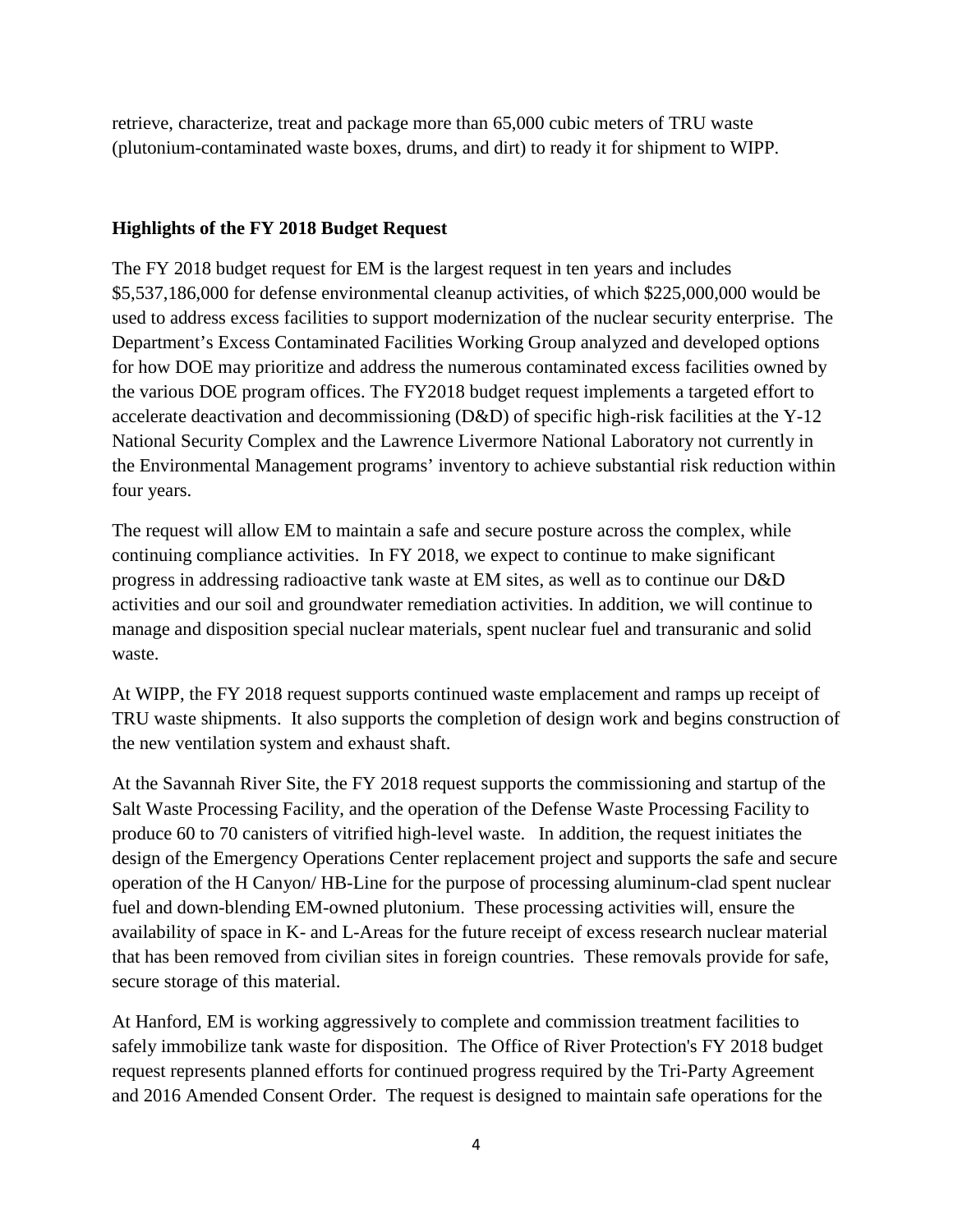tank farms; achieve progress in meeting regulatory commitments; support the development and maintenance of infrastructure necessary to enable waste treatment operations; continue construction at the Waste Treatment and Immobilization Plant's (WTP) Low-Activity Waste Facility, Effluent Management Facility, Balance of Facilities, and Analytical Laboratory to support treatment of tank waste by 2023; and resolve significant technical issues with the WTP Pretreatment facility.

Ongoing Hanford cleanup efforts will continue at the Richland Operations Office. The FY 2018 budget request supports waste site remediation activities along the River Corridor and operations necessary to provide monitoring of the 324 Building; continues groundwater remediation and continues progress on the K West Basin sludge removal project.

At the Idaho National Laboratory, the FY 2018 request supports buried waste retrieval activities and work necessary to commission and startup the Integrated Waste Treatment Unit. Once this facility is in operation, it will treat the approximately 900,000 gallons of radioactive sodium bearing waste. The request also supports repackaging and the characterization of contact-handled transuranic waste at the Advanced Mixed Waste Treatment Project.

At Oak Ridge, the request supports continued demolition of the remaining facilities and site restoration at the East Tennessee Technology Park, as well as completion of the design and initiation of early site preparations for the Mercury Treatment Facility at the Y-12 National Security Complex. Additionally, the budget supports preparation of Building 2026 at the Oak Ridge National Laboratory to support processing of uranium-233 materials**.**

With some of the most challenging cleanup work still remaining in the EM program, we understand the importance of technology development in reducing lifecycle costs and enhancing our effectiveness. To help address many of the technical challenges involved with high-risk cleanup activities, the FY 2018 request of \$25,000,000 for Innovation and Technology Development projects to tackle our greatest challenges with remediation of Technetium-99, Mercury, Cesium-137 and Strontium-80, and the integration of advanced tooling and robotics for enhanced worker safety and productivity.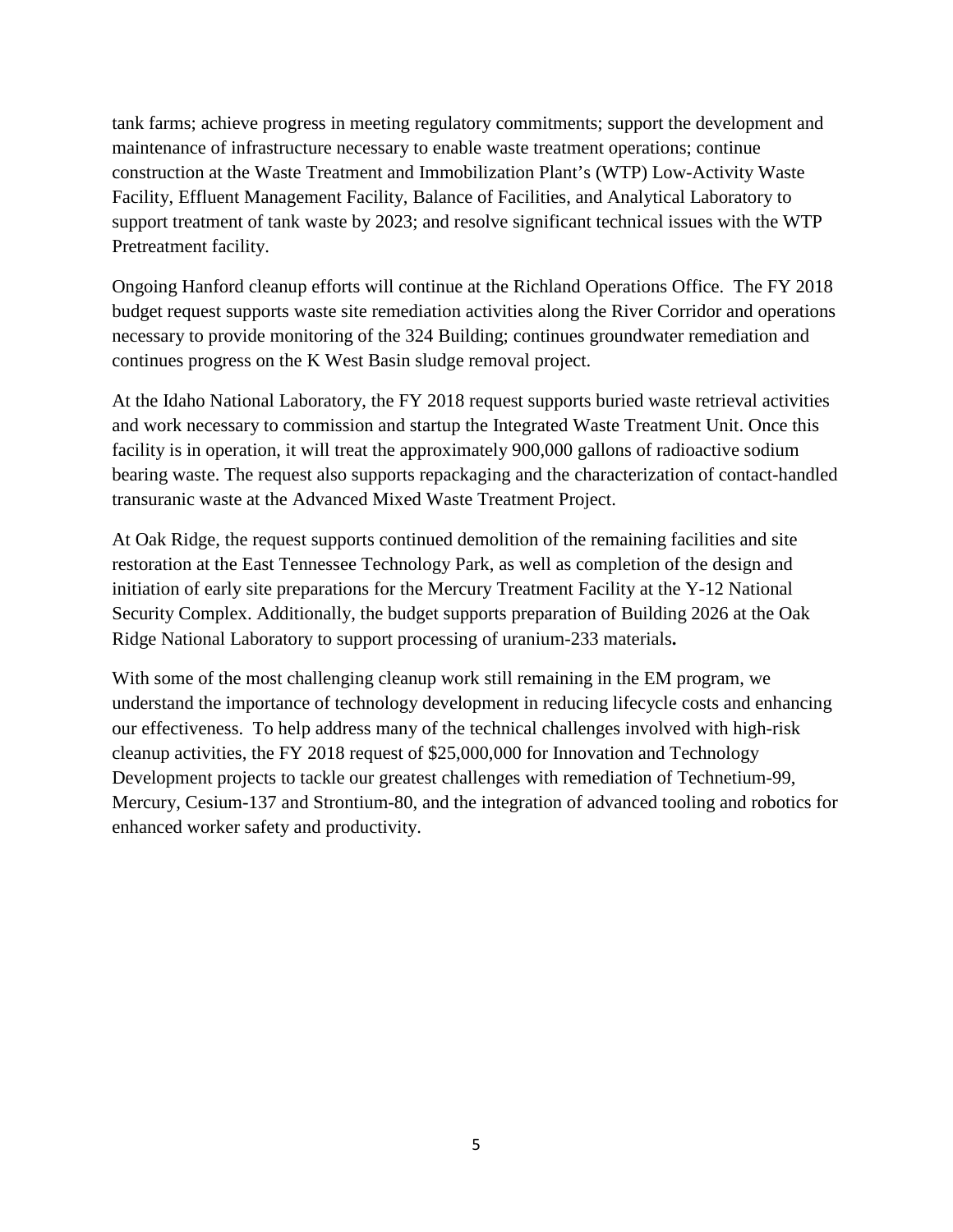# **Budget Authority and Planned Accomplishments by Site**

#### **Office of River Protection, Washington (Dollars in Thousands)**

| FY 2017 Enacted | FY 2018 Request |
|-----------------|-----------------|
| \$1,499,965     | \$1,504,311     |

Key Accomplishments Planned for FY 2018

- Continues construction and commissioning activities for the Direct Feed Low Activity Waste approach at the Waste Treatment and Immobilization Plant, and Low Activity Waste Pretreatment System
- Maintains tank farms in a safe and compliant manner
- Conducts Single-Shell/Double-Shell Tank Integrity assessments
- Supports single-shell tank retrieval activities and continues work to address tank vapor safety concerns.

# **Savannah River Site, South Carolina (Dollars in Thousands)**

| FY 2017 Enacted | <b>FY 2018 Request</b> |
|-----------------|------------------------|
| \$1,369,429     | \$1,447,591            |

# Key Accomplishments Planned for FY 2018

- Completes Salt Waste Processing Facility commissioning and startup in late 2018
- Brings the Defense Waste Processing Facility back online to continue vitrifying high-level waste
- Initiates Saltstone Disposal Unit #7 design and initiate long-lead procurement for cell construction
- Down-blends EM-owned (non-MOXable) surplus non-pit plutonium for disposal at Waste Isolation Pilot Plant
- Processes aluminum clad spent nuclear fuel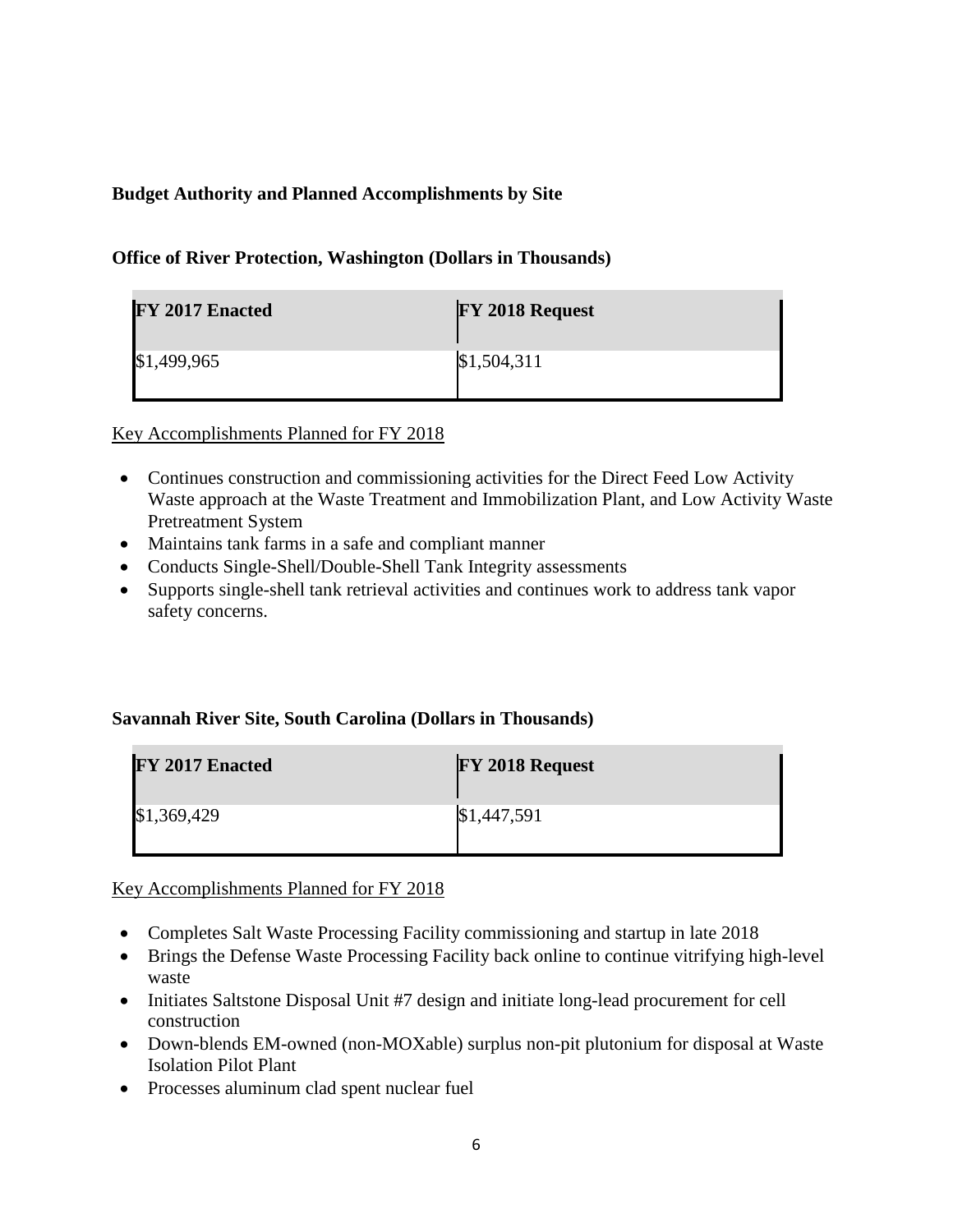# **Carlsbad Field Office, New Mexico (Dollars in Thousands)**

| FY 2017 Enacted | FY 2018 Request |
|-----------------|-----------------|
| \$324,720       | \$323,041       |

Key Accomplishments Planned for FY 2018

- Continues waste emplacement and ramps up receipt of TRU waste shipments
- Completes design and begins construction on the new ventilation system and exhaust shaft

#### **Los Alamos National Laboratory, New Mexico (Dollars in Thousands)**

| <b>FY 2017 Enacted</b> | FY 2018 Request |
|------------------------|-----------------|
| \$194,000              | \$191,629       |

# Key Accomplishments Planned for FY 2018

- Continues chromium plume investigation
- Completes town site cleanup of solid waste management units from the 1940s and 1950s production sites

#### **Idaho National Laboratory, Idaho (Dollars in Thousands)**

| FY 2017 Enacted | FY 2018 Request |
|-----------------|-----------------|
| \$382,088       | $$350,226^1$    |

# Key Accomplishments Planned for FY 2018

<span id="page-80-0"></span><sup>&</sup>lt;sup>1</sup> The amount reflects Defense Environmental Cleanup portion, the total Idaho National Laboratory FY18 Request is \$359,226,000.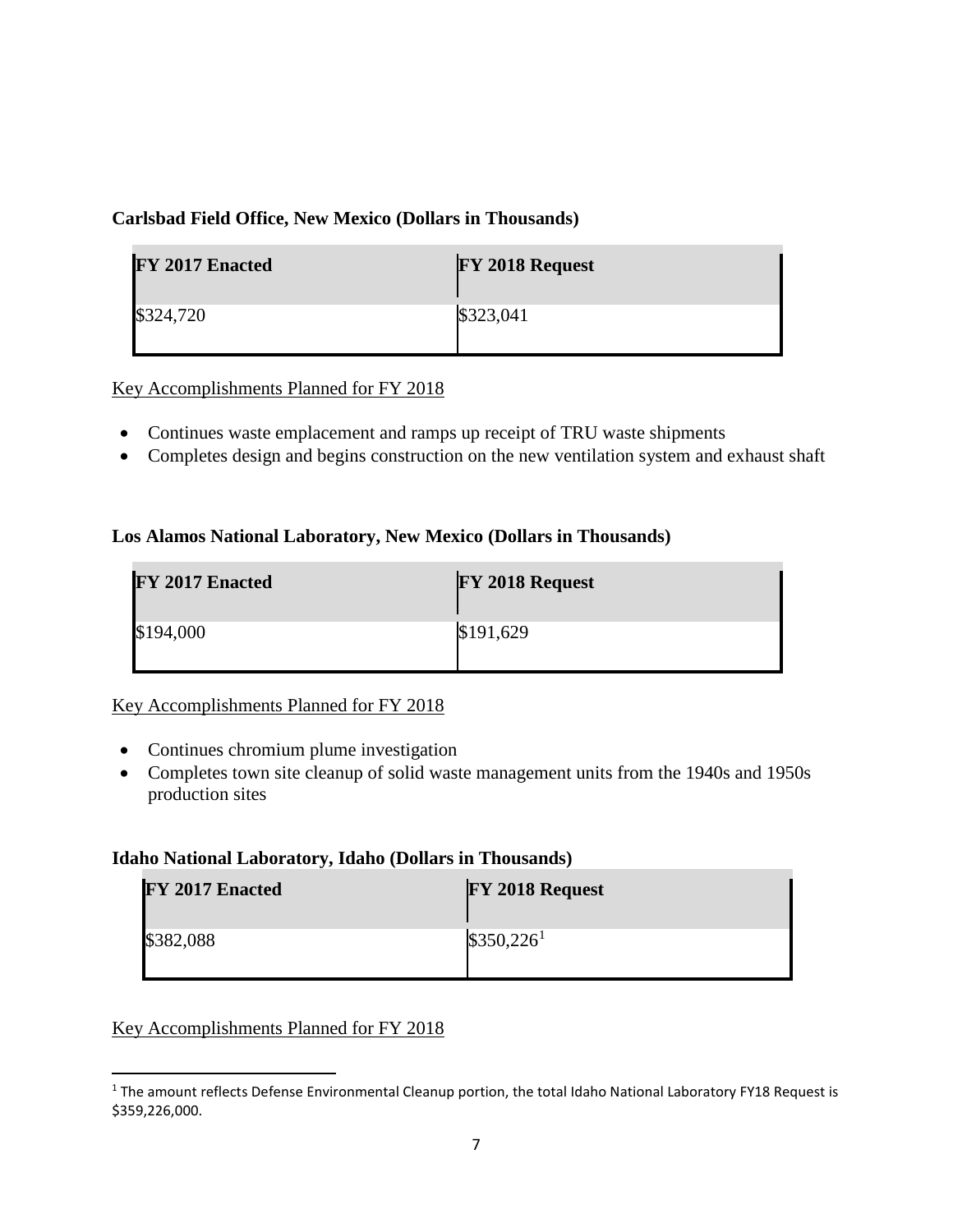- Continues with the deliberate commissioning and start-up of the Integrated Waste Treatment Unit to treat liquid radioactive sodium bearing waste
- Continues buried waste retrieval activities
- Supports repackaging and the characterization of contact-handled transuranic waste at the Advanced Mixed Waste Treatment Project
- Treats and disposes mixed low-level and low-level waste offsite
- Maintains all dry spent nuclear fuel storage facilities

#### **Oak Ridge Site, Tennessee (Dollars in Thousands)**

| FY 2017 Enacted | FY 2018 Request |
|-----------------|-----------------|
| \$278,719       | $$225,205^2$    |

# Key Accomplishments Planned for FY 2018

- Completes design and begins construction of the Mercury Treatment Facility
- Continues capital asset project to support processing U-233 materials
- Supports transuranic waste characterization and shipments to WIPP

# **Richland Operations Office, Washington (Dollars in Thousands)**

| FY 2017 Enacted | FY 2018 Request |
|-----------------|-----------------|
| \$913,936       | $$798,192^3$    |

Key Accomplishments Planned for FY 2018

- Continues K Basin sludge removal and supports operations and maintenance of K West Basin
- Supports safe storage of nearly 2,000 cesium and strontium capsules in the Waste Encapsulation and Storage Facility, and continues project planning for dry storage options for the capsules
- Continues integration of site-wide groundwater and vadose zone cleanup activities, groundwater monitoring, operations, maintenance, and necessary modifications of existing remediation systems
- Continues soil and waste site remediation along River Corridor

<span id="page-81-1"></span><span id="page-81-0"></span><sup>&</sup>lt;sup>2</sup> The amount reflects Defense Environmental Cleanup portion, the total Oak Ridge FY18 Request is \$390,205,000. <sup>3</sup> The amount reflects Defense Environmental Cleanup portion, the total Richland FY18 Request is \$800,422,000.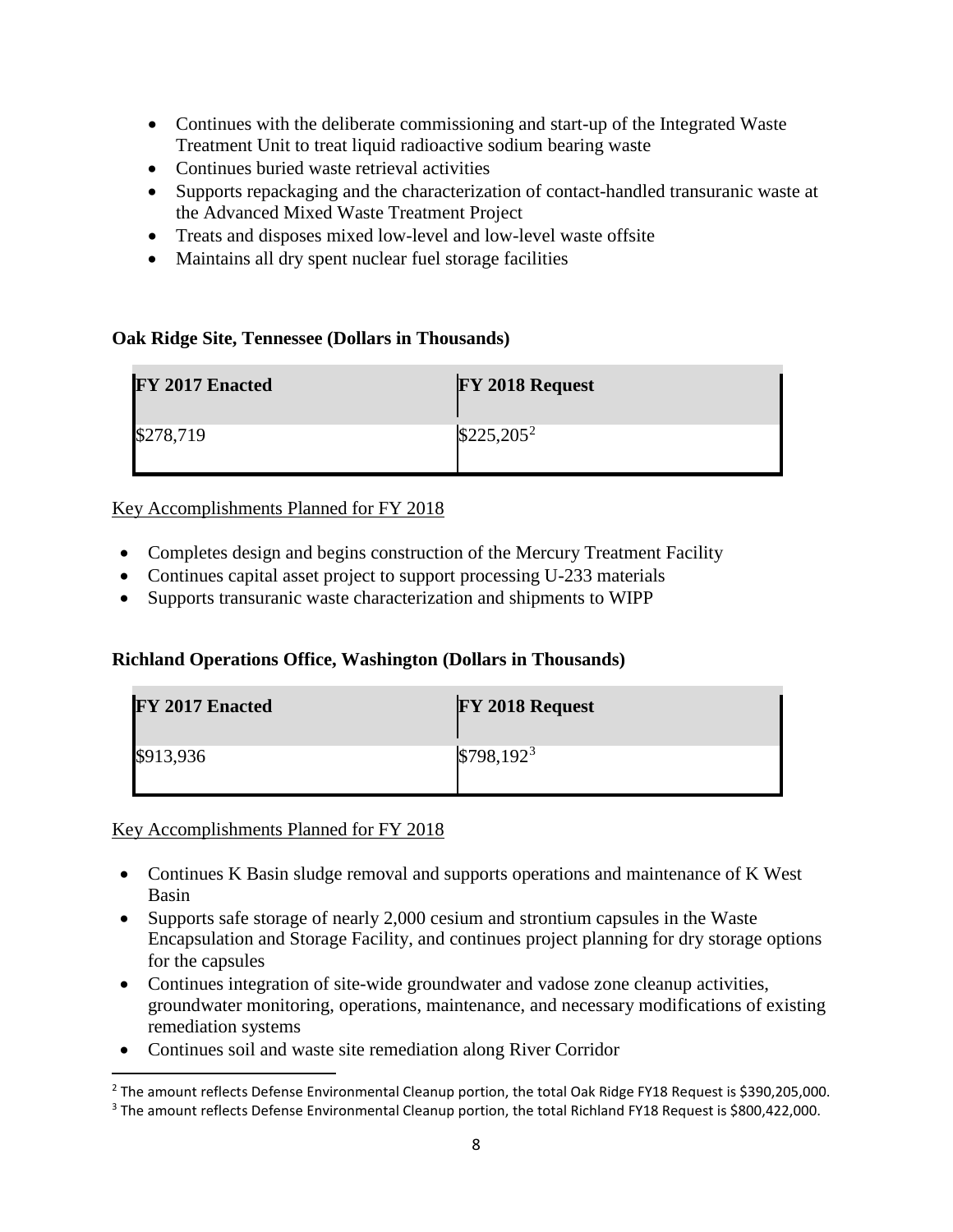#### **Nevada National Security Site, Nevada (Dollars in Thousands)**

| FY 2017 Enacted | FY 2018 Request |
|-----------------|-----------------|
| \$62,176        | \$60,136        |

Key Accomplishments Planned for FY 2018

- Completes characterization activities for six contaminated soil sites
- Completes closure activities for one soil corrective action site
- Supports cleanup activities across the DOE complex by providing disposal capacity and services for up to 1.2 million cubic feet of low-level and mixed low-level radioactive waste

# **Conclusion**

Madam Chairwoman Fischer, Ranking Member Donnelly, and Members of the Subcommittee, I am honored to be here today representing the over 20,000 men and women that carry out the Office of Environmental Management mission. Our request will enable us to continue to make progress with our mission and to realize a significant set of accomplishments across the EM program. We are committed to achieving our mission and will continue to apply innovative environmental cleanup strategies to complete work safely and efficiently, thereby demonstrating value to the American taxpayers. All of this work will, first and foremost, be done safely, within a framework of best business practices. I am pleased to answer any questions you may have.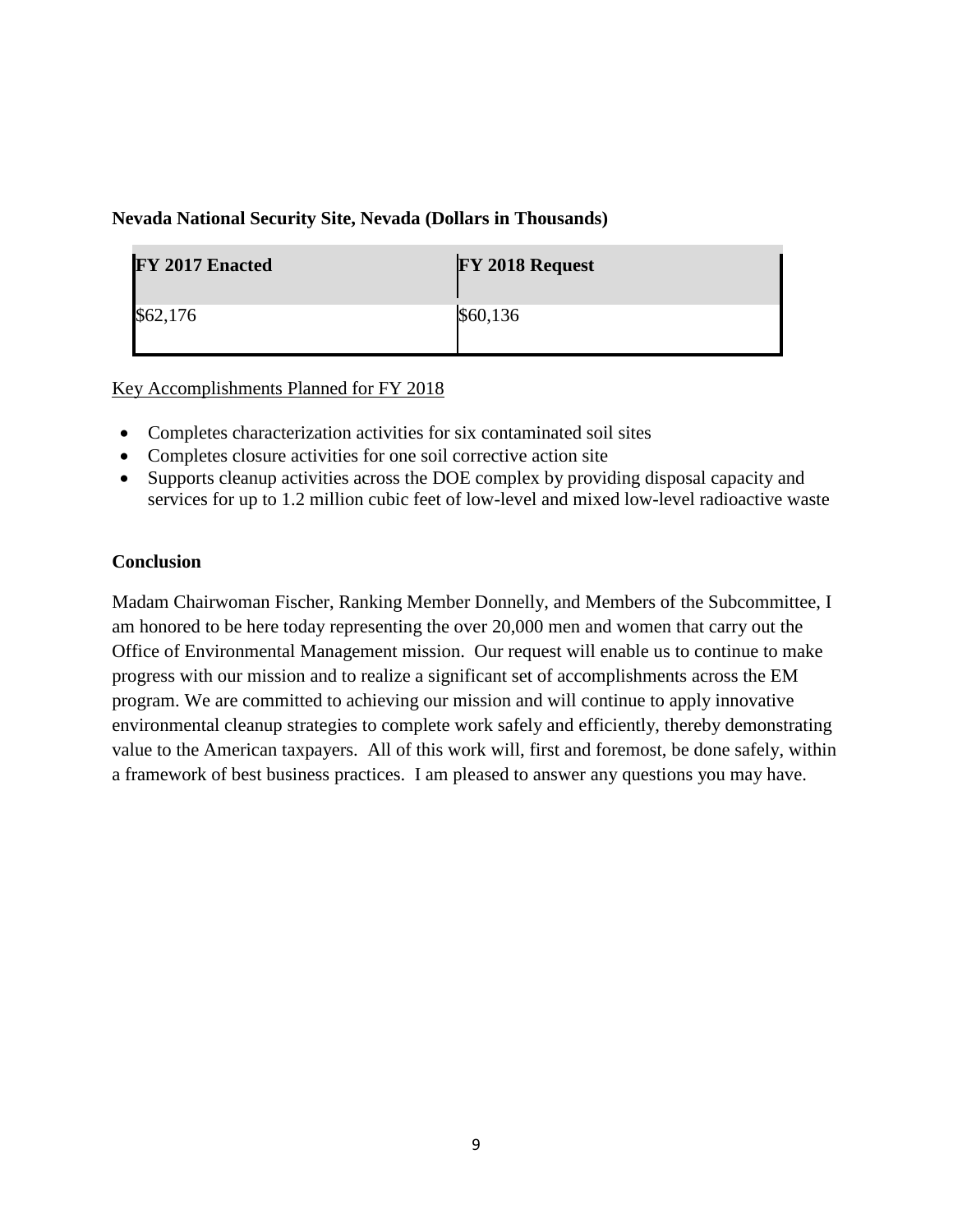Statement of Admiral James F. Caldwell Deputy Administrator for Naval Reactors National Nuclear Security Administration U.S. Department of Energy on the Fiscal Year 2018 President's Budget Request Before the Senate Committee on Armed Forces Subcommittee on Strategic Forces

May 24, 2017

Since USS NAUTILUS (SSN 571) first signaled "*Underway on nuclear power"* in 1955, our nuclear powered ships have made extraordinary contributions to our national defense. From the start of the Cold War to today's multi-threat environment, our nuclear navy ensures continued dominance of American seapower. Over 45 percent of the Navy's major combatants are nuclear powered (10 aircraft carriers, 14 ballistic missile submarines, 57 attack submarines, and 4 guided missile submarines) capitalizing on the mobility, flexibility, and endurance of nuclear power that enables the Navy to meet its global mission.

Over the past year, the Navy, with Naval Reactors support, deployed 33 submarines and conducted 32 strategic deterrent patrols. In addition, at any given time, there were always at least 56 of 75 submarines deployed or ready to deploy within a few days. Our carriers, USS JOHN C. STENNIS (CVN 74), USS HARRY S. TRUMAN (CVN 75), and USS DWIGHT D. EISENHOWER (CVN 79), completed successful deployments, and the USS RONALD REAGAN (CVN 76) stood ready as the forward-deployed carrier in Japan. We also saw the christening of the attack submarines PCU COLORADO (SSN 788) and PCU INDIANA (SSN 789), our fifteenth and sixteenth VIRGINIA class submarines. We have also added another attack submarine to our force by commissioning USS ILLINOIS (SSN 786), and we've completed initial sea trials for the Navy's newest submarine USS WASHINGTON (SSN 787). And last, as a testament to the ability of our design and technical base, USS HELENA (SSN 725) made submarine history by being the first submarine to travel 1 million nautical miles on a single reactor core.

Recently, I participated in sea-trials on the first FORD Class Aircraft Carrier, the GERALD R. FORD (CVN 78). This ship has the first new design aircraft carrier propulsion plant in 40 years, and I'm happy to report that in terms of propulsion capability, FORD met the high speed of our NIMITZ-Class ships and delivered major increases in electrical power and core energy with half the manning in the reactor department. While we have worked through several challenges testing and operating the first-of-class propulsion and electrical generation and distribution system on the ship, the fact that these problems were safely and efficiently resolved is a testament to the technical skills and hard work of the nuclear shipbuilding design and industrial base, as well as the skilled Sailors operating this equipment. This historic milestone represents the culmination of almost 20 years of dedicated and sustained effort by Naval Reactors and its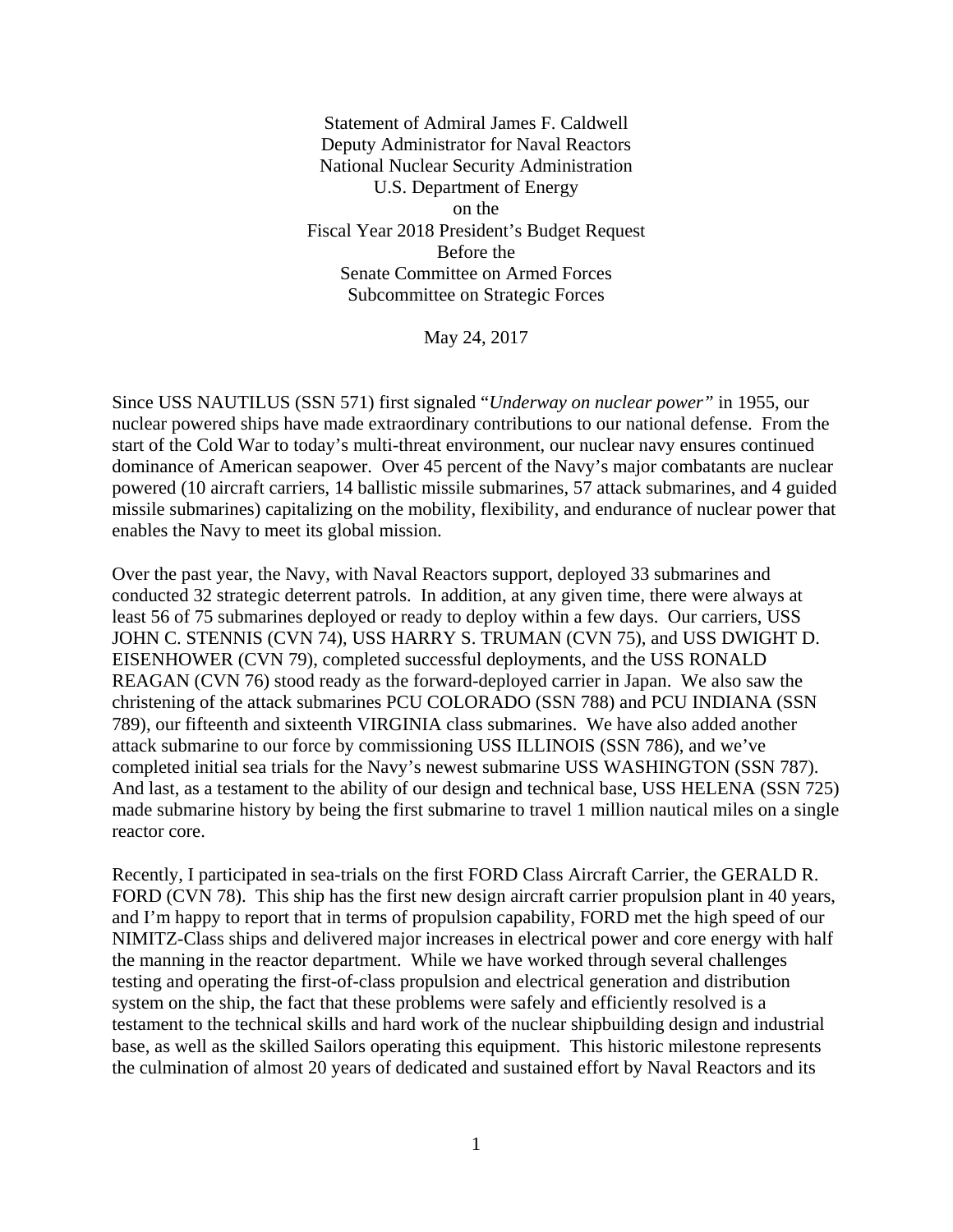field activities, our Department of Energy laboratories, nuclear industrial base suppliers, the Navy design team, and the nuclear shipbuilders.

In addition to supporting these nuclear powered combatants, Naval Reactors has safely maintained and operated two nuclear powered land-based prototypes – both over 39 years old – to conduct research, development, and training, as well as two Moored Training Ships – both over 53 years old – the oldest operating pressurized water reactors in the world. These operational reactors provide highly qualified operators to the nuclear fleet, and today our nuclear fleet is fully manned.

The strong support of this subcommittee last year enabled safe operation of the fleet, Naval Reactors mandatory oversight, and continued progress on key projects. Naval Reactors' budget request for Fiscal Year (FY) 2018 is \$1.48 billion, an increase of 60 million dollars, or 4 percent, over the FY 2017 enacted funding level. In addition to supporting today's operational fleet, the requested funding will enable Naval Reactors to deliver tomorrow's fleet by continuing funding for three national priority projects and recruiting and retaining a unique, highly skilled work force committed to the Navy and the nation. The projects are:

- Continuing to design the new propulsion plant for the COLUMBIA-class ballistic missile submarine, which will feature a life-of-ship core and electric drive;
- Refueling a research and training reactor in New York, to facilitate COLUMBIA-class reactor development efforts and provide 20 more years of live reactor based training for the fleet operators; and
- Building a new Spent Fuel Handling Facility in Idaho that will facilitate long term, reliable processing and packaging of spent nuclear fuel from aircraft carriers and submarines.

We are at our peak in design efforts supporting the new propulsion plant for the COLUMBIAclass SSBN - the Navy's number one acquisition priority. Providing unparalleled stealth, endurance, and mobility, our ballistic missile submarine force has delivered more than 60 years of continuous at-sea deterrence, and it continues to be the most survivable leg of the nuclear triad. COLUMBIA-class SSBN activity this year includes reactor plant design and component development to support procurement of long lead reactor plant components in FY 2019. The funding requested ensures we maintain progress with this plan and alignment with the Navy as the program moves toward construction start in FY 2021.

Supporting both the COLUMBIA-class effort and the Program's training needs, the FY 2018 budget request supports the land-based prototype refueling overhaul at the Kesselring Site in upstate New York. In FY 2018, Naval Reactors continues the core manufacturing work needed for the refueling overhaul, which retires manufacturing risk for the life-of-ship core for COLUMBIA-class. Further, plant service-life engineering design will be largely completed in FY 2018 to ensure that the land-based prototype overhaul, performed concurrently with refueling, supports 20 additional years of Naval Reactors' commitment to research, development, and training in upstate New York.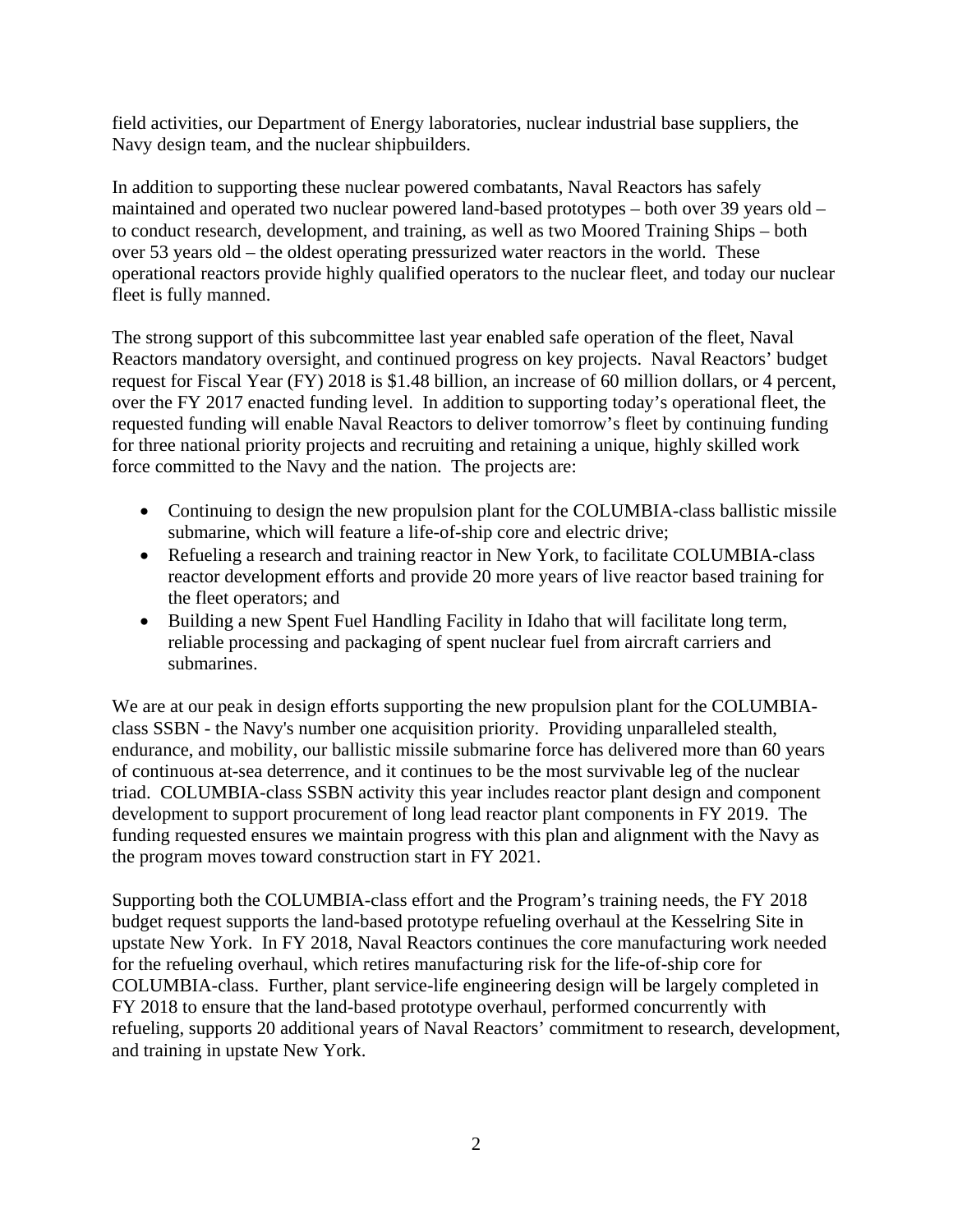The Naval Reactors FY 2018 Budget Request also contains funds to continue the Spent Fuel Handling Recapitalization Project. Congressional support in FY 2016 and FY 2017 for this much needed project has enabled progress on site preparations, long lead material procurements starting this fiscal year, and approval of the National Environmental Policy Act Environmental Impact Statement Record of Decision. In addition to starting site preparation and long lead material procurements, we are using the \$100 million received in FY 2017 to finalize key facility and equipment requirements and advance facility design to support establishing the Performance Baseline and authorizing the start of construction in FY 2018. Continued Congressional support will ensure that the facility in Idaho is ready to receive spent nuclear fuel from aircraft carriers in FY 2024 and be fully operational by 2025.

In addition to our three main priority projects, Naval Reactors also maintains a high-performing technical base to execute nuclear reactor technology research and development that guarantees our Navy remains technologically ahead of adversaries, as well as the necessary equipment, construction, maintenance, and modernization of critical infrastructure and facilities. By employing an efficient and effective technical base, the teams of talented and dedicated people at our four Program sites – the Bettis Atomic Power Laboratory in Pittsburgh, the Knolls Atomic Power Laboratory and Kesselring Site in greater Albany, and the Naval Reactors Facility in Idaho – can perform the research and development, analysis, engineering, and testing needed to support today's fleet at sea and develop more capable nuclear-powered warships. Our labs perform the technical evaluations that enable Naval Reactors to thoroughly assess approximately 4,000 emergent issues annually and deliver timely responses that ensure nuclear safety and maximize operational flexibility. This technical base supports more than 17,500 nuclear-trained Navy sailors, who safely maintain and operate the 101 nuclear propulsion plants in the fleet 24 hours per day, 365 days per year around the globe.

At the requested funding level, Naval Reactors can safely maintain and oversee the nuclearpowered fleet. Naval Reactors is committed to executing our projects on time and on budget, and continuing the drive for the safest and most cost effective way to support the nuclear fleet. I respectfully urge your support for aligning funding allocations with the FY 2018 Budget Request.